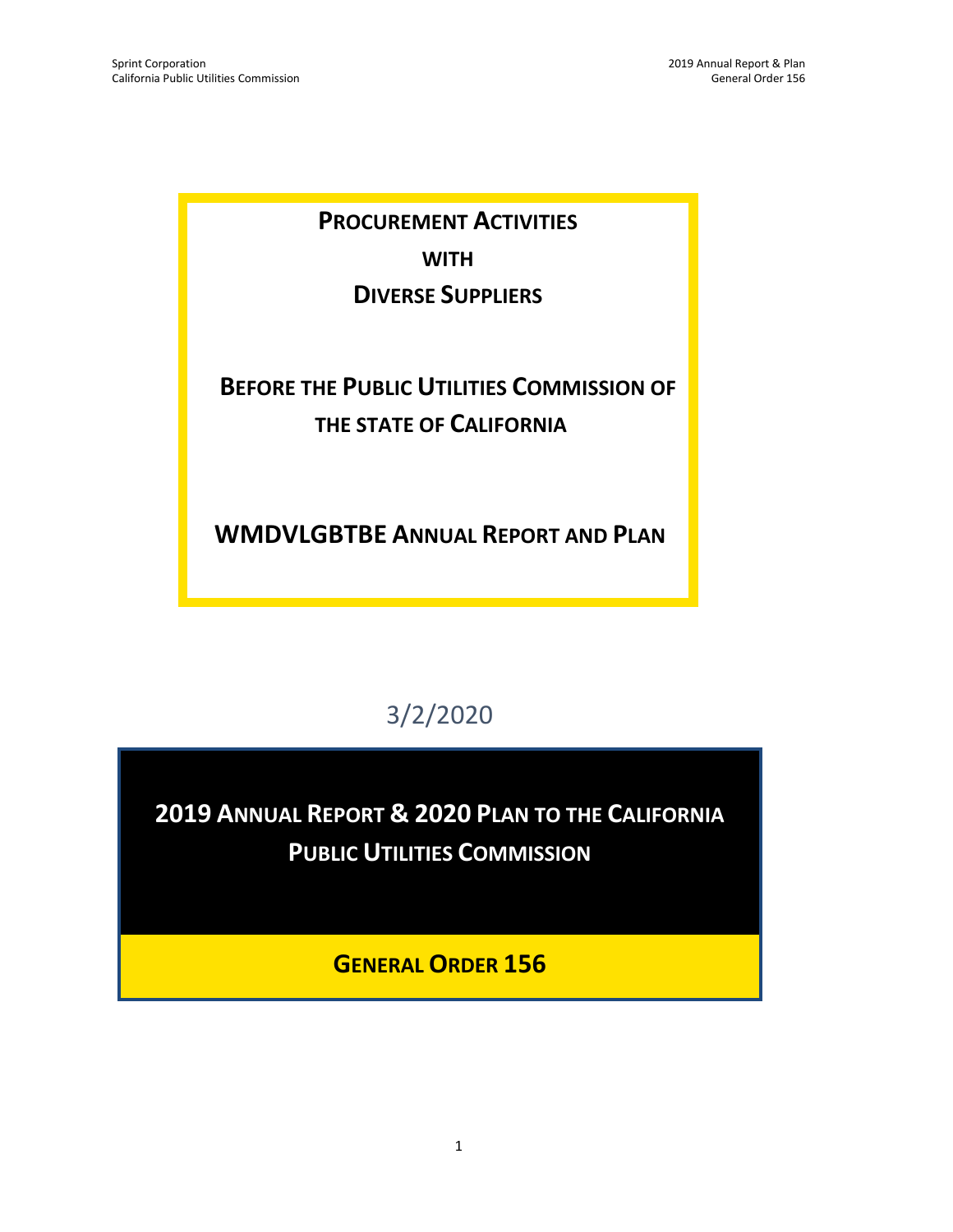

## **SPRINT CORPORATION**

**Sprint Corporation Office of Procurement 6450 Sprint Parkway Overland Park, KS 66251**

**Prepared by:**

**Joyce Christanio Manager, Supplier Diversity Email: [Joyce.Christanio@sprint.com](mailto:Joyce.Christanio@sprint.com) Phone: 913.439.4867**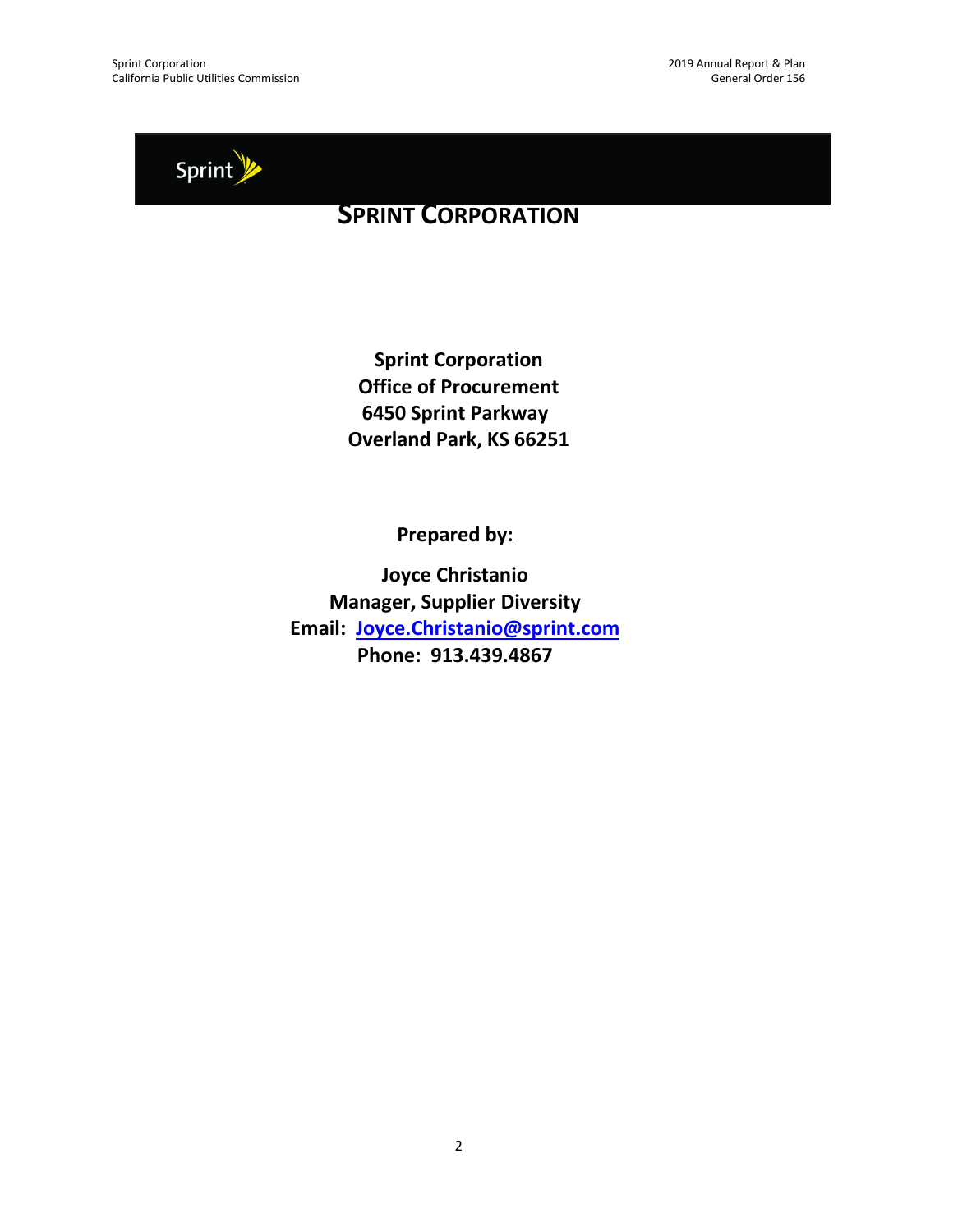|                | <b>Sprint</b>                                 | 2020<br>G.O. #156                                                                    |          |
|----------------|-----------------------------------------------|--------------------------------------------------------------------------------------|----------|
|                |                                               | WMDVLGBTBE Annual Report/Annual Plan - Table of Contents                             |          |
| $G.O.$ #156    |                                               |                                                                                      |          |
|                |                                               |                                                                                      |          |
| Page           |                                               |                                                                                      |          |
| <b>Section</b> |                                               |                                                                                      |          |
| <b>Number</b>  |                                               |                                                                                      |          |
|                |                                               | <b>Annual Report</b>                                                                 |          |
|                |                                               | WMDVLGBTBE Annual Report/Annual Plan - Table of Contents                             | 3        |
| Introduction   |                                               |                                                                                      | 4        |
| 9.1.1          |                                               | Description of WMDVLGBTBE Program Activities During the Previous Calendar Year       | $5 - 24$ |
| 9.1.2          | <b>WMDVLGBTBE Annual Results by Ethnicity</b> |                                                                                      | 25       |
| 9.1.2          |                                               | WMDVLGBTBE Direct Procurement by Product and Service Categories                      | 26       |
| 9.1.2          |                                               | WMDVLGBTBE Procurement by Standard Industrial Categories                             | 27       |
| 9.1.2          |                                               | Number of WMDVLGBTBE Suppliers and Revenue Reported to the Clearinghouse             | 28       |
| 9.1.2          |                                               | Description of Number WMDVLGBTBE Suppliers certified to perform work in California   | 29       |
| 9.1.3          | <b>WMDVLGBTBE Program Expenses</b>            |                                                                                      | 30       |
| 9.1.4          |                                               | Description of Progress in Meeting or Exceeding Set Goals                            | 31       |
| 9.1.4          | <b>WMDVLGBTBE Results and Goals</b>           |                                                                                      | 32       |
| 9.1.5          |                                               | Description of Prime Contractor Utilization of WMDVLGBTBE Subcontractors             | 33       |
| 9.1.5          |                                               | Summary of Prime Contractor Utilization of WMDVLGBTBE Subcontractors                 | 34       |
| 9.1.6          |                                               | A list of WMDVLGBTBE Complaints Received and Current Status                          | 35       |
| 9.1.7          |                                               | Description of Efforts to Recruit WMDVLGBTBE Suppliers in Low Utilization Categories | 35       |
| 9.1.11         | <b>WMDVLGBTBE Fuel Procurement</b>            |                                                                                      | 35       |

| <b>Annual Plan</b>                                                                     |           |
|----------------------------------------------------------------------------------------|-----------|
|                                                                                        |           |
| 10.1.1 WMDVLGBTBE Annual Short, Mid and Long-term Goals                                | 36        |
| 10.1.2 Description of WMDVLGBTBE Planned Program Activities for the Next Calendar Year | $37 - 39$ |
| 10.1.3 Plans for Recruiting WMDVLGBTBE Suppliers in Low Utilization Areas              | 39        |
| 10.1.4 Plans for Recruiting WMDVLGBTBE Suppliers Where Unavailable                     | 40        |
| 10.1.5 Plans for Encouraging Prime Contractors to Subcontract WMDVLGBTBE Suppliers     | 40        |
| 10.1.6 Plans for Complying with WMDVLGBTBE Program Guidelines                          | 41        |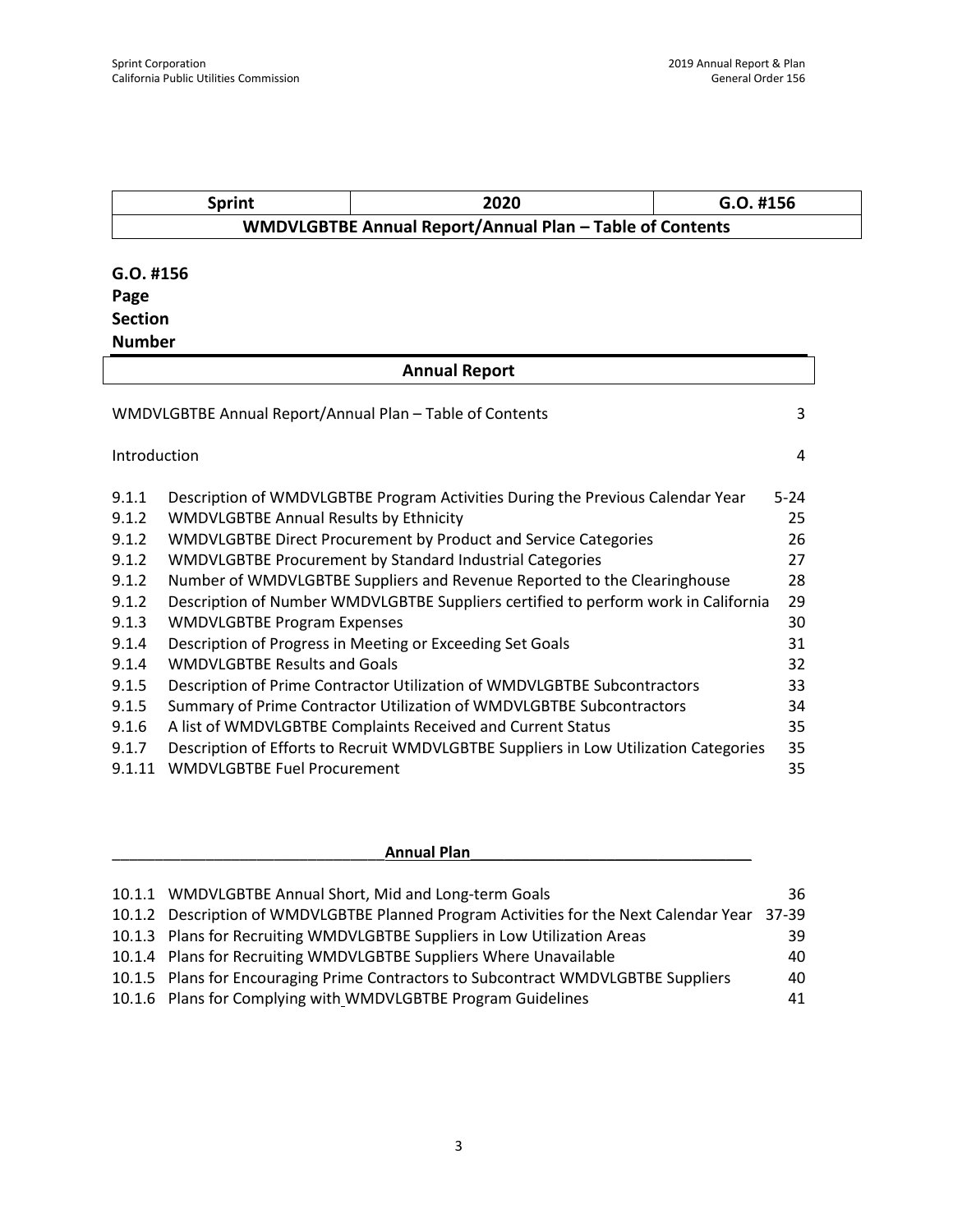#### **INTRODUCTION**

This Filing, in compliance with the requirements of California Public Utilities Commission (CPUC) General Order 156 (GO 156), includes a Plan demonstrating Sprint's 2019 good faith efforts in pursuing minority owned businesses for Procurement opportunities and Sprint's 2020 anticipated good faith efforts in continuing to maintain a robust Supplier Diversity Program. The Plan describes the program activities undertaken and the results achieved by Sprint, with California certified minority, women, service-disabled veteran and LGBT supplier relationships, pursuant to diverse certificates housed in The Supplier Clearinghouse database, for the period of January 1, 2019 through December 31, 2019.

#### **ABOUT SPRINT**

Sprint (NYSE: S) is a communications services company that creates more and better ways to connect its customers to the things they care about most. Sprint served 54.2 million connections as of December 31, 2019, and is widely recognized for developing, engineering and deploying innovative technologies, including the first wireless 4G service from a national carrier in the United States; leading no-contract brands including Virgin Mobile USA, Boost Mobile, and Assurance Wireless; instant national and international push-to-talk capabilities; and a global Tier 1 Internet backbone. Today, Sprint's legacy of innovation and service continues with an increased investment to dramatically improve coverage, reliability, and speed across its nationwide network and commitment to launching a 5G mobile network in the U.S. You can learn more and visit Sprint at www.sprint.com or www.facebook.com/sprint and www.twitter.com/sprint.

#### **THE SPRINT COMMITMENT**

At Sprint, we believe diversity helps us excel and win. Sprint serves a diverse customer base; therefore, we understand the importance of aligning our supplier base accordingly. We're committed to diversity and we embrace a culture of inclusion. Sprint drives our inclusion and diversity initiatives through our employee resource groups (ERGs), multicultural marketing, recruiting efforts, Supplier Diversity and Philanthropy. All of the groups work together to ensure that inclusion and diversity are infused into all aspects of our business.

Sprint is committed to the growth and success of our Supplier Diversity initiatives and continues to explore and increase opportunities with a range of diverse businesses. As a utility member in the state of California, Sprint is committed to meeting the GO 156 goal of 21.5%. In 2019, Sprint exceeded this goal and achieved **31.7%.**

Supplier diversity is an important business practice that promotes economic development by diversifying Sprint's supply base. Contracting with minority businesses -- firms owned by people of color, women, service-disabled veterans and LGBT, adds value and quality to our supply chain and to the company as a whole.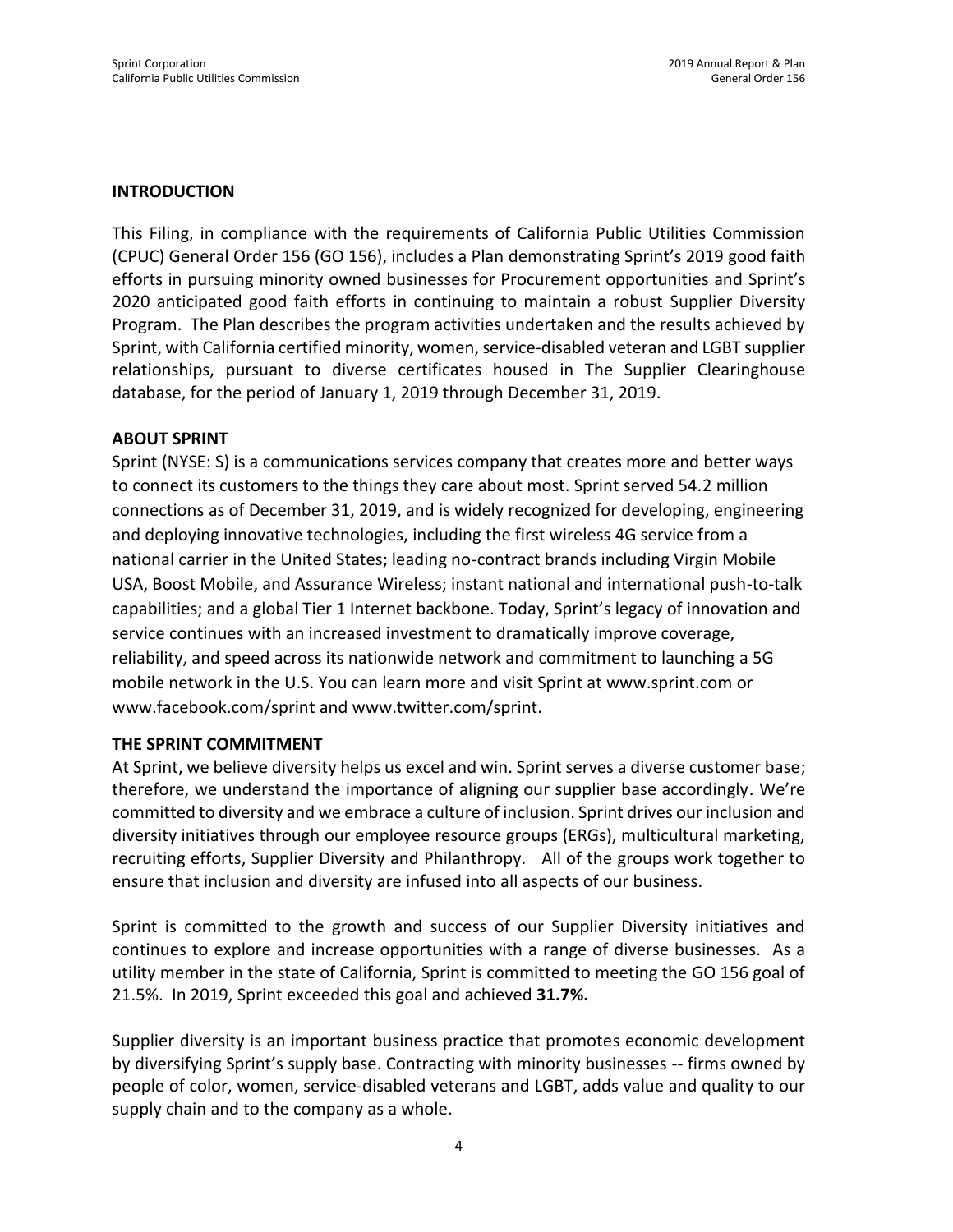Sprint's strategy to meet GO 156 goals involves including CPUC certified suppliers in as many contract opportunities as possible, capturing goods and services procured from both Tier I diverse CPUC certified suppliers, as well as Tier II CPUC certified diverse suppliers as reported by Sprint's prime suppliers who quarterly respond to electronic Request for Information (RFI) from Supplier Diversity.

#### **ANNUAL REPORT**

| <b>Sprint</b>                                                               | 2019                          | G.O. #156 Section 9.1.1 |  |  |  |  |  |  |  |  |
|-----------------------------------------------------------------------------|-------------------------------|-------------------------|--|--|--|--|--|--|--|--|
| DESCRIPTION OF WOMEN, MINORITY, DISABLED VETERAN AND LESBIAN GAY BISEXUAL   |                               |                         |  |  |  |  |  |  |  |  |
| TRANSGENDER BUSINESS ENTERPRISES (WMDVLGBTBE) PROGRAM ACTIVITIES DURING THE |                               |                         |  |  |  |  |  |  |  |  |
|                                                                             | <b>PREVIOUS CALENDAR YEAR</b> |                         |  |  |  |  |  |  |  |  |

Sprint is committed to promoting the overall participation of women, minority, disabled veteran-owned, and lesbian gay bisexual transgender business enterprises (WMDVLGBTBE) in purchases of materials and services. The Supplier Diversity manager administers the internal and external program activities for Sprint. Described below are the internal and external program initiatives conducted in 2019 to increase the utilization of WMDVLGBTBEs.

#### **SUPPLIER DIVERSITY PROGRAM**

In 2019, Sprint continued to advance its Supplier Diversity initiatives through various efforts and established programs. Supplier Diversity manages a fiscal budget that is dedicated to support Supplier Diversity initiatives and efforts. Efforts include training, education, modification of Supply Chain Management policy, reporting tools for focused sourcing and tracking, identification and promotion of existing and new CPUC diverse suppliers, monitor and publication of score cards against objectives and vendor database maintenance. The programs include Business Unit score cards, teaming with Sales for diverse subcontracting opportunities, recognition programs, sponsorships, hosting workshops, internal/external outreach, and supplier development and coaching. To support Sprint's success in meeting GO 156 utilization goals, Sprint relies on and places a significant focus in utilizing the CPUC Supplier Clearinghouse database to research and validate diverse supplier certifications. The combination of these efforts, programs, and other applications described herein continue to support a robust CPUC initiative: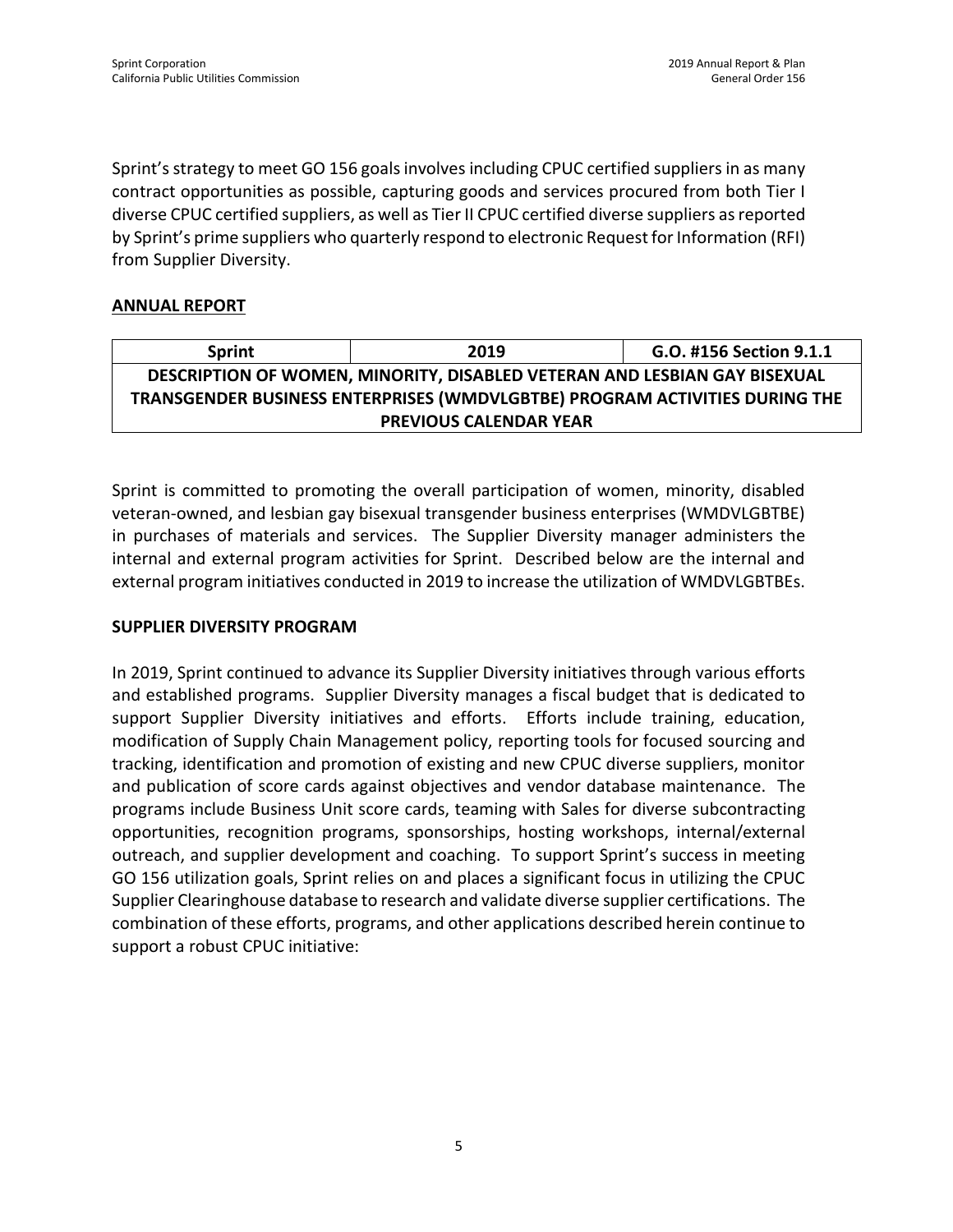#### **INTERNAL PROGRAM ACTIVITIES**

#### **CHIEF PROCUREMENT OFFICER ORGANIZATION**

Sprint's Financial Policy cohesively aligns Sourcing with Supplier Diversity for inclusion of diverse suppliers. In 2019, Supplier Diversity remained focused on identifying suppliers who were eligible for CPUC certification and coached them through the process.

Purchases made by Sprint are researched, negotiated and monitored by the Procurement organization headquartered in Overland Park, Kansas, in partnership with the Business Units that are purchasing the product or service. The Supplier Diversity program is housed under the Procurement organization to ensure that diverse owned businesses are considered during the procurement process.

Diverse Suppliers are required to register with Sprint and attach their certifications at [www.Sprint.com/supplierregistration](http://www.sprint.com/supplierregistration) in order to be considered in Request for Proposal opportunities. The Procurement team has access to Sprint's electronic database that houses diverse supplier information and certifications, including CPUC certifications, that allows for tracking and sourcing opportunities, from initiation to completion. During the analysis phase of preparing a Request for Proposal, the Sourcing team, with support of Supplier Diversity, develops a list of suppliers that are qualified to fulfill the opportunity. Supplier Diversity queries the database and the Supplier Clearinghouse database to create a list of eligible CPUC and diverse certified businesses to include in the opportunity.

Supplier Diversity also partnered with Sourcing teams to create and maintain Diversity Plans that aligns diverse suppliers, with specific categories, for inclusion in RFx opportunities. These Plans are posted on Sprint's internal website for easy access by the Sourcing team.

#### **SUPPLIER DIVERSITY TRAINING**

Sprint's Supplier Diversity training includes an on-line course, created by Supplier Diversity, which highlights how Sprint's bottom-line is impacted by WMDVLGBTBEs. The training provides an opportunity for Sprint employees, across the entire Sprint enterprise, to learn more about the program. It provides an overview of what Supplier Diversity is and why it is important to value minority buying power. Upon publishing Sprint's quarterly diverse spend results, employees are reminded and encouraged to take the on-line training course to further raise program awareness.

#### **SUPPLY CHAIN TRAINING**

Sprint's Lifecycle Management team continues to hold training sessions, for the Sourcing team, regarding conducting Sourcing events that outlines strategies and tips useful in successful RFx (Request for Information, Proposal or Quote) events. In addition to topics, such as Request for Proposal scoring and weighting, employees are reminded that Supplier Diversity questions are required to remain a part of every published RFx.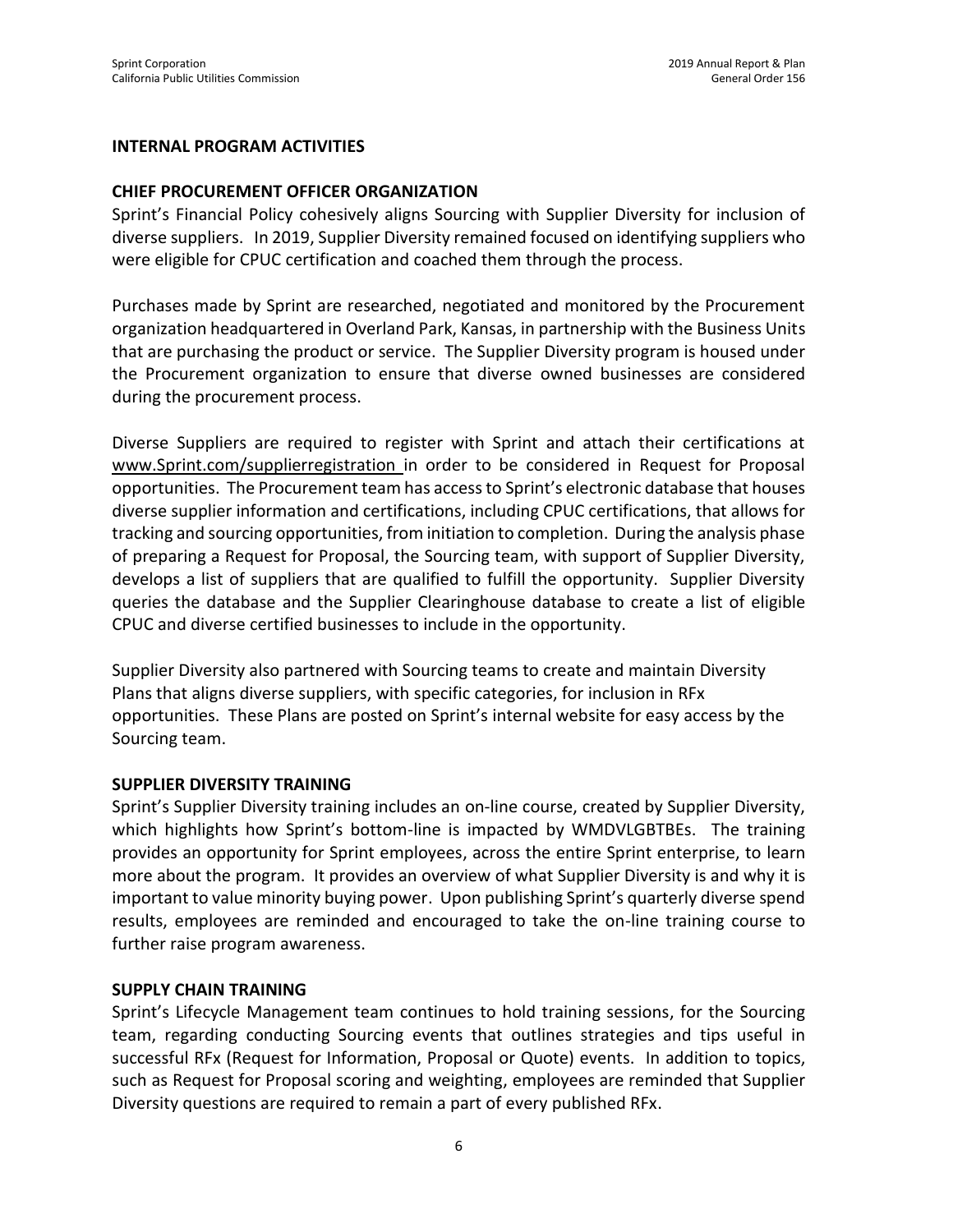#### **e-SOURCING TOOL**

This tool is used for supplier registration, vendor queries and searches for RFx opportunities as well as for collection of Tier II subcontracting from Sprint's top spend majority suppliers. Supplier Diversity ensured activation of the LGBT flag in Sprint's e-sourcing tool in order to track quarterly spend results related to this most recently approved CPUC diverse classification.

#### **SPEND ANALYSIS**

Sprint continues to refine and improve spend analysis tools to enable deployment of a number of strategic sourcing strategies around various categories to include CPUC diverse suppliers. Supplier Diversity continuously updates listing of diverse suppliers to align with specific categories and opportunities. With support of a third-party enrichment database provider Sprint's spend is segmented by business units, and by specific business classifications, which provides an opportunity for Supplier Diversity to identify high-spend areas that may exclude diverse participation. Supplier Diversity quarterly alerts Sourcing professionals of high spend areas that excludes diverse participation. That way, diverse suppliers can be identified and considered for opportunities, prior to contract expiration, with majority suppliers.

#### **SUPPLIER DIVERSITY RECOGNITION PROGRAM**

To further promote and increase diverse vendor inclusion and spend the Sprint Supplier Diversity Recognition Program provides a means for those, who executed contracts with diverse suppliers, to be recognized for their efforts in the monthly CPO newsletter.

#### **COMMUNICATION**

Sprint understands how vital it is for a Corporation's supplier base to reflect their customer base in order to withstand in the marketplace. Supplier Diversity communicates the importance of diversity through internal website communication, CPO newsletters and onsite Supplier Diversity conferences.

Sprint's Corporate Supplier Diversity Policy Statement, updated and annually signed by Sprint's CEO, is posted in Sprint's breakrooms alongside other important policies such as Equal Employment Opportunity, Pay Transparency Nondiscrimination Provision, and Employee Rights under the Family and Medical Leave Act to name a few.

#### **QUARTERLY PERFORMANCE TRACKING**

Supplier Diversity internally communicates Sprint's diverse spend results in the following manner:

A detailed report of Sprint's diverse spend is tracked and reviewed on a quarterly basis. This reporting is broken out in various ways including payment amount, certification type (including CPUC certified), and the name of the Sprint business units procuring a product or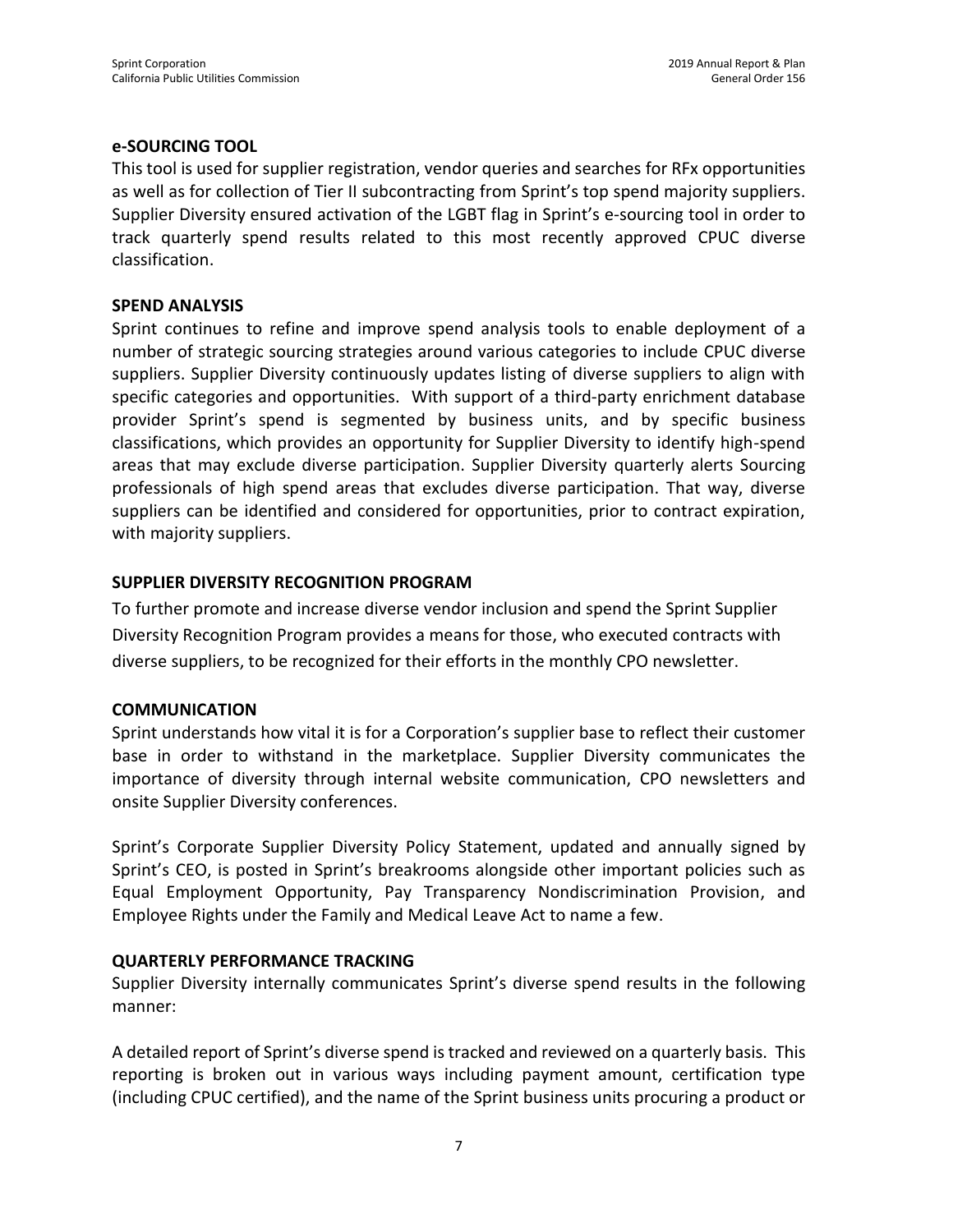service from diverse suppliers. The Supplier Diversity team ensures the results of the supplier diversity achievements are communicated on a quarterly basis within the Procurement executive scorecard as well as the monthly CPO newsletter. The quarterly reports are reviewed, and recommendations are made by Supplier Diversity, when appropriate, to ensure we align CPUC certified suppliers with opportunities to meet our corporate goals and objectives that includes the 21.5% CPUC goal. Individual Business Unit diversity goals and quarterly results are posted on Sprint's internal website for research, by Sourcing, of existing diverse suppliers for inclusion in Proposal opportunities and to provide a view of Sprint's quarterly diverse spend results.

Supplier Diversity quarterly monitors the supplier base to ensure diverse suppliers maintain current certifications.

Supplier Diversity educates and informs diverse suppliers of CPUC certification and encourages diverse suppliers, providing a national service, to pursue CPUC certification.

Supplier Diversity initiated creation of a sales job aid to ensure that the Sales staff evaluate and incorporate, where possible, diverse supplier participation throughout the proposal process. In addition, Supplier Diversity proactively teams with the Sales teams to identify and include CPUC diverse suppliers for Proposal subcontracting opportunities to meet the existing and potential customer's diverse utilization requirements.

#### **SUPPLIER DEVELOPMENT**

Supplier Diversity, with support of Sprint's Sourcing staff, have the responsibility of ensuring that diverse suppliers have equitable opportunity to bid on Proposal opportunities. Diverse and CPUC supplier development is supported in various ways, including participating in faceto-face introductions, matchmaking sessions and relationship building, to help suppliers navigate the process to become a qualified supplier. Sprint hosts and sponsors diversity events, with executive support, in order to become better acquainted with diverse suppliers, Council and Chamber members and community diversity staff.

#### **Following are some of Sprint's 2019 supplier development activities**:

May 2019: Supporting financial scholarships for diverse suppliers, through membership of the Tech:SCALE *(Supply Chain Access, Leadership and Equity)* Industry Group, to attend advanced business management programs.

August 2019: Partnered with Metropolitan Community College to support a Request for Proposal (RFP) Deep Dive workshop that entailed responding to questions asked by diverse owned businesses regarding the following topics: Reading RFPs and RFP Compliance, Interpreting RFP Requirements, Developing RFP responses and writing client-focused cover letters.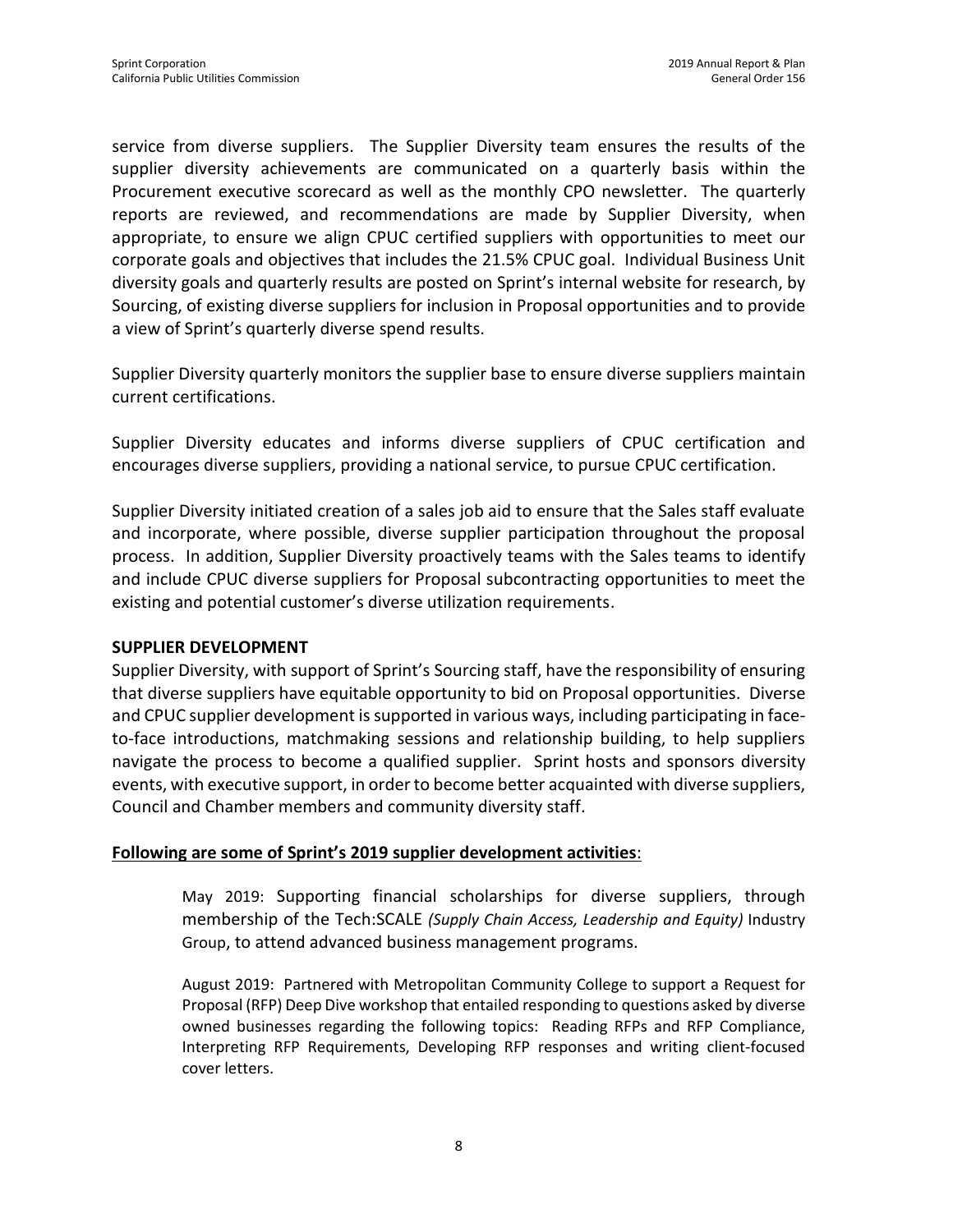November 2019: Supplier Diversity and a Sprint Procurement manager participated as a panelist in a diversity workshop with Federal Reserve Bank of Kansas City. Subjects discussed entailed, "The Contract Management Perspective"; evaluations before and expectations after the contract award.

December 2019: Sprint hosted an onsite breakfast with women owned businesses to discuss the importance of becoming certified with the CPUC and other organizations to ensure they are nationally recognized for business opportunities. Additional topics were supporting businesses with their elevator pitch and identifying or creating relevant programs to help them develop business skills.

In addition to the above-mentioned specific events, throughout the year, Supplier Diversity facilitated several supplier introductions to Sourcing managers, introducing and sharing information about diverse and CPUC vendors for potential opportunities. These business categories range in services such as construction, site development, decommissioning, call center services, document management, staffing and IT integration services and HR related services.

In summary, in 2019, Sprint continued its focus on Internal Activities in the following manner:

- Recognize Sourcing professionals in the Chief Procurement Officer's (CPO) monthly newsletter for their contribution in supporting Sprint's Supplier Diversity program.
- Collaborate with Sprint Sourcing Managers in identifying services or products that may be procured from diverse versus non-diverse businesses.
- Champion diverse suppliers in providing introduction opportunities internally to Sprint staff and externally to major suppliers and diversity professionals.
- Ensure a procurement process with inclusion of as many diverse suppliers as possible.
- Research and validate the status of suppliers through the Supplier Clearinghouse database to ensure accurate reporting of supplier's CPUC certification status.
- Develop and promote company and procurement policy statements that demonstrate Sprint's support for Supplier Diversity.
- Continue to monitor the company's performance and make any adjustments necessary, such as contacting suppliers to update certifications or further promote CPUC suppliers for Tier I and Tier II opportunities, to achieve the CPUC plan goals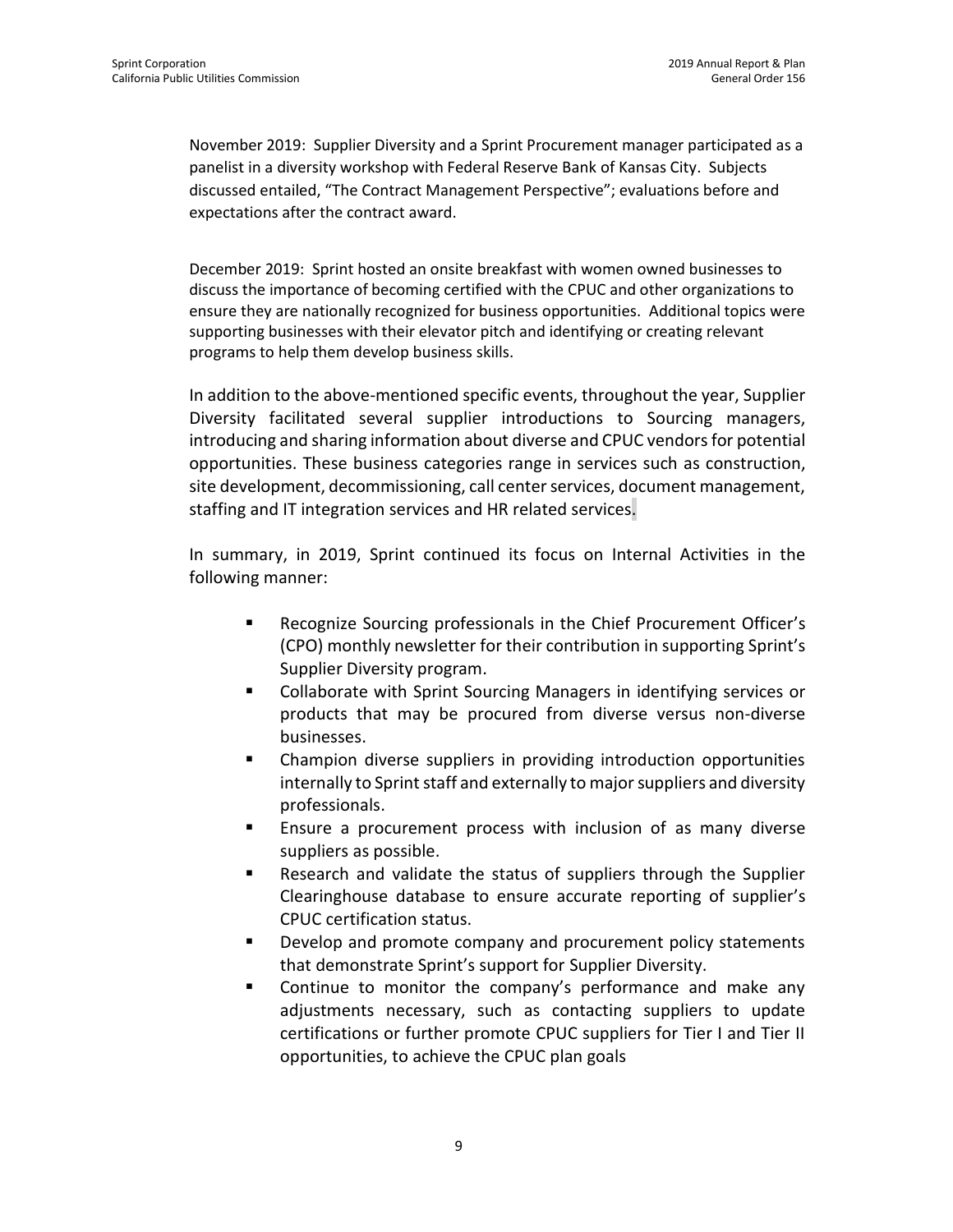- Interviewing sales representatives, representing diverse businesses who call upon Sprint Procurement, to align with the appropriate Sourcing professionals
- Exchanging information regarding new and potential suppliers across Industry Group and other Corporate members
- Supporting Sprint Business Units to meet specifically assigned annual diverse spend targets
- Internally, Sprint fosters a culture of inclusion, in part through the establishment of Employee Resource Groups (ERGs). Sprint creates an environment where its employees feel valued, developed and allowed to produce their best work. Our ERGs provide a forum where employees can meet to discuss common interests and business goals. Sprint maintains and supports the following Employee Resource Groups open for all employees to join:
	- **Diamond Network** (African American focused)
	- **Enlace** (Hispanic focused)
	- **OASIS** (Asian American focused)
	- **Sprint Pride** (Gay, Lesbian, Bisexual, Transgender focused)
	- **WISE** (Women focused)
	- **◦ V.E.T.S**. (Veteran focused)
	- **REAL DEAL** (Disabled focused)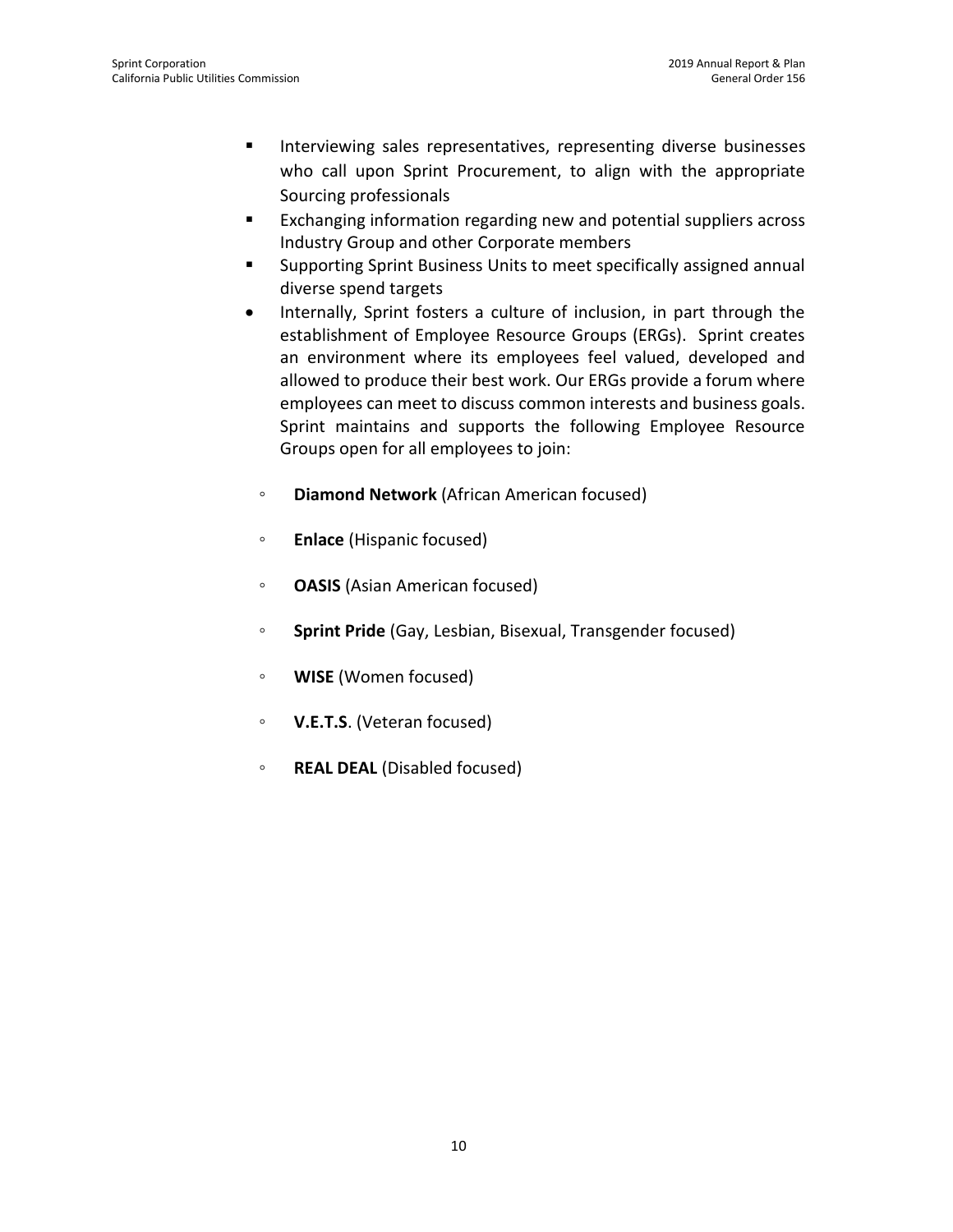#### **EXTERNAL PROGRAM ACTIVITIES:**

Sprint's external program activities and outreach efforts, entailing the below objectives, are as follows:

- Being an active member of the California Joint Utilities Diversity Council (JUDC). As such, Sprint participates with the other Joint Utility members to share best practices and discuss regulatory initiatives and CPUC Clearinghouse processes.
- Hosting and supporting supplier diversity forums and engagements.
- Collaborating with other external advocacy groups to share best practices and advance supplier diversity opportunities.
- Attending Diverse Business Opportunity Workshops, Minority Business Enterprise Forums, Matchmaking events, Trade Fairs, and other supplier diversity initiatives
- Strengthening relationships with Municipalities, Councils and other organizations that advocate for Supplier Diversity, to further assist in meeting and networking with diverse businesses.
- Public engagement by Procurement and Supplier Diversity staff to educate diverse businesses on how to do business with major Corporations.
- Quarterly Kansas City Procurement Roundtable (KCPRT) meetings are hosted by diversity managers, representing 23 local majority corporations, to share best practices of supporting diverse suppliers in the community. Additionally, CEO's or Procurement executives, of each Corporation, meet to discuss how to advance their diversity programs.
- Sprint's Diversity Manager serves as Chair of the Women's Business Development Center's certification committee. Quarterly committee meetings are held to review applications for consideration of several certification approvals.
- January 2019: Sprint supported the Southern Christian Leadership Conference (SCLC) of Greater Kansas City and served as a sponsor of their 2019 Community Luncheon. The SCLC is charged with advancing justice, making peace and defending democracy in the committees where we live, work and serve.
- January 2019: Sprint attended the JE Dunn Construction's Minority Contractor Development (MCD) Program luncheon to meet Small Business graduates of the MCD Program. The MCD Program is a series of classes and activities designed to educate and equip minority and women contractors for success, help grow their businesses, and launch a partnership with JE Dunn to learn skills that will also support other Corporations.
- February 2019: Sprint partnered with diverse and majority suppliers to offer Sprint's suppliers with supply chain financing. Supply chain financing accelerates payments made to suppliers and increases cash flow. The program provides early discount on supplier receivables at low rates.
- February 2019: Supplier Diversity in partnership with the Hispanic Chamber of Commerce of Kansas City, co-sponsored The Kansas City BizFest, a competition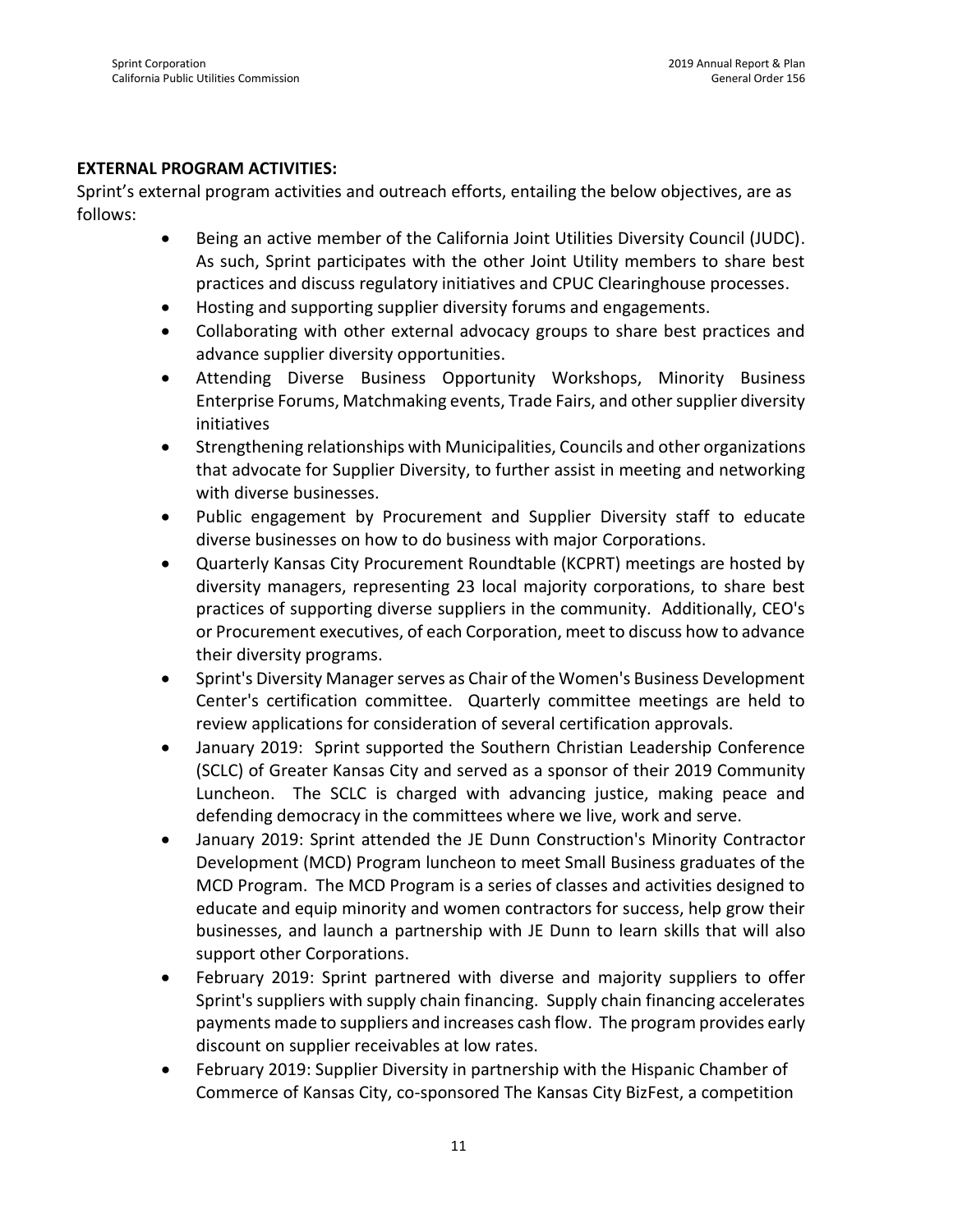that gives high school juniors and seniors concrete professional skills within the framework of entrepreneurship, all while having the opportunity to earn scholarships for college. Mentors help students practice handshakes, introductions, and networking. Mentors also help students finalize business concepts, review financials and create their presentations. Mentors additionally help the students work through the details and move their business concepts forward. Sprint's Diversity Manager also presented a "Dress for Success" session to students as preparation for the "real" world. The presentation provided an overview of attire that is acceptable and unacceptable for business casual, business, and business into Night.

- February 2019: Sprint's Diversity Manager served as an Advisory Board member of the Thinking Bigger Business Media organization chartered to support and recognize 25 businesses that employ 25 or less employees. Sprint co-sponsored the organization's annual Gala. Sprint's Procurement and Diversity team members attended the weekend Gala to learn more regarding products and services offered by the 25 Small Businesses awardees.
- March 2019: Sprint, along with other diversity representatives from majority corporations, supported the Metropolitan Community College Procurement Forum to manage table talk discussions such as "What is the secret to your success in business; What is the hardest business challenge you have faced; what advice would you give to a new entrepreneur person, what can the Kansas City community do to better support entrepreneurs and what drives you to keep going professionally when it's really tough".
- March 2019: Sprint sponsored an onsite Advisory Board breakfast to support the Women's Business Development Center (WBDC). Business owners, WBDC staff and diversity representatives developed committees and leads needed to move the WBDC organization toward more success.
- March 2019: Sprint's Diversity Manager attended the National Center for American Indian Enterprise (NCAIE) conference held in Las Vegas to learn more regarding products/services offered by the suppliers. Suppliers were more interested in providing products/services to the Government; however, accepted information regarding how to do business with Sprint.
- April 2019: Sprint's Diversity Manager served as a panelist at the California Public Utility Commission (CPUC) Business Expo titled, "Doing Business with CPUC and Utility Companies" held in Pomona, California. Diverse suppliers were able to take advantage of network opportunities with public agencies, utility companies, prime contractors, and business resource centers. Panelist discussed how their diversity teams were structured, strategies for working with SD programs, prime supplier program, evaluating companies, and described the on-boarding process.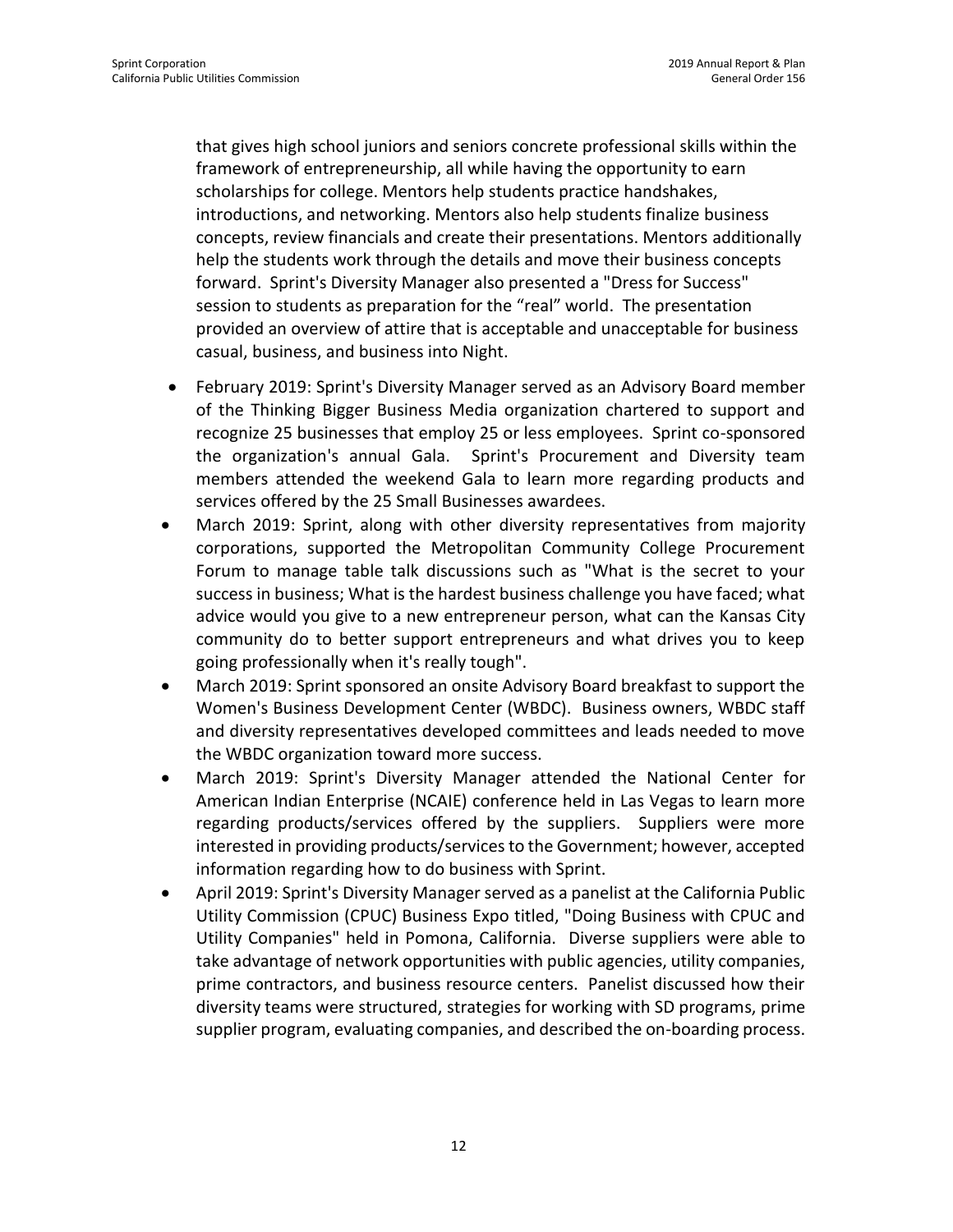- April 2019: Sprint was a sponsor of the annual Women's Employment Network (WEN) luncheon to honor the legacy of WEN in Sprint's community and hear personal stories of triumph and success from clients and graduates. The luncheon also celebrated business and community leaders who share WEN's commitment to help women and families break free from the cycle of poverty.
- April 2019: Sprint donated the venue and negotiated reduced food cost while hosting the Awesome Ambitions (AA) fundraiser. The AA organization is charged with raising scholarship funds for minority high school students grades 8th through 12th.
- April 2019 Sprint recognized by the Human Rights Campaign Foundation as one of the 2019 Best Places to Work for LGBTQ Equality. Sprint's manager, James Thacker, serves as the President of Sprint's LGBTQ Employee Resource Group.
- May 2019: The Asian Chamber hosted a luncheon attended by Sprint's Procurement director, Bob Rodriguez, Ambassador Robert S. Jacobson, from the Albright Stonebridge group, along with Secretary Madeline Albright for the Aspen Minister's Forum. The luncheon was held to discuss United States Mexico-Canada Agreement (USMCA) regarding what businesses can do to prepare for changes in supply chain from USMCA and the current state of US-Mexico relations and how it impacts businesses.
- May 2019: Sprint participated in the Annual Midwest Supplier Diversity Exposition, and Contract Recognition Ceremony, at the Metropolitan Community College (MCC)- Business & Technology Center, in Kansas City, MO. The event is designed to recognize Corporations and diverse business owners who executed contracts during the year and to learn more about products/services offered by diverse owned businesses. Sprint's manager, Supplier Diversity, Joyce Christanio served as MC of the Contract Recognition Ceremony. Additionally, minority, women, LGBT, Veteran, Service-Disabled Veteran and HUBZone business owners managed booths to showcase their products and services.
- May 2019: Sprint, along with other majority corporations, was recognized during the Metropolitan Community College's Business Exposition for signing contracts, in 2018, with a diverse supplier located in the Kansas City area. Sprint's Diversity Manager served as Mistress of Ceremony during the recognition program.
- May 2019: Sprint's Diversity Manager and Community Relations Manager attended the LGBTQ Coffee Connection to meet and learn more regarding products and services offered by LGBTQ certified suppliers. Suppliers were provided information regarding how to register with Sprint for consideration of Request for Proposal opportunities.
- May 2019: Sprint, as members of the Asian American Chamber of Commerce Kansas City, supported the Chamber's 16th annual Gala. Sprint's director Indirect Procurement, Procurement, Sales and Supplier Diversity attended the event.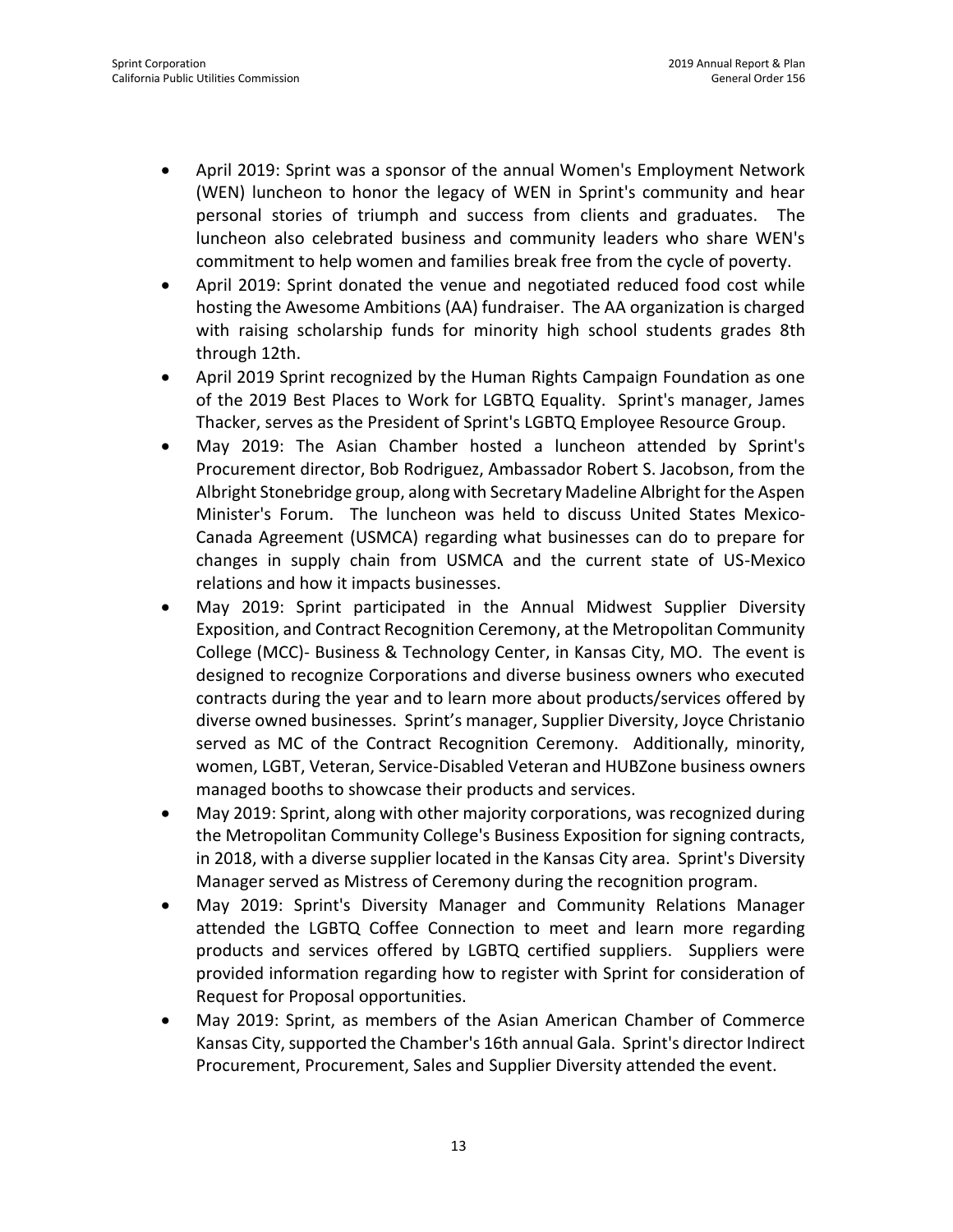- June 2019: Sprint's Diversity Manager attended the Women of Color Leadership Conference hosted by the University of Missouri Kansas City (UMKC). The keynote speaker Rosa Alicia Clemente is an organizer, political commentator and independent journalist. An Afro-Puerto Rican born and raised in the Bronx, NY she has dedicated her life to organizing, scholarship and activism. From Cornell to prisons, Rosa is one of her generations leading scholars on the issues of Afro-Latinx identity.
- June 2019: Sprint Supplier Diversity, as a member of the Mid America Gay Lesbian Chamber of Commerce, participated in the Chamber's Business Equality Awards Luncheon held in downtown Kansas City.
- June 2019: Sprint's Diversity Manager attended and interviewed a few of Sprint's existing suppliers who were concerned regarding losing current business due to T-Mo acquisition, suppliers who are interested in pursuing opportunities with Sprint, and a Sprint customer needing support with a Small Business account during the Women's Business Development Center Midwest Connect & Celebrate Matchmaker hosted by Kansas City Power & Light Company.
- June 2019: Sprint, as a member of the Regional Women's Business Enterprise National Council (WBENC), supported the national conference held in Baltimore, MD to learn more regarding products/services offered by the women owned businesses. Business owners were provided information regarding how to contact Sprint's Diversity Manager and also how to register with Sprint.
- July 2019: Sprint was a sponsor of the Greater Kansas City Chamber of Commerce's Power of Diversity breakfast. The breakfast award ceremony recognizes CEO's and diversity managers who promote an inclusive and diverse workplace and supply chain. Sprint's Manager, Supplier Diversity was recognized during the 2014 award ceremony.
- August 2019: Sprint's director, over Supplier Diversity, attended the Elite Service-Disabled Veteran Owned Business Conference held in New York. The director is a Veteran; therefore, had an opportunity to network and share war stories with the Veteran owned businesses.
- August 2019: Sprint's Manager, Supplier Diversity attended a HUBZone workshop, held at the Honeywell facility to meet and share information with suppliers regarding how to register for consideration of business opportunities with Sprint. Additionally, brochures were distributed recommending additional sites for certification registration such as TheSupplierClearinghouse, WBENC.org; SAM.gov; etc.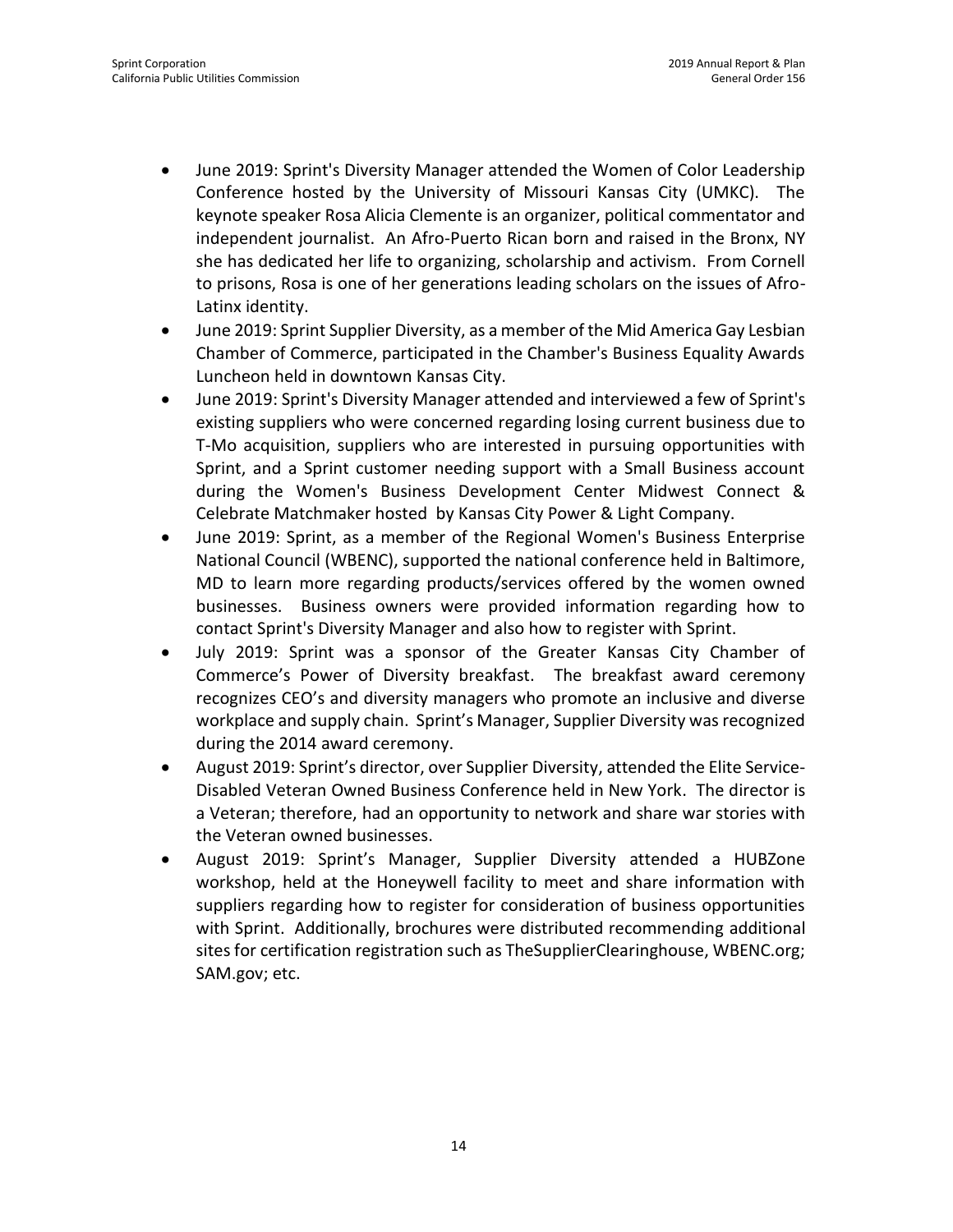- October 2019: Sprint VP Procurement, Chas Peterson, attended the annual CPUC EnBanc held in Fresno, CA. to represent, before the Commissioners, Sprint's Supplier Diversity program.
- October 2019: Sprint co-sponsored the Hispanic Chamber of Commerce of Greater Kansas City's Annual Gala, honoring Hispanic business leaders and business owners for their achievements and outstanding efforts. Sprint's director of Inclusion and Diversity, Sales and Marketing personnel, and Supplier Diversity were in attendance.
- November 2019: Sprint sponsored the High Aspiration's  $9<sup>th</sup>$  Annual Mentors Challenge. The mentor's program was founded in 2004 to serve the social, emotional, academic and spiritual needs of African American males ages 8 to 18. High Aspirations stresses respect for the self and others, family and community responsibility, academics and places these young men on a path toward becoming productive members of society, loving husbands and dutiful fathers.
- November 2019: Sprint employees supported Career Jumping through the Prep KC Program which is a fast-paced career exploration experience where professionals talk with 3-5 students at a time in 8-minute increments to share their career story.
- December 2019: Sprint co-sponsored and attended the Asian Chamber of Kansas City Annual Holiday and Networking Gala, Sprint's diversity team attended.
- December 2019: Sprint co-sponsored the Urban League of Greater Kansas City Difference Maker Awards. Sprint Community Relations Director and staff, Sales and Supplier Diversity Manager were in attendance.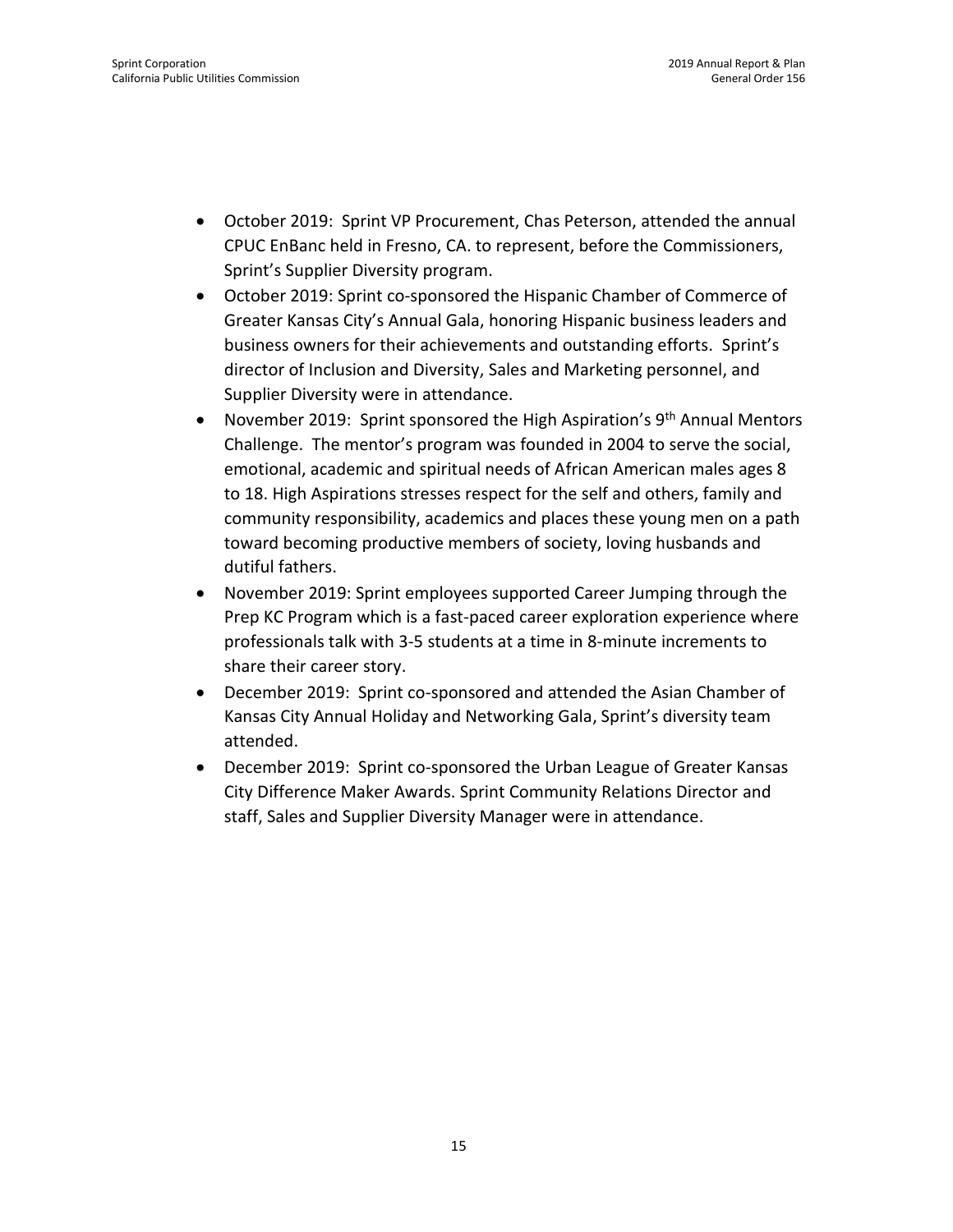#### **NEW: SUPPLIER DIVERSITY ONSITE DESIGN THINKING WORKSHOP WITH DIVERSE SUPPLIERS:**

Sprint believes that Supplier Diversity initiatives go beyond the Tier I and Tier II impact and that there is a flow-down of economic impact when we do business within the diverse supplier community. We believe that the economic impact extends to job growth, revenue and customer-base growth, subcontracting opportunities, educational and other community and non-profit organization support. With this in mind, Sprint Supplier Diversity and Sourcing hosted an onsite Design Thinking session. "**Design Thinking**" is a process for creative problem solving that helps integrate an individual need with the needs of a business and the technical possibilities. It is super charged brainstorming that allows for the exploration of what could be. Sprint hosted the workshop to which 22 people from five diverse businesses attended. Three Sprint Sourcing professionals facilitated the halfday highly interactive session, which focused on "*How might we prepare for an evolving marketplace*". The participants were organized into four inter-company teams to practice and learn the benefits of "people centered" problem solving. The workshop was followed by a networking lunch providing suppliers an opportunity to network with Sprint Sourcing directors. Immediate feedback from attendees was overwhelmingly positive. One owner and CEO shared, "…Thank you and your Sprint team Members for a wonderful and creative diverse supplier workshop. In our opinion, it was time well spent today!"

#### **SPRINT'S DIVERSE SUPPLIER TESTIMONIALS: DESIGN THINKING WORKSHOP:**

- 1. I have positive comments for the Design Thinking Session. The session was very informative and organized. The workshop portion of the session that provided hands on allowed the participants to reinforce the methodology. With that experience, we can better use it in our own environment.
- 2. Thank you for having me for the Design Thinking Session. I think Team **GREEN** killed it! I really enjoyed it. I've never been through a Design Thinking session before, but after going through it, I have a new perspective on how to brainstorm w/a group. In fact, I'm going to use it for the next family vacation. The room was comfortable, the hostess were funny, entertaining and very helpful—no complaints. Thank you again for having me and have a great weekend!!

Below are my PROs and CONs regarding the Design Thinking training session:

**PROS**

- Well-paced with the right mix of instructor led discussion and student participation
- Easy to follow with a good flow to the introduction of different concepts/steps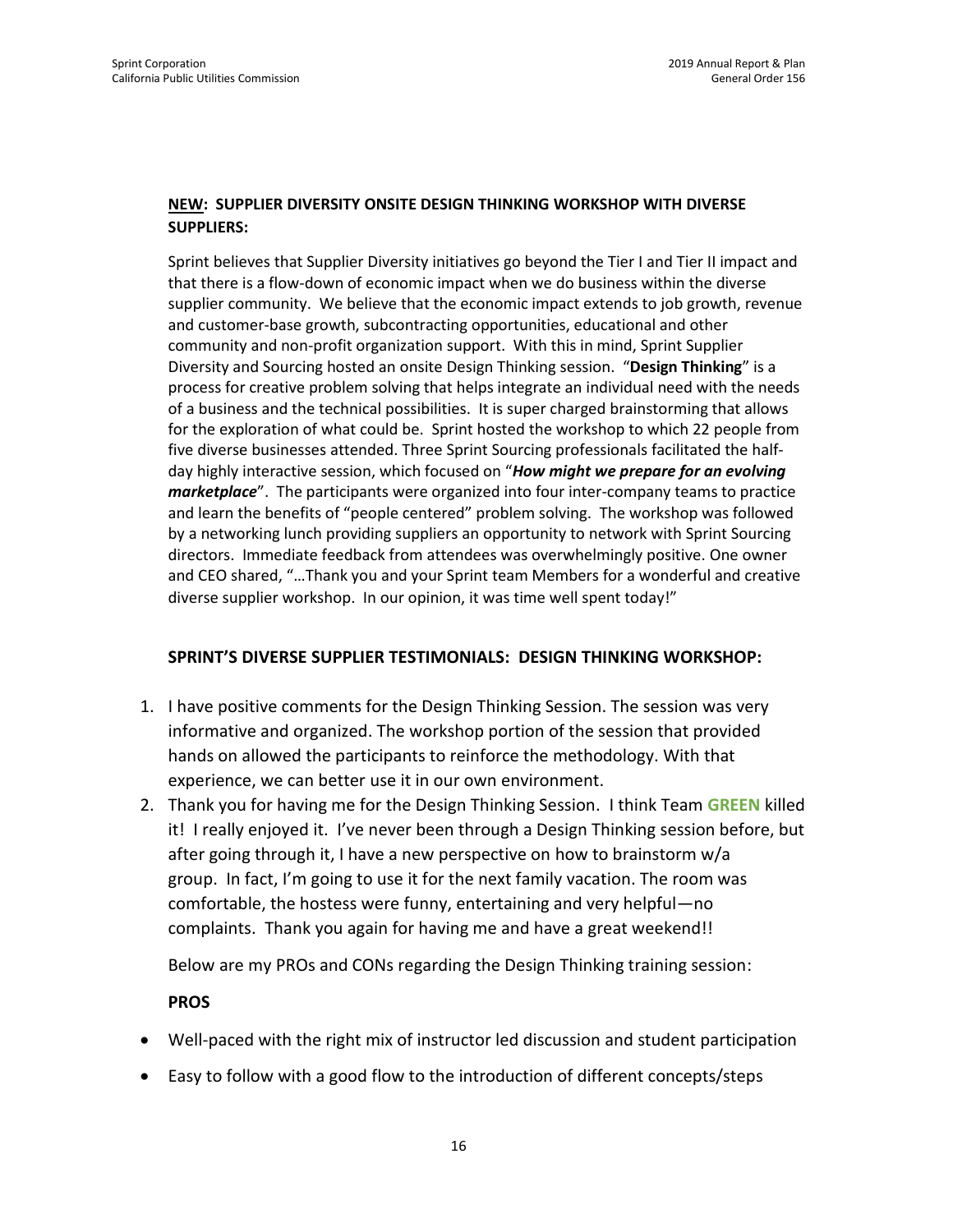- Excellent visual aids
- Perfect introductory class to design thinking

**CONS**

• No handouts or reference materials

Overall, I thought the training was well run and of value to us.

- 3. I thought it was a fantastic learning opportunity and was very pleased with the tools that I and a few members of my management team took away as a result. In fact, we are utilizing this process next week in a special session with my Sr. Management group to brainstorm ideas and discuss opportunities for our company. One of our directors, who also attended, will be facilitating our session, modeling what we learned with you. Thank you again for the opportunity. We appreciate all that you do!
- 4. This was a great experience. We thoroughly appreciate the opportunity to be a part of this Design Thinking session. We took so much away from this meeting. This new method of problem solving connects people together in a way that allows everyone to feel they have input in the solution. This creates a willingness to cooperate with the change and even encourage the change. Design Thinking also gave us a way to measure what solutions would be most advantageous which is ideal when trying to determine which solution or solutions should be selected. It's valuable to understand which ideas to implement and when. It opened my mind to a new way of thinking that is more creative and allows out-of-the-box ideas to have a platform to become possibilities. It also allowed me to see that other companies have the same issues (communication, culture, and etc.) that we have and we collectively came up with new ways to make those better. I really enjoyed the collaboration portion of this process. It was a real pleasure meeting the Sprint people as well. It's so nice to put a face to the names.

Thanks again for the invite. Have a great day!

#### **OTHER EXTERNAL EFFORTS IMPACTING OUR DIVERSE COMMUNITIES:**

**Sprint and the Sprint Foundation** recognizes the importance of a culturally diverse community. Each year, a portion of our philanthropy and sponsorship dollars are used to support civic and community organizations such as:

- Mid-America Gay & Lesbian Chamber of Commerce
- Urban League of Greater Kansas City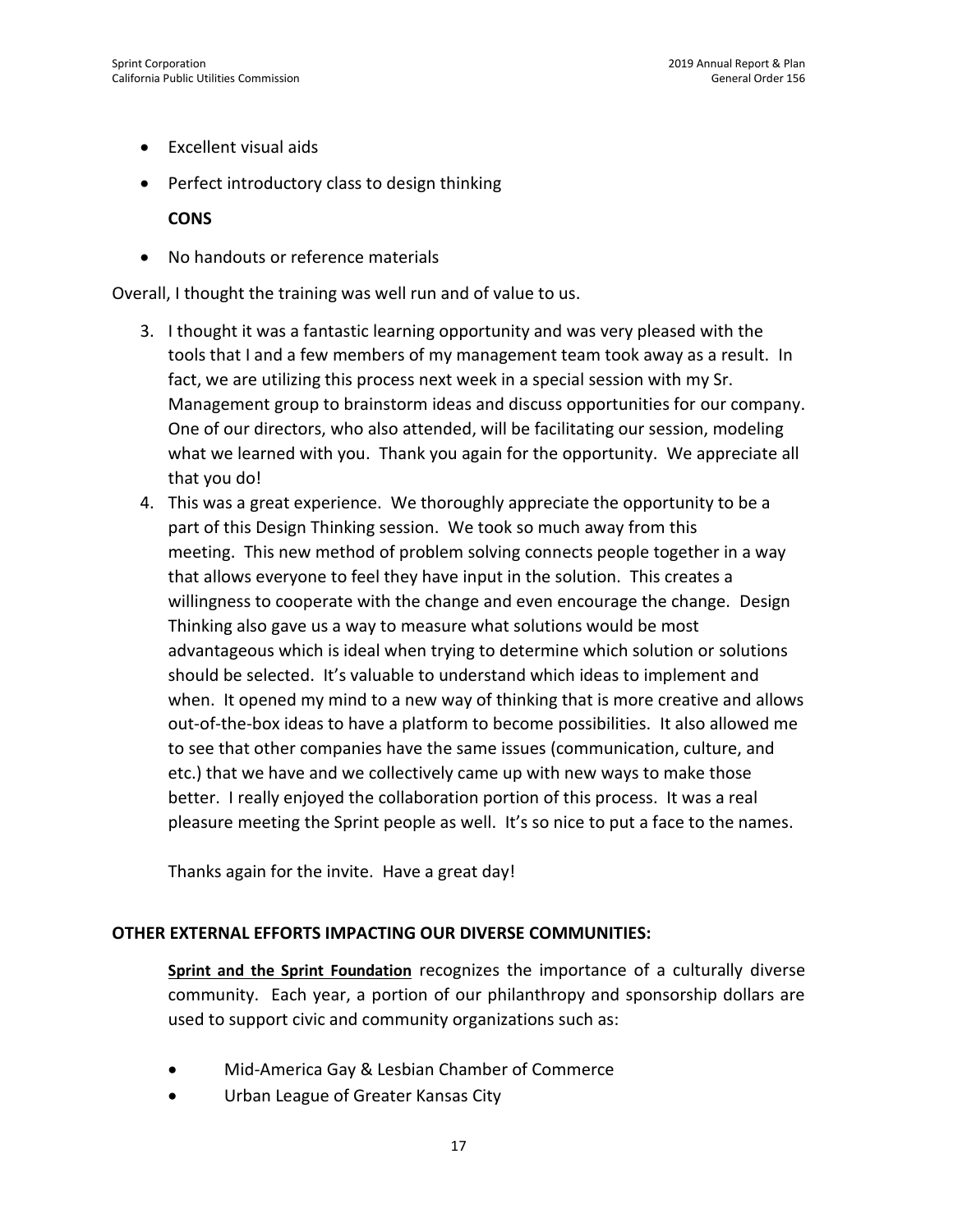- Women's Foundation of Greater Kansas City
- Greater Kansas City Community Foundation/Hispanic Development Fund
- United Way of Greater KC
- NAACP, KCMO Branch
- Jewish Community Relations Bureau
- SCLC of Greater Kansas City
- Kansas City Girls Preparatory Academy
- Kansas City Chinese American Association
- Latina Style Magazine
- Negro Leagues Baseball Museum
- Women's Employment Network
- Central Exchange
- The Kansas City Chamber Power of Diversity breakfast
- Boys & Girls Club
- Mid-America Asian Culture Association
- Links Foundation
- Hispanic Chamber of Commerce of Greater KC
- Greater Kansas City Community Foundation Black Community Fund

#### **1Million Project Foundation**:

Sprint's 1Million Project Foundation is its own 501c3. During 2019, Sprint and the 1Million Project Foundation provided 15,249 California students with free devices and free high-speed data, at an estimated cost of \$1.2 million.

Since inception, the 1Million Project Foundation has provided more than 380,000 devices to 2,500 schools, in 245 districts, across the U.S.

Sprint has a culture of caring. Among the hundreds of organizations and causes that Sprint is supporting every year, our 1Million Project Foundation [\(https://iconnect.sprint.com/external](https://iconnect.sprint.com/external-link.jspa?url=http%3A%2F%2Fsprint.co%2F2o5CDFQ)[link.jspa?url=http%3A%2F%2Fsprint.co%2F2o5CDFQ](https://iconnect.sprint.com/external-link.jspa?url=http%3A%2F%2Fsprint.co%2F2o5CDFQ) is helping to create opportunities for high school students to participate in the digital world and transform their lives. The program offers free mobile devices and free wireless service (for up to five years) to low-income high school students across the U.S. who do not have Internet access at home. By connecting one million economically disadvantaged students, Sprint and the 1Million Project Foundation are helping to eliminate the "Homework Gap." The initiative may include purchasing new devices (smartphones, tablets, hotspots), providing educational resources, administering the program and funding program training for eligible high school students. Sprint supports the program by providing free wireless service for each device.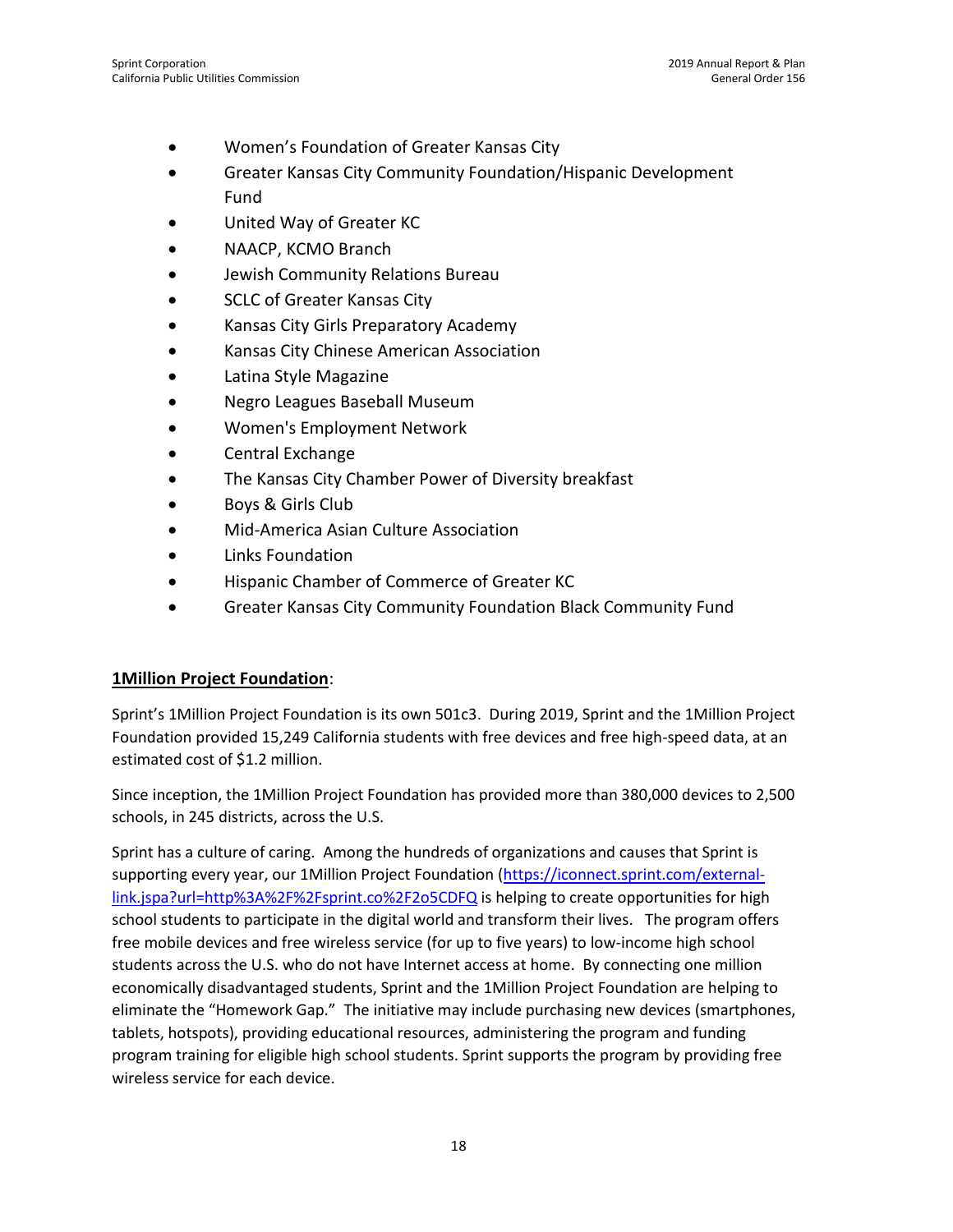#### **Sprint Responds to California Fires:**

October 2019: Sprint Announces Support for Customers in California Impacted by the Getty and Kincade Wildfires.

To assist customers affected by the Getty and Kincade wildfires in Southern and Northern California, Sprint provided unlimited talk, text and data access to all customers at no extra cost from Oct. 27 – Nov. 3, 2019.

Sprint is also closely monitored the commercial power shut offs by some California utility companies. Many of Sprint's cell sites in the impacted area were up and running, however, some customers may have experienced service interruptions due to the commercial power shutoffs. Our teams refueled generators at use in some facilities as quickly as possible.

As a reminder to wireless consumers, there were a number of ways to help stay connected and informed during potential service interruptions. And, were reminded to please remember that Sprint stores were there to serve the community if any wireless consumer was in need of device charging. Ways recommended to customers to stay connected:

- Make a disaster kit yet that includes flashlights, food and first aid kits. It's also handy to include portable charging devices, such as car adapters, and wireless and battery chargers.
- Program all of your emergency phone numbers into your mobile device. Good ones to include are police, fire and rescue, medical services, friends and family. And, as an extra precaution - write these numbers down on paper, seal it in a plastic bag, and keep it in a safe place in the event your device loses power.
- Subscribe now to emergency and critical communications alerts from your local and state government agencies, and weather stations that cover forecasts for your area.
- Have multiple ways to stay informed. Download apps from the Red Cross and FEMA which can provide helpful resources for local area outreach, such as shelter finders and emergency meeting location information.
- Always remember to keep your wireless devices charged when possible. It's also a good idea to have additional batteries and car-chargers for back-up.
- Use text messaging when possible due to high call volumes and possible network congestion in the local area.
- Stay informed before, during and after a major weather event by following @Sprint, @SprintCare, @SprintNews, @SprintsERT. Also, check back on our Newsroom for regular updates. We will make it our priority to keep our customers up-to-date with alerts and information regarding our network.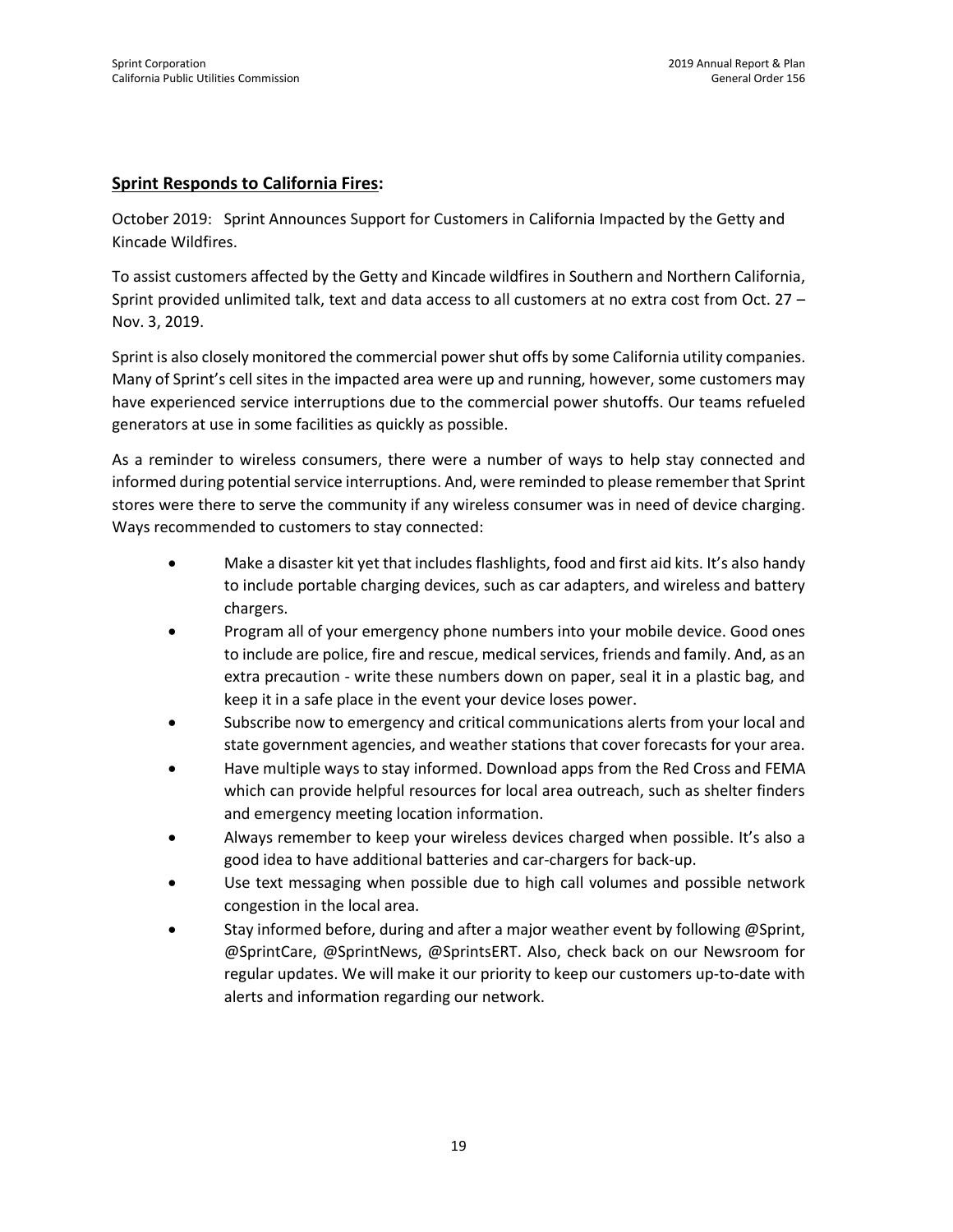#### **Employee Volunteerism**

Sprint is an advocate and champion for our communities. We use our resources -- funds, people, and technologies -- to enrich communities where we do business and where our employees live and work. We know that when our communities thrive, so does our business.

Through our rewarding volunteerism program, our annual employee giving campaigns, and our philanthropic support of numerous non-profits, Sprint and our partners are helping to make local communities better places to live, work and thrive.

In total, Sprint and our partners have made a philanthropic impact worth an estimated \$55 million during 2019, including in-kind and cash donations as well as partner volunteer hours.

#### **Employee Giving**

- Our annual employee giving campaigns are a big part of Sprint's culture. Each year, Sprint partners rally behind worthy causes in order to help those in need.
- **EXECUTE:** Sprint holds an annual Feed the Need food drive to help combat hunger across America. Our 2018 (2019 under review) campaign raised 222,160 meals for those in need.
- Sprint also holds an annual Employee Giving Campaign benefiting United Way and the 1Million Project Foundation. In 2018, the campaign raised a total of \$1.2 million for these two worthy causes. By giving to United Way and the 1Million Project Foundation, our partners are able to make a positive impact in our local communities and nationwide.

#### **Sprint Foundation**

- The Sprint Foundation has given millions of dollars to community organizations nationwide since its establishment in 1989.
- A separate legal entity from Sprint, the Sprint Foundation makes a huge impact where it is needed most, supporting organizations locally every year that focus on education, arts and culture, youth development, community development and disaster relief. The Sprint Foundation focuses its efforts and funding in the Kansas City area and organizations aligned with our signature program, the 1Million Project Foundation.

#### **Sustainability**

We recognize today's actions will affect tomorrow's world. That's why operating as a sustainable company is a priority for Sprint. We've made bold commitments to minimize our environmental footprint, including being 100% carbon neutral by 2025, diverting 50% of operational waste from landfills by 2025, and continuing to reuse or recycle 100% of electronic waste. We also strive to reduce our use of natural resources such as water and paper. These actions build on our legacy as a leader in sustainable business practices while contributing to a more environmentally sustainable future for all.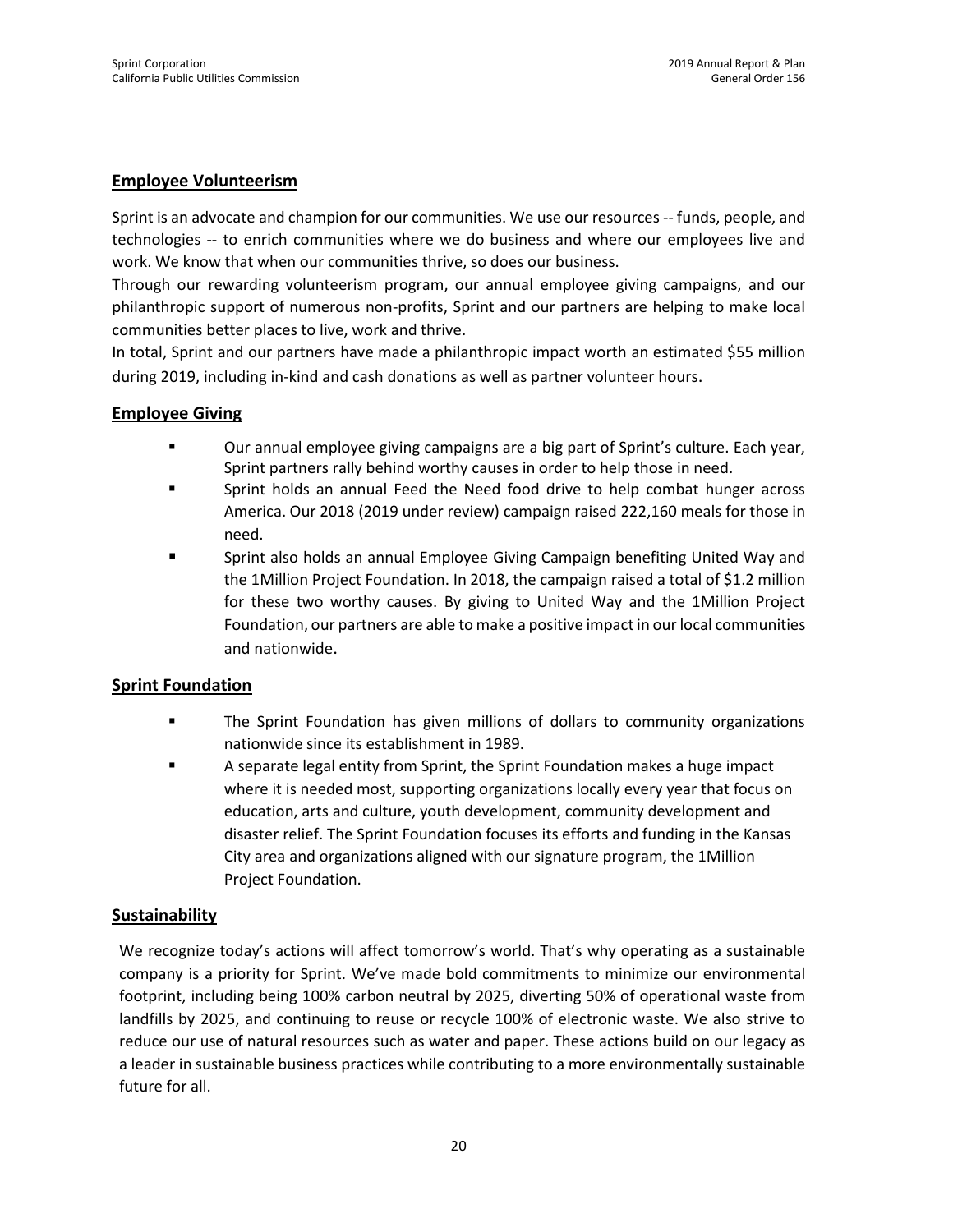### **100% Carbon Neutral by 2025**

The path to reaching 100% carbon neutrality includes efforts to directly reduce Sprint's overall energy consumption as well as investments in alternative energy that offset carbon emissions.

Existing efforts to directly reduce energy use include implementing various energy efficiency projects. For example, Sprint's headquarters is equipped with an intelligent system that has reduced energy consumption by 6%. In retail locations, intelligent thermostats have seen an average of 10-14% reduction in energy consumption. And, nearly 75% of Sprint's commercial properties operate under a green lease, recognized by the U.S. Department of Energy as a national leader in this space.

Current investments in renewable and alternative energy include two 12-year virtual power purchase agreements (VPPAs). The **[Maryneal project](https://newsroom.sprint.com/sprint-and-duke-energy-renewables-sign-agreement-on-new-182-mw-wind-power-project-in-texas.htm)** with Duke Energy Renewables – combined with an **[aggregation agreement](https://newsroom.sprint.com/sprint-apple-ebay-and-samsung-austin-semiconductor-accelerate-renewable-energy-development.htm)** with Apple, eBay and Samsung to purchase renewable energy from Apex Clean Energy's White Mesa Wind Project – will offset Sprint's CO2 emissions 30% by 2021.

#### **Water Conservation**

While we use relatively little water compared to companies in some other industries, we're committed to using less water and getting the most from the water we do use. Since 2007, we have reduced our overall water use by 50%.

At our headquarters campus in Overland Park, Kan., an eight-acre lake and more than seven acres of connected wetlands on the company's 200-acre campus serve as catch basins for stormwater runoff and as the principle irrigation source for landscaping. This conserve and recycles millions of gallons of water annually as well as supports the biodiversity and wildlife that reside at our campus.

#### **Paper and Printing**

We recognize the significant role that paper and printing plays in our business operations – from direct marketing and customer invoicing to information sharing and reporting. We also understand that paper production is a resource-intensive endeavor that depends heavily on forests, water and energy. That's why Sprint is committed to reducing our overall paper consumption.

Some of the ways we've cut back on paper include reducing direct mail advertising, reducing the number of printers at our headquarters campus, promoting digital communication over printing across our entire company, and offering customers paperless billing.

In total, we've reduced our paper volume by 84% since 2007.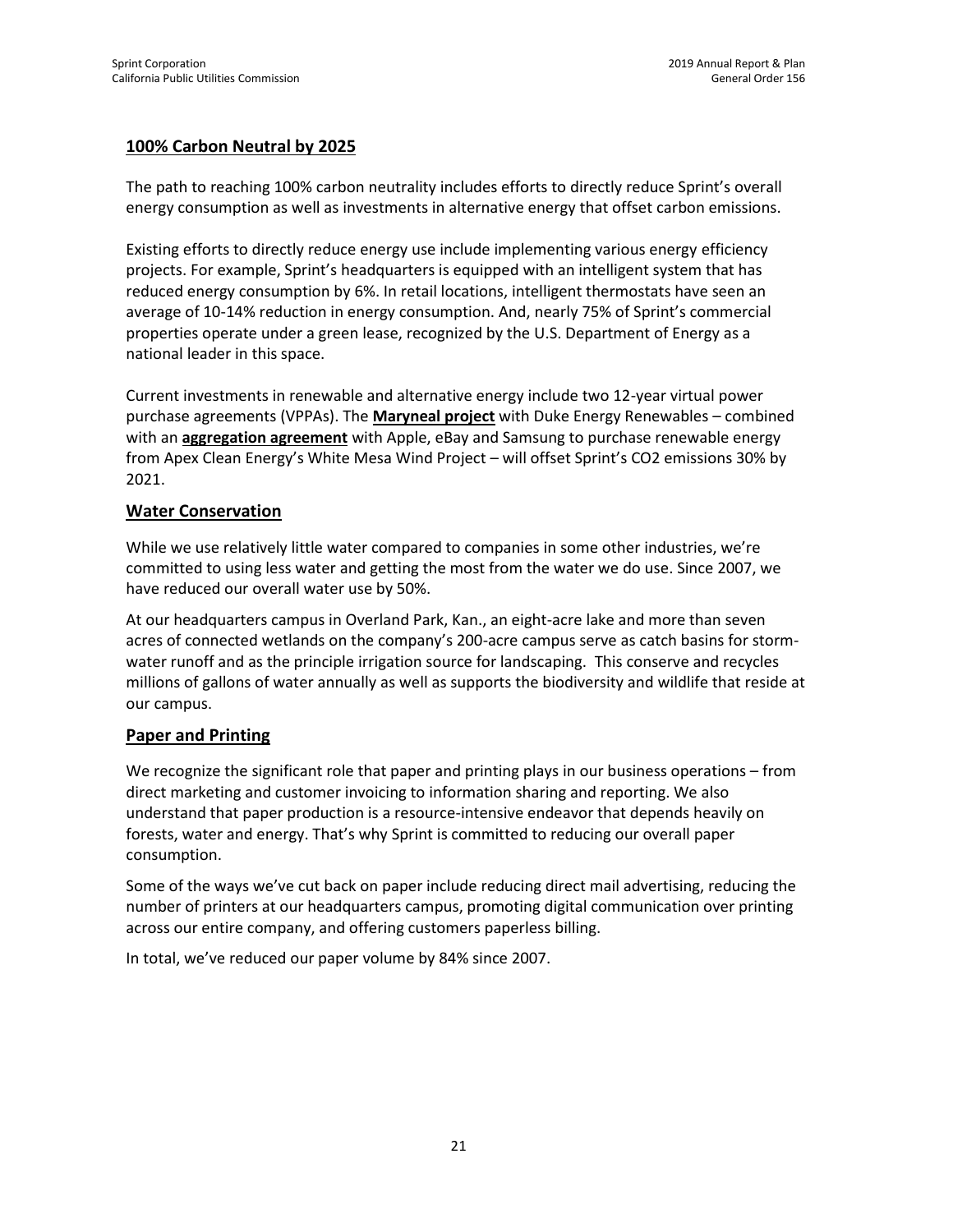#### **Waste Reduction and Recycling**

#### **Reuse or recycle 100% of electronic waste**

Our e-waste goal is further reinforcement of our current sustainable waste management practices. We currently reuse or recycle 100% of electronic waste which includes internal e-waste generated from our business operations, as well as wireless devices held in Sprint inventory and those devices returned to us. We are honored to be named by the U.S. Environmental Protection Agency as a winner in their 2019 Sustainable Materials Management (SMM) Electronics Challenge Awards.

Sprint also focuses on the full lifecycle of the electronics we buy and sell. The company is committed to buying greener electronics, extending the useful life of equipment, facilitating the collection of used equipment, maximizing the reuse of electronics, and responsibly recycling through accredited third-party certified vendors.

#### **Sprint Accessibility: Brighter Future for All**

Our goal is to bridge the communication gap for **people with disabilities**. Sprint Accessibility is the nation's largest Telecommunications Relay Service (TRS) provider\* and is currently awarded 37 TRS state contracts (including Puerto Rico and the U.S. Virgin Islands), the federal government, and the Commonwealth of New Zealand. Sprint offers a wide range of communication products and services for customers who are Deaf, Hard of Hearing, Deaf, Blind, or have a speech disability.

Accessible communication for everyone is woven into Sprint's culture. We build our products and our networks to ensure connectivity. We solicit information from consumers and business customers about how to better provide connectivity. We believe by focusing on connectivity and accessibility that all Sprint customers can communicate with anyone at any time. By empowering people with disabilities through accessible wireless solutions, we're demonstrating how good technology works to connect people and improve lives. Sprint's website has a page devoted to ensuring our customers know about Accessibility and the resources available through our devices and plans: [https://www.sprint.com/accessibility.](https://www.sprint.com/accessibility)

Sprint also provides a platform for employees throughout the company to share their voice and passion towards helping people with disabilities in the workplace. **Our REAL DEAL Employee Resource Group empowers people with disabilities** through shared resources, empowerment and awareness in a limitless environment. REAL DEAL is inclusive of all types of disabilities that are recognized by the American Disability Association (A.D.A.). The unique ideas and fresh perspectives offered by having Sprint partners with various backgrounds help us deliver the best customer experience possible, and truly make the workplace stronger and more inventive.

\*Largest claim based on state, federal & international provision of services.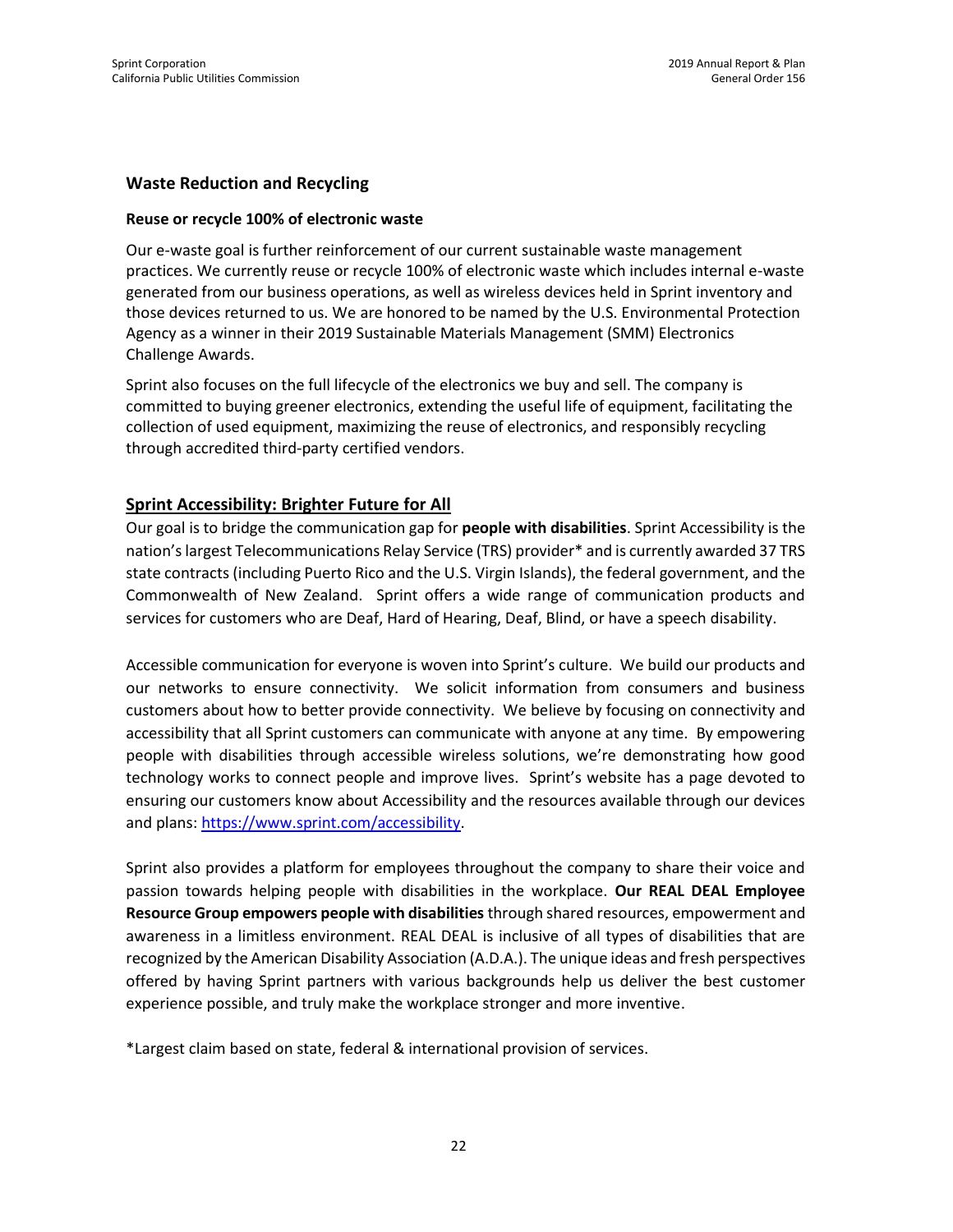#### **Supporting our Troops and Veterans**

Sprint salutes the men and women of the U.S. Armed Forces by offering discounts and savings through the Sprint Perks Program, and now we are doing even more to show our appreciation!

#### **Fisher House Foundation Donation**

Sprint is honored to make a donation for the amount of \$10 to the Fisher House Foundation for all new military/veteran accounts. The Fisher House program provides "a home away from home" for families of patients receiving medical care at major military and VA medical centers. To learn more please visit the Fisher House Foundation at [www.fisherhouse.org.](http://www.fisherhouse.org/)

#### **Military Recruiting**

Sprint's mission for the veteran community is to provide rewarding and professional opportunities to veterans, members of the Reserve and National Guard, as well as active members in the military and their spouses. Highlights of our military recruiting efforts include:

- **Dedicated Sprint Recruiting Contact:** A dedicated point of contact in our recruiting organization who manages our military recruitment strategy and process.
- **Postings on base:** We post available positions on military bases and transition offices, military job websites and universities.
- **Sprint participation at Military Transition Workshops:** Military Transition Workshops to share information with exiting military and veteran attendees. Attendees learn how military skills translate to civilian jobs, how to build their identity/personal brand and create their road to success. Attendees talk to Sprint recruiters and other companies about potential employment opportunities. Sprint has hosted two workshops and plans to host more in the future.
- **Training** for recruiters to help translate skills between military and civilian positions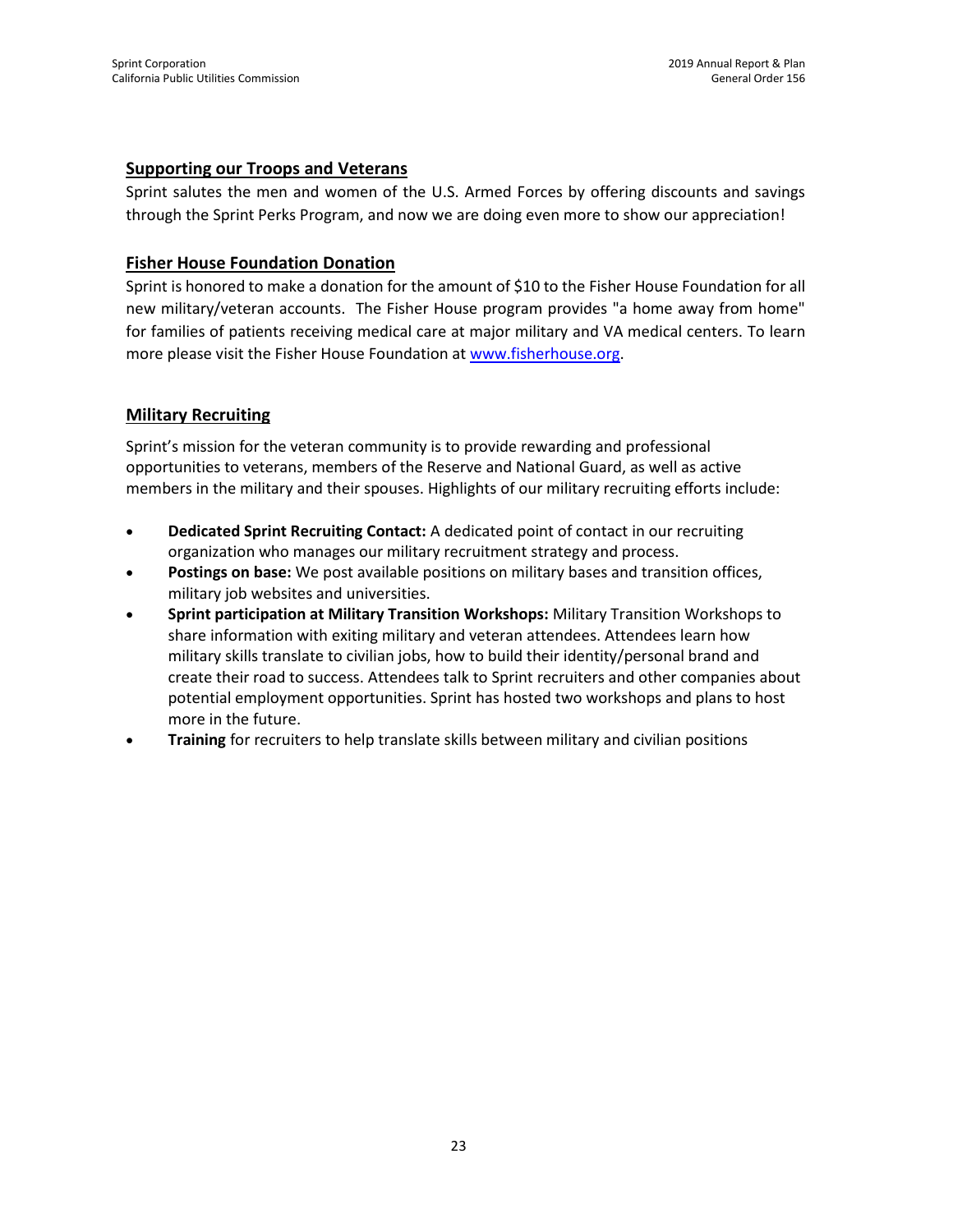### **Military Employees**

Sprint has hundreds of military employees, and offers a number of benefits to assist veterans, active military personnel and their families.

- Employees are granted time away from work with differential pay to participate in Reserve and National Guard training. When involuntarily called to active duty for Reserve and National Guard training, we pay the difference between Sprint base pay and military Reserve base pay for up to two work weeks each year.
- Through Sprint's Education Assistance Program employees may be eligible for tuition reimbursement.
- Veteran-focused Employee Resource Group, VETS. VETS build on Sprint's strong reputation through marketing and community service outreach to veterans and military personnel, and provides its members with professional development and mentoring opportunities.

### **Programs for the Military**

- Sprint Perks for Military provides 50% off Family Lines AND Premium for the Price of Plus for all service men and woman, as well as veterans. Visit **[sprint.com/military](https://sprint.com/military)** for more information.
- Sprint is proud to offer services and equipment to veterans experiencing hearing loss. Visit **[sprintcaptel.com](http://www.sprintcaptel.com/)** for details.
- Sprint's Military Suspension program lets deployed military customers remain on their original service plan and keep their phone number for up to 36 months.
- For veterans facing financial hardships, Assurance Wireless has a Lifeline Assistance program for individuals who qualify. Visit **[AssuranceWireless.com](http://www.assurancewireless.com/)** to learn more.

#### **Awards and Recognition**

- Recognized as a "2020 Top 50 Military-Friendly Employer" and a "2018 Top Military-Friendly Brand" by G.I. Jobs magazine
- Recipient of the Secretary of Defense Employer Support Freedom Award the highest recognition given by the U.S. government to employers for support of their employees who serve in the National Guard and Reserve
- Sprint Named to the FORTUNE 2019 list of the 100 Best Workplaces for Diversity
- Human Rights Campaign Foundation as one of the 2019 Best Places to Work for LGBTQ Equality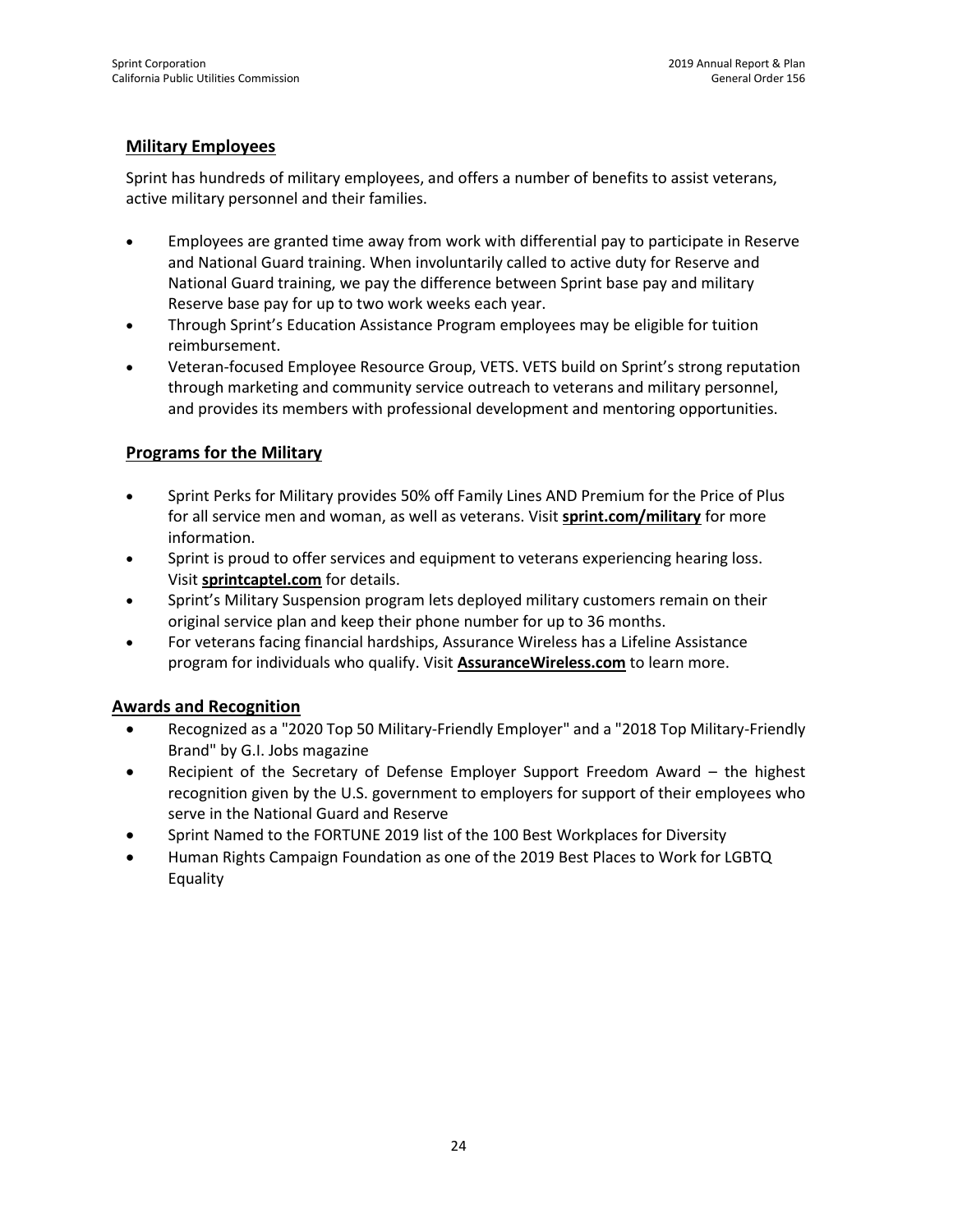| <b>Sprint Corporation</b> | 2019 Annual Report                            | G.O. #156 Sec. 9.1.2 |
|---------------------------|-----------------------------------------------|----------------------|
|                           | <b>WMDVLGBTBE Annual Results by Ethnicity</b> |                      |

|                |                                |                                                                            | 2019 Annual Report |               |          |  |  |  |  |
|----------------|--------------------------------|----------------------------------------------------------------------------|--------------------|---------------|----------|--|--|--|--|
|                |                                |                                                                            | <b>Direct</b>      | Total \$      | %        |  |  |  |  |
| 1              |                                | Asian Pacific American                                                     | \$454,681,433      | \$454,681,433 | 18.32%   |  |  |  |  |
| $\overline{c}$ |                                | African American                                                           | \$207,286,339      | \$207,286,339 | 8.35%    |  |  |  |  |
| 3              | <b>Minority</b><br><b>Male</b> | Hispanic American                                                          | \$51,077,016       | \$51,077,016  | 2.06%    |  |  |  |  |
| 4              |                                | Native American                                                            | \$0                | \$0           | $0.00\%$ |  |  |  |  |
| 5              |                                | <b>Total Minority Male</b>                                                 | \$713,044,788      | \$713,044,788 | 28.73%   |  |  |  |  |
| 6              |                                | Asian Pacific American                                                     | \$5,168,503        | \$5,168,503   | 0.21%    |  |  |  |  |
| 7              |                                | African American                                                           | \$375,640          | \$375,640     | 0.02%    |  |  |  |  |
| 8              | <b>Minority</b><br>Female      | Hispanic American                                                          | \$305,523          | \$305,523     | 0.01%    |  |  |  |  |
| 9              |                                | Native American                                                            | \$13,442,400       | \$13,442,400  | 0.54%    |  |  |  |  |
| 10             |                                | <b>Total Minority Female</b>                                               | \$19,292,065       | \$19,292,065  | 0.78%    |  |  |  |  |
|                |                                |                                                                            |                    |               |          |  |  |  |  |
| 11             |                                | <b>Total Minority Business Enterprise (MBE)</b>                            | \$732,336,854      | \$732,336,854 | 29.50%   |  |  |  |  |
| 12             |                                | Women Business Enterprise (WBE)                                            | \$49,886,874       | \$49,886,874  | 2.01%    |  |  |  |  |
|                |                                |                                                                            |                    |               |          |  |  |  |  |
| 13             |                                | Lesbian, Gay, Bisexual, Transgender<br><b>Business Enterprise (LGBTBE)</b> | \$4,651,680        | \$4,651,680   | 0.19%    |  |  |  |  |
|                |                                |                                                                            |                    |               |          |  |  |  |  |
| 14             |                                | Disabled Veteran Business<br>Enterprise (DVBE)                             | \$24,659           | \$24.659      | 0.00%    |  |  |  |  |
|                |                                |                                                                            |                    |               |          |  |  |  |  |
| 15             |                                | Other $8(a)^*$                                                             | \$0                | \$0           | 0.00%    |  |  |  |  |
| 16             |                                | <b>TOTAL WMDVLGBTBE</b>                                                    | \$786,900,068      | \$786,900,068 | 31.70%   |  |  |  |  |

1 7 **Net Procurement\*\* \$2,482,219,060**

**NOTE:** \* FIRM S CLASSIFIED AS 8(a) OF SMALL BUSINESS ADMINISTRATION INCLUDES NON-WMDVLGBTBE \*\* NET PROCUREMENT INCLUDES PURCHASE ORDER, NON-PURCHASE ORDER, AND CREDIT CARD DOLLARS **Direct - DIRECT PROCUREMENT Sub - SUBCONTRACTOR PROCUREMENT** 

**% - PER C EN TA GE OF N ET PR OC U R EM EN T**

Sprint is not reporting Tier II spend with WMDVLGBTBE subcontractors in 2019 because, due to not receiving proper electronic subcontracting data from majority suppliers, it was not able to align the spend. However, Sprint remains committed to ensuring its' majority suppliers subcontract work to diverse suppliers which, in addition to CPUC, is also a government requirement. Accordingly, Sprint's 2019 Tier II subcontracting spend is not captured or represented in its overall WMDVLGBTBE results of **31.7%.**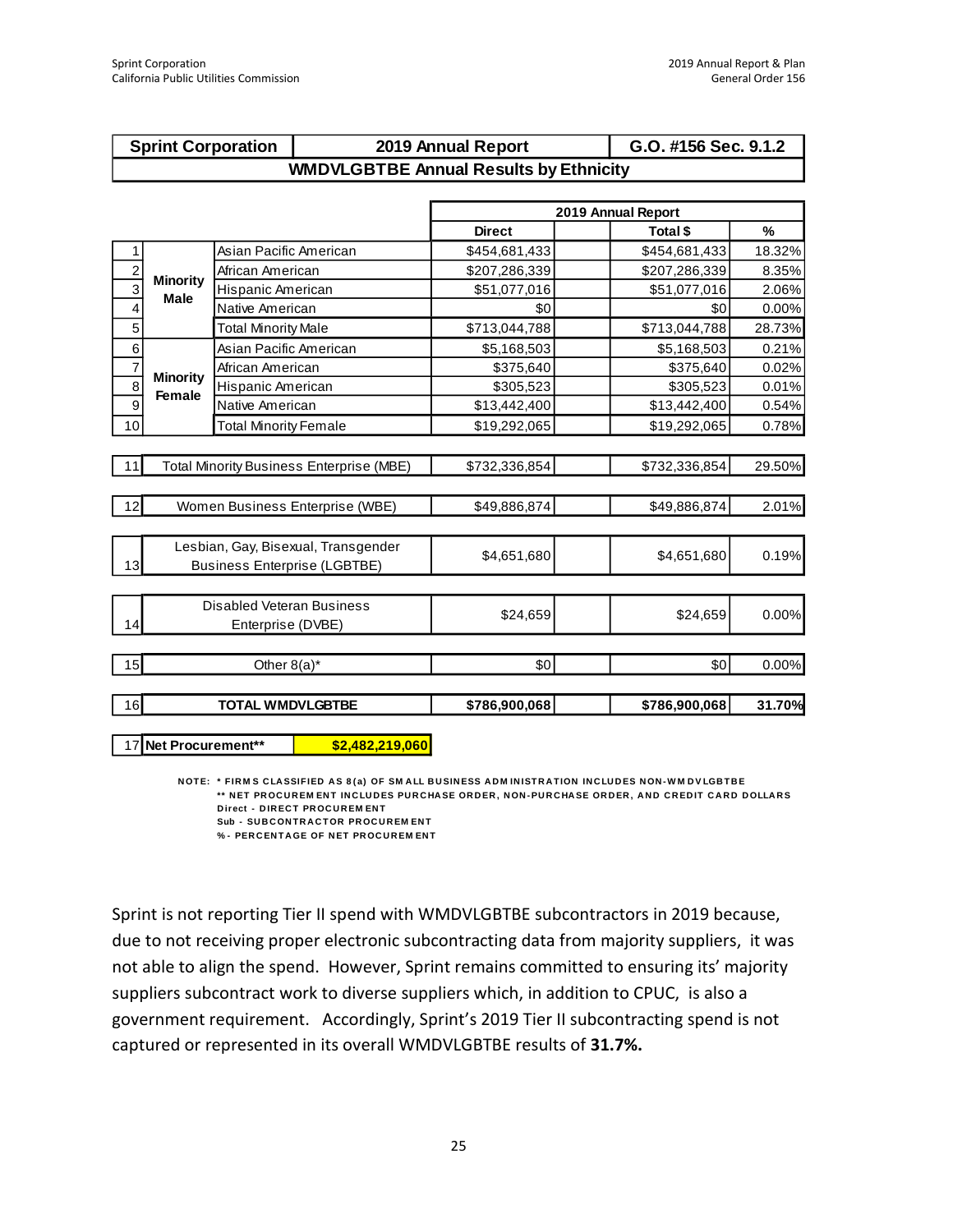| <b>Sprint Corporation</b> |                                                 |                              |                                                                        |                 | 2019 Annual Report |               |                 | G.O. #156 Sec. 9.1.2 |                      |        |  |
|---------------------------|-------------------------------------------------|------------------------------|------------------------------------------------------------------------|-----------------|--------------------|---------------|-----------------|----------------------|----------------------|--------|--|
|                           |                                                 |                              | <b>WMDVLGBTBE Direct Procurement by Product and Service Categories</b> |                 |                    |               |                 |                      |                      |        |  |
|                           |                                                 |                              |                                                                        |                 |                    |               |                 |                      |                      |        |  |
|                           |                                                 |                              |                                                                        | <b>Products</b> |                    |               | <b>Services</b> |                      | <b>Total</b>         |        |  |
|                           |                                                 |                              |                                                                        |                 | \$                 | $\frac{9}{6}$ | \$              | $\%$                 | \$                   | $\%$   |  |
| $\mathbf{1}$              |                                                 |                              | Asian Pacific American                                                 | <b>Direct</b>   | \$0                | 0.00%         | \$454,681,433   | 18.32%               | \$454,681,433        | 18.32% |  |
| $\mathbf 2$               | <b>Minority</b>                                 | African American             |                                                                        | Direct          | \$0                | 0.00%         | \$207,286,339   |                      | 8.35% \$207,286,339  | 8.35%  |  |
| $\overline{3}$            | Male                                            | Hispanic American            |                                                                        | Direct          | \$0                | 0.00%         | \$51,077,016    | 2.06%                | \$51,077,016         | 2.06%  |  |
| $\overline{4}$            |                                                 | Native American              |                                                                        | Direct          | \$0                | 0.00%         | \$0             | 0.00%                | \$0                  | 0.00%  |  |
| 5                         |                                                 | <b>Total Minority Male</b>   |                                                                        | Direct          | \$0                | 0.00%         | \$713,044,788   |                      | 28.73% \$713,044,788 | 28.73% |  |
| 6                         |                                                 | Asian Pacific American       |                                                                        | Direct          | \$0                | 0.00%         | \$5,168,503     | 0.21%                | \$5,168,503          | 0.21%  |  |
| $\overline{7}$            | <b>Minority</b>                                 | African American             |                                                                        | <b>Direct</b>   | \$0                | 0.00%         | \$375,640       | 0.02%                | \$375,640            | 0.02%  |  |
| $\overline{8}$            | Female                                          | Hispanic American            |                                                                        | Direct          | \$0                | 0.00%         | \$305,523       | 0.01%                | \$305,523            | 0.01%  |  |
| $\overline{9}$            |                                                 | Native American              |                                                                        | <b>Direct</b>   | \$0                | 0.00%         | \$13,442,400    | 0.54%                | \$13,442,400         | 0.54%  |  |
| 10                        |                                                 | <b>Total Minority Female</b> |                                                                        | Direct          | \$0                | 0.00%         | \$19,292,065    | 0.78%                | \$19,292,065         | 0.78%  |  |
|                           |                                                 |                              |                                                                        |                 |                    |               |                 |                      |                      |        |  |
| 11                        | <b>Total Minority Business Enterprise (MBE)</b> |                              |                                                                        |                 | \$0                | 0.00%         | \$732,336,854   |                      | 29.50% \$732,336,854 | 29.50% |  |
|                           |                                                 |                              |                                                                        |                 |                    |               |                 |                      |                      |        |  |
| 12                        |                                                 |                              | Women Business Enterprise (WBE)                                        | Direct          | \$3,273,280        | 0.13%         | \$46,613,595    | 1.88%                | \$49,886,874         | 2.01%  |  |
|                           |                                                 |                              |                                                                        |                 |                    |               |                 |                      |                      |        |  |
|                           |                                                 |                              | Lesbian, Gay, Bisexual, Transgender                                    |                 | \$0                | 0.00%         | \$4,651,680     | 0.19%                | \$4,651,680          | 0.19%  |  |
| 13                        |                                                 |                              | <b>Business Enterprise (LGBTBE)</b>                                    | <b>Direct</b>   |                    |               |                 |                      |                      |        |  |
|                           |                                                 |                              |                                                                        |                 |                    |               |                 |                      |                      |        |  |
|                           |                                                 |                              | Disabled Veteran Business Enterprise                                   |                 | \$0                | 0.00%         | \$24,659        | 0.00%                |                      |        |  |
| 14                        |                                                 | (DVBE)                       |                                                                        | <b>Direct</b>   |                    |               |                 |                      | \$24,659             | 0.00%  |  |
|                           |                                                 |                              |                                                                        |                 |                    |               |                 |                      |                      |        |  |
| 15                        |                                                 | Other $8(a)^*$               |                                                                        | <b>Direct</b>   | \$0                | 0.00%         | \$0             | 0.00%                | \$0                  | 0.00%  |  |
|                           |                                                 |                              |                                                                        |                 |                    |               |                 |                      |                      |        |  |
| 16                        |                                                 | <b>TOTAL WMDVLGBTBE</b>      |                                                                        | <b>Direct</b>   | \$3,273,280        | 0.13%         | \$783,626,788   |                      | 31.57% \$786,900,068 | 31.70% |  |
|                           |                                                 |                              |                                                                        |                 |                    |               |                 |                      |                      |        |  |
|                           | <b>Total Product</b>                            |                              |                                                                        |                 |                    |               |                 |                      |                      |        |  |
|                           | 17 Procurement                                  |                              | \$3,273,280                                                            |                 |                    |               |                 |                      |                      |        |  |
|                           | <b>Total Service</b>                            |                              |                                                                        |                 |                    |               |                 |                      |                      |        |  |
|                           | 18 Procurement                                  |                              | \$2,478,945,780                                                        |                 |                    |               |                 |                      |                      |        |  |
|                           |                                                 |                              |                                                                        |                 |                    |               |                 |                      |                      |        |  |
|                           | 19 Net Procurement**                            |                              | \$2,482,219,060                                                        |                 |                    |               |                 |                      |                      |        |  |
|                           |                                                 |                              |                                                                        |                 |                    |               |                 |                      |                      |        |  |

20 **Total Number of**  70  **WMDVLGBTBEs that Received Direct Spend**

NOTE: \* FIRMS CLASSIFIED AS 8(a) OF SMALL BUSINESS ADMINISTRATION INCLUDES NON-WMDVLGBTBE<br>\*\* NET PROCUREMENT INCLUDES PURCHASE ORDER, NON-PURCHASE ORDER, AND CREDIT CARD DOLLARS \*\*\*

Direct - DIRECT PROCUREMENT<br>Sub - SUBCONTRACTOR PROCUREMENT<br>% - PERCENTAGE OF NET PROCUREMENT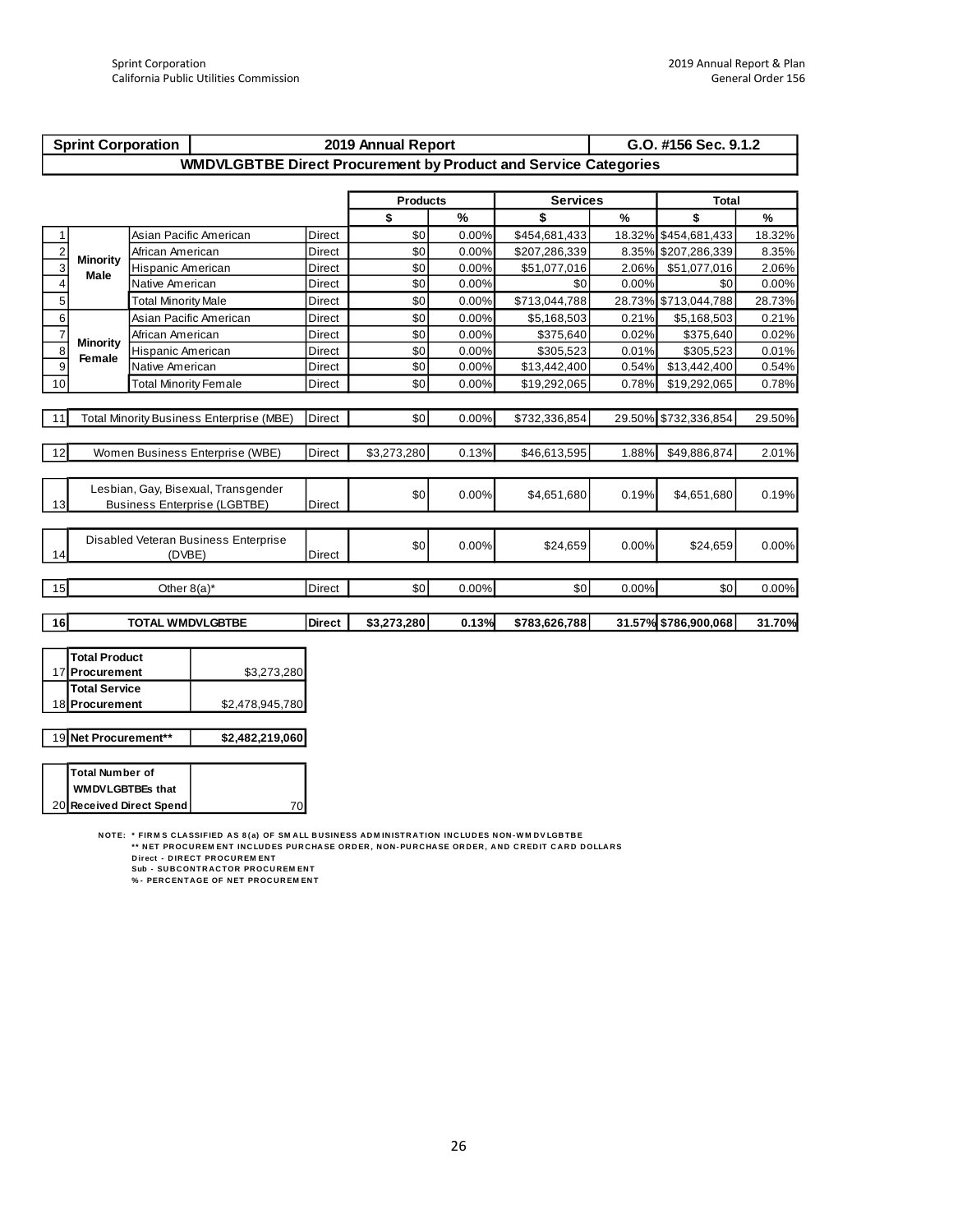|    | <b>Sprint Corporation</b>                              |               |                               |                      |                           |                           |                          | 2019 Annual Report |              |                                                          | G. O. #156 Sec 9.1.2                    |                 |                      |                 |              |                               |       |
|----|--------------------------------------------------------|---------------|-------------------------------|----------------------|---------------------------|---------------------------|--------------------------|--------------------|--------------|----------------------------------------------------------|-----------------------------------------|-----------------|----------------------|-----------------|--------------|-------------------------------|-------|
|    |                                                        |               |                               |                      |                           |                           |                          |                    |              | WMDVLGBTBE Procurement by Standard Industrial Categories |                                         |                 |                      |                 |              |                               |       |
|    |                                                        |               |                               |                      |                           |                           |                          |                    |              |                                                          |                                         |                 | Lesbian, Gay.        |                 |              |                               |       |
|    |                                                        |               |                               |                      |                           |                           |                          |                    |              |                                                          |                                         |                 | Bisexual.            | Disabled        |              |                               |       |
|    |                                                        |               |                               |                      |                           |                           |                          |                    |              |                                                          | <b>Minority</b>                         | Women           | Transgender          | Veterans        |              |                               |       |
|    |                                                        |               |                               |                      |                           |                           |                          |                    |              |                                                          | <b>Business</b>                         | <b>Business</b> | <b>Business</b>      | <b>Business</b> |              |                               |       |
|    |                                                        |               | <b>Asian Pacific American</b> |                      | African American          |                           | <b>Hispanic American</b> |                    |              | <b>Native American</b>                                   | Enterprise                              | Enterprise      | Enterprise           | Enterprise      | Other 8(a)** | Total                         | Total |
|    | <b>SIC Category</b>                                    |               | Male                          | Female               | Male                      | Female                    | Male                     | Female             | Male         | Female                                                   | (MBE)                                   | (WBE)           | (LGBTBE)             | (DVBE)          |              | <b>WMDVLGBTBE</b> Dollars**** |       |
|    | 17 ELECTRICAL WORK                                     | \$            | \$0                           | \$0                  | \$0                       | \$C                       | \$315,497                | \$0                | \$0          | \$0                                                      | \$315,497                               | \$0             | \$0                  | \$0             | \$0          | \$315,497                     |       |
|    |                                                        |               | 0.00%                         | 0.00%                | 0.00%                     | 0.00%                     | 0.01%                    | 0.00%              | 0.00%        | 0.00%                                                    | 0.01%                                   | 0.00%           | 0.00%                | 0.00%           | 0.00%        | 0.01%                         |       |
| 48 | TELEPHONE COMMUNICATION, EXCEPT                        |               | \$39,351,482                  | \$0                  | \$0                       | \$0                       | \$0                      | \$0                | \$0          | \$0                                                      | \$39,351,482                            | \$0             | \$0                  | \$0             | \$0          | \$39,351,482                  |       |
|    | <b>RADIO</b>                                           |               | 1.59%                         | 0.00%                | 0.00%                     | 0.00%                     | 0.00%                    | 0.00%              | 0.00%        | 0.00%                                                    | 1.59%                                   | 0.00%           | 0.00%                | 0.00%           | 0.00%        | 1.59%                         |       |
| 50 | DURABLE GOODS, NOT ELSEWHERE                           | \$            | \$0                           | \$0                  | \$0                       | \$0                       | \$0                      | \$0                | \$0          | \$0                                                      | \$ <sub>C</sub>                         | \$3,294,081     | \$0                  | \$24,659        | \$0          | \$3,318,740                   |       |
|    | <b>CLASSIFIED</b>                                      |               | 0.00%                         | 0.00%                | 0.00%                     | 0.00%                     | 0.00%                    | 0.00%              | 0.00%        | 0.00%                                                    | 0.00%                                   | 0.13%           | 0.00%                | 0.00%           | 0.00%        | 0.13%                         |       |
| 67 | HOLDING COMPANIES, NOT ELSEWHERE                       | $\mathsf{s}$  | \$0                           | \$0                  | \$0                       | \$0                       | \$315,810                | \$0                | \$0          | \$0                                                      | \$315,810                               | \$0             | \$0                  | \$0             | \$0          | \$315,810                     |       |
|    | <b>CLASSIFIED</b>                                      |               | 0.00%                         | 0.00%                | 0.00%                     | 0.00%                     | 0.01%                    | 0.00%              | 0.00%        | 0.00%                                                    | 0.01%                                   | 0.00%           | 0.00%                | 0.00%           | 0.00%        | 0.01%                         |       |
| 73 | <b>BUSINESS SERVICES, NOT ELSEWHERE</b>                | <sup>\$</sup> | \$24,684,243                  | \$0                  | \$0                       | \$C                       | \$619,913                | \$0                | \$0          | \$0                                                      | \$25,304,156                            | \$3,599,909     | \$2,102,128          | \$0             | \$0          | \$31.006.193                  |       |
|    | <b>CLASSIFIED</b>                                      |               | 0.99%                         | 0.00%                | 0.00%                     | 0.00%                     | 0.02%                    | 0.00%              | 0.00%        | 0.00%                                                    | 1.02%                                   | 0.15%           | 0.08%                | 0.00%           | 0.00%        | 1.25%                         |       |
|    | REPAIR SERVICES, NOT ELSEWHERE                         | \$            | \$0                           | \$0                  | \$0                       | \$0                       | \$0                      | \$0                | \$0          | \$0                                                      | \$0                                     | \$2,523,798     | \$0                  | \$0             | \$0          | \$2,523,798                   |       |
| 76 | <b>CLASSIFIED</b>                                      |               | 0.00%                         | 0.00%                | 0.00%                     | 0.00%                     | 0.00%                    | 0.00%              | 0.00%        | 0.00%                                                    | 0.00%                                   | 0.10%           | 0.00%                | 0.00%           | 0.00%        | 0.10%                         |       |
| 87 | <b>BUSINESS CONSULTING, NOT</b>                        |               | \$33,258,285                  | \$1,408,311          | \$545,593                 |                           | \$0 \$45,334,586         | \$0                | \$0          | \$13,442,400                                             | \$93,989,174                            | \$6,721,699     | \$1.154.058          | \$0             | \$0          | \$101,864,931                 |       |
|    | <b>ELSEWHERE CLASSIFIED</b>                            |               | 1.34%                         | 0.06%                | 0.02%                     | 0.00%                     | 1.83%                    | 0.00%              | 0.00%        | 0.54%                                                    | 3.79%                                   | 0.27%           | 0.05%                | 0.00%           | 0.00%        | 4.10%                         |       |
| 89 | <b>SERVICES, NOT ELSEWHERE CLASSIFIED</b>              |               | \$ \$341,830,411              | \$0                  | \$0                       | \$375,640                 | \$0                      | \$305,523          | \$0          |                                                          | \$0 \$342,511,574                       | \$2,393,383     | \$0                  | \$0             | \$0          | \$344,904,957                 |       |
|    |                                                        |               | 13.77%                        | 0.00%                | 0.00%                     | 0.02%                     | 0.00%                    | 0.01%              | 0.00%        | 0.00%                                                    | 13.80%                                  | 0.10%           | 0.00%                | 0.00%           | 0.00%        | 13.90%                        |       |
| 92 | <b>COURTS</b>                                          | \$            | \$0                           |                      | \$0 \$114,281,318         | \$0                       | \$0                      | \$0                | \$0          |                                                          | \$0 \$114,281,318                       | \$0             | \$0                  | \$0             | \$0          | \$114,281,318                 |       |
|    |                                                        |               | 0.00%                         | 0.00%                | 4.60%                     | 0.00%                     | 0.00%                    | 0.00%              | 0.00%        | 0.00%                                                    | 4.60%                                   | 0.00%           | 0.00%                | 0.00%           | 0.00%        | 4.60%                         |       |
| 96 | REGULATION, ADMINISTRATION OF<br><b>TRANSPORTATION</b> | $\frac{1}{6}$ | \$15,557,013<br>0.63%         | \$3,760,192<br>0.15% | \$92,459,428<br>3.72%     | \$0 <sub>1</sub><br>0.00% | \$4,491,211<br>0.18%     | \$0<br>0.00%       | \$0<br>0.00% | 0.00%                                                    | \$0 \$116,267,843 \$31,354,005<br>4.68% | 1.26%           | \$1,395,494<br>0.06% | \$0<br>0.00%    | \$0<br>0.00% | \$149,017,342<br>6.00%        |       |
|    |                                                        |               |                               |                      |                           |                           |                          |                    |              |                                                          |                                         |                 |                      |                 |              |                               |       |
|    |                                                        |               | \$454,681,433                 |                      | \$5,168,503 \$207,286,339 |                           | \$375,640 \$51,077,016   | \$305,523          | \$0          |                                                          | \$13,442,400 \$732,336,854 \$49,886,874 |                 | \$4,651,680          | \$24,659        | \$O          | \$786,900,068                 | \$0   |
|    | <b>TOTAL</b>                                           |               | 18.32%                        | 0.21%                | 8.35%                     | 0.02%                     | 2.06%                    | 0.01%              | 0.00%        | 0.54%                                                    | 29.50%                                  | 2.01%           | 0.19%                | 0.00%           | 0.00%        | 31.70%                        | 0.00% |

| <b>Total Product Procurement</b> | \$3.273.280     |
|----------------------------------|-----------------|
| Total Service Procurement        | \$2,478,945,780 |
|                                  |                 |

| Net Procurement*** | \$2,482,219,060 |
|--------------------|-----------------|
|                    |                 |

**NOTE: \*FIRMS WITH MULTI MINORITY OWNERSHIP STATUS**

**\*\*FIRMS CLASSIFIED AS 8(a) OF SMALL BUSINESS ADMINISTRATION INCLUDES NON-WMDVLGBTBE**

**\*\*\*NET PROCUREMENT INCLUDES PURCHASE ORDER, NON-PURCHASE ORDER, AND CREDIT CARD DOLLARS**

**\*\*\*\*TOTAL DOLLARS - TOTAL PROCUREMENT DOLLAR AMOUNT IN THE SPECIFIC SIC CATEGORY. Sprint tracks spend using UNSPSC and GL coding, not SIC codes.**

**% - PERCENTAGE OF Net Procurement**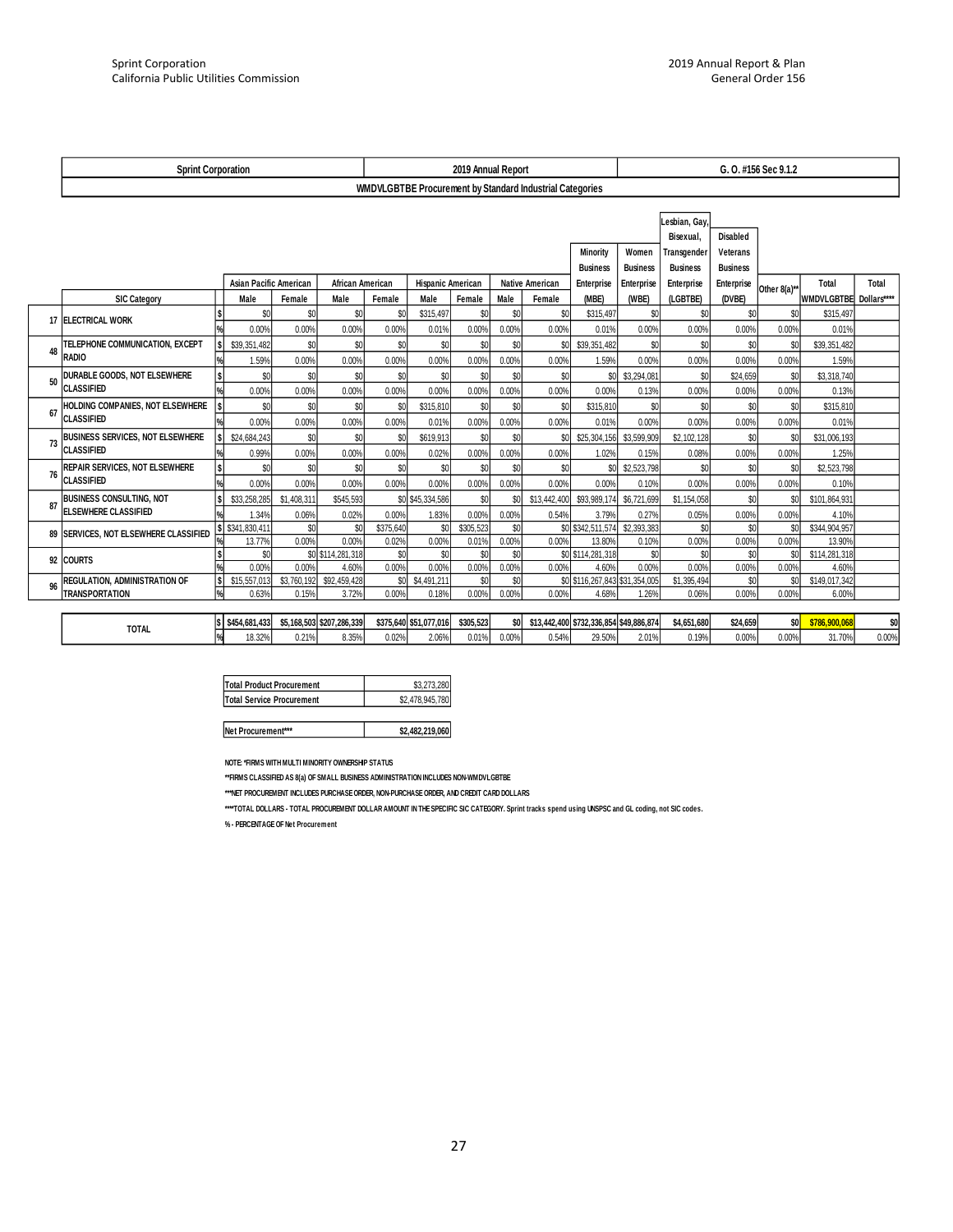| <b>2010</b><br>.<br>ioration<br>nuar<br>∼nrını …<br>.n<br><br>.<br>ו הו<br>nrn<br>.<br><br>. . |
|------------------------------------------------------------------------------------------------|
|------------------------------------------------------------------------------------------------|

#### **Number of WMDVLGBTBE Suppliers and Revenue Reported to the Clearinghouse**

|                    |                                                                                                  |    |                                |  |  | Data on Number of Suppliers |            |            |                               |             |                |                    |
|--------------------|--------------------------------------------------------------------------------------------------|----|--------------------------------|--|--|-----------------------------|------------|------------|-------------------------------|-------------|----------------|--------------------|
|                    |                                                                                                  |    | <b>Revenue Reported to CHS</b> |  |  |                             |            |            | Utility-Specific 2019 Summary |             |                |                    |
| # WMDVLGBTBEs      | <b>WBE</b><br><b>DVBE</b><br><b>LGBTBE</b><br>Other $8(a)^*$<br><b>MBE</b><br><b>Grand Total</b> |    |                                |  |  |                             | <b>MBE</b> | <b>WBE</b> | <b>LGBTBE</b>                 | <b>DVBE</b> | Other $8(a)^*$ | <b>Grand Total</b> |
| Under \$1 million  |                                                                                                  |    |                                |  |  |                             | 19         | 16         |                               |             |                | 38                 |
| Under \$5 million  |                                                                                                  |    |                                |  |  | 13                          |            | 12         |                               |             |                | 19                 |
| Under \$10 million |                                                                                                  |    |                                |  |  | 10                          |            |            |                               |             |                |                    |
| Above \$10 million | 28                                                                                               | 14 |                                |  |  | 43                          |            |            |                               |             |                | 12                 |
| <b>TOTAL</b>       | 36                                                                                               | 29 |                                |  |  | 70                          | 36         | 29         |                               |             |                | 70                 |

| # WMDVLGBTBEs      | MBE                                                                | WBE                                                                                  | LGBTBE                                  | <b>DVBE</b>  | Other $8(a)^*$ | <b>Grand Total</b>                             | MBE                                       | WBE                      | LGBTBE         | DVBE                | Other $8(a)^*$ | <b>Grand Total</b> |  |  |
|--------------------|--------------------------------------------------------------------|--------------------------------------------------------------------------------------|-----------------------------------------|--------------|----------------|------------------------------------------------|-------------------------------------------|--------------------------|----------------|---------------------|----------------|--------------------|--|--|
| Under \$1 million  | $\sqrt{3}$                                                         | $\mathbf{1}$                                                                         | $\pmb{0}$                               | 0            | 0              | 4                                              | 19                                        | $16\,$                   | $\overline{2}$ | $\mathbf{1}$        | 0              | 38                 |  |  |
| Under \$5 million  | $\sqrt{4}$                                                         | 5                                                                                    | $\mathfrak z$                           | $\mathbf{1}$ | $\pmb{0}$      | 13                                             | $5\,$                                     | 12                       | $\overline{2}$ | $\pmb{0}$           | $\pmb{0}$      | 19                 |  |  |
| Under \$10 million | $\mathbf{1}$                                                       | $\mathsf g$                                                                          | $\pmb{0}$                               | 0            | 0              | $10\,$                                         | $\mathbf{1}$                              | 0                        | 0              | 0                   | 0              | $\mathbf{1}$       |  |  |
| Above \$10 million | $28\,$                                                             | 14                                                                                   | 1                                       | $\pmb{0}$    | $\mathbb{0}$   | $43\,$                                         | 11                                        | 1                        | $\pmb{0}$      | 0                   | 0              | 12                 |  |  |
| <b>TOTAL</b>       | $36\,$                                                             | $29\,$                                                                               | $\overline{4}$                          | $\mathbf 1$  | $\mathbb O$    | $70\,$                                         | $36\,$                                    | $29\,$                   | $\sqrt{4}$     | $\mathbf{1}$        | $\pmb{0}$      | $70\,$             |  |  |
|                    |                                                                    |                                                                                      |                                         |              |                |                                                |                                           |                          |                |                     |                |                    |  |  |
|                    |                                                                    | Revenue and Payment Data<br>Revenue Reported to CHS<br>Utility-Specific 2019 Summary |                                         |              |                |                                                |                                           |                          |                |                     |                |                    |  |  |
|                    |                                                                    |                                                                                      |                                         |              |                |                                                |                                           |                          |                |                     |                |                    |  |  |
| WMDVLGBTBE \$M     | <b>MBE</b>                                                         | <b>WBE</b>                                                                           | <b>LGBTBE</b>                           | <b>DVBE</b>  | Other $8(a)^*$ | <b>Grand Total</b>                             | <b>MBE</b>                                | <b>WBE</b>               | <b>LGBTBE</b>  | <b>DVBE</b>         | Other $8(a)^*$ | <b>Grand Total</b> |  |  |
| Under \$1 million  | $\pmb{\mathcal{S}}$<br>1,313,870 \$                                | 750,000 \$                                                                           |                                         | \$           | \$<br>¥,       | 2,063,870 \$<br>\$                             |                                           | 4,116,568 \$3,787,239 \$ | 1,395,494      | \$<br>24,659        | 0              | \$<br>9,323,961    |  |  |
| Under \$5 million  | $\pmb{\mathcal{S}}$<br>8,759,069 \$                                |                                                                                      | 15,699,953 \$ 5,474,046 \$ 4,481,002 \$ |              | ä,             | \$                                             | 34,414,070 \$ 13,195,554 \$ 26,194,749 \$ |                          | 3,256,186 \$   |                     | $\pmb{0}$      | \$<br>42,646,490   |  |  |
| Under \$10 million | \$<br>5,525,000 \$                                                 | 58,316,725 \$                                                                        |                                         | \$           | \$<br>¥,       | 63,841,725 \$<br>\$                            | 8,414,331 \$                              |                          | $\sqrt[6]{3}$  | \$<br>÷,            | $\pmb{0}$      | \$<br>8,414,331    |  |  |
| Above \$10 million | $$15,491,510,000$ $$1,176,195,469$ $$41,419,773$ $$$               |                                                                                      |                                         |              | \$<br>÷        | \$16,709,125,242 \$706,610,400 \$19,904,886 \$ |                                           |                          | ٠              | $\sqrt[6]{3}$<br>ä, | $\pmb{0}$      | \$726,515,286      |  |  |
|                    | TOTAL \$15,507,107,939 \$1,250,962,147 \$46,893,819 \$4,481,002 \$ |                                                                                      |                                         |              |                | \$16,809,444,907 \$732,336,854 \$49,886,874 \$ |                                           |                          | 4,651,680 \$   | 24,659 \$           |                | \$786,900,068      |  |  |
|                    | CHS: SUPPLIER CLEARINGHOUSE                                        |                                                                                      |                                         |              |                |                                                |                                           |                          |                |                     |                |                    |  |  |
|                    |                                                                    |                                                                                      |                                         |              |                |                                                |                                           |                          |                |                     |                |                    |  |  |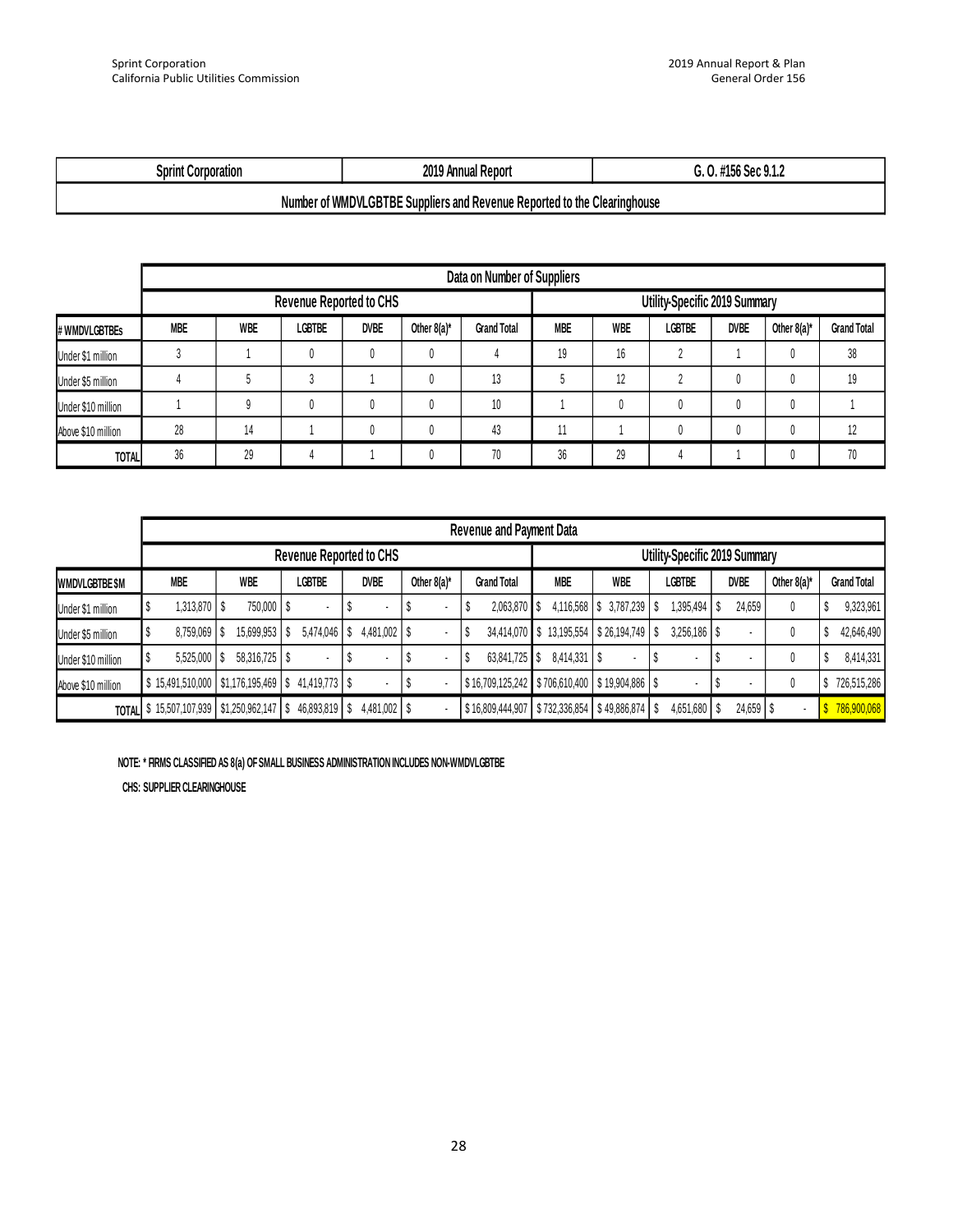| 9.1.2 Sprint                                                                     | 2019 | G.O. #156 |  |  |  |
|----------------------------------------------------------------------------------|------|-----------|--|--|--|
| Description of the number of WMDVLGBTBEs certified to perform work in California |      |           |  |  |  |

Sprint Corporation is a national provider of telecommunications services, offering service in California and other states. Sprint operates an integrated national network that offers its customers a national wireless service platform. Therefore, majority procurement decisions are made on a centralized basis at Sprint's national headquarters in Overland Park, Kansas; procurement decisions are not made on a state-by-state basis. Sprint believes focus on Supplier Diversity is important in all states. Total spending and subcontracting for the State of California has been identified for all suppliers that Sprint's records show are located or certified in California. However, we request the Commission keep in mind that, although Sprint may have procured products and services from suppliers who are certified or located in California, this does not necessarily mean that the procurement was solely utilized in or for the benefit of Sprint operations in California. Likewise, merely because procurement occurred in other states does not necessarily mean that such procurement was not undertaken for the benefit of Sprint's operations in California.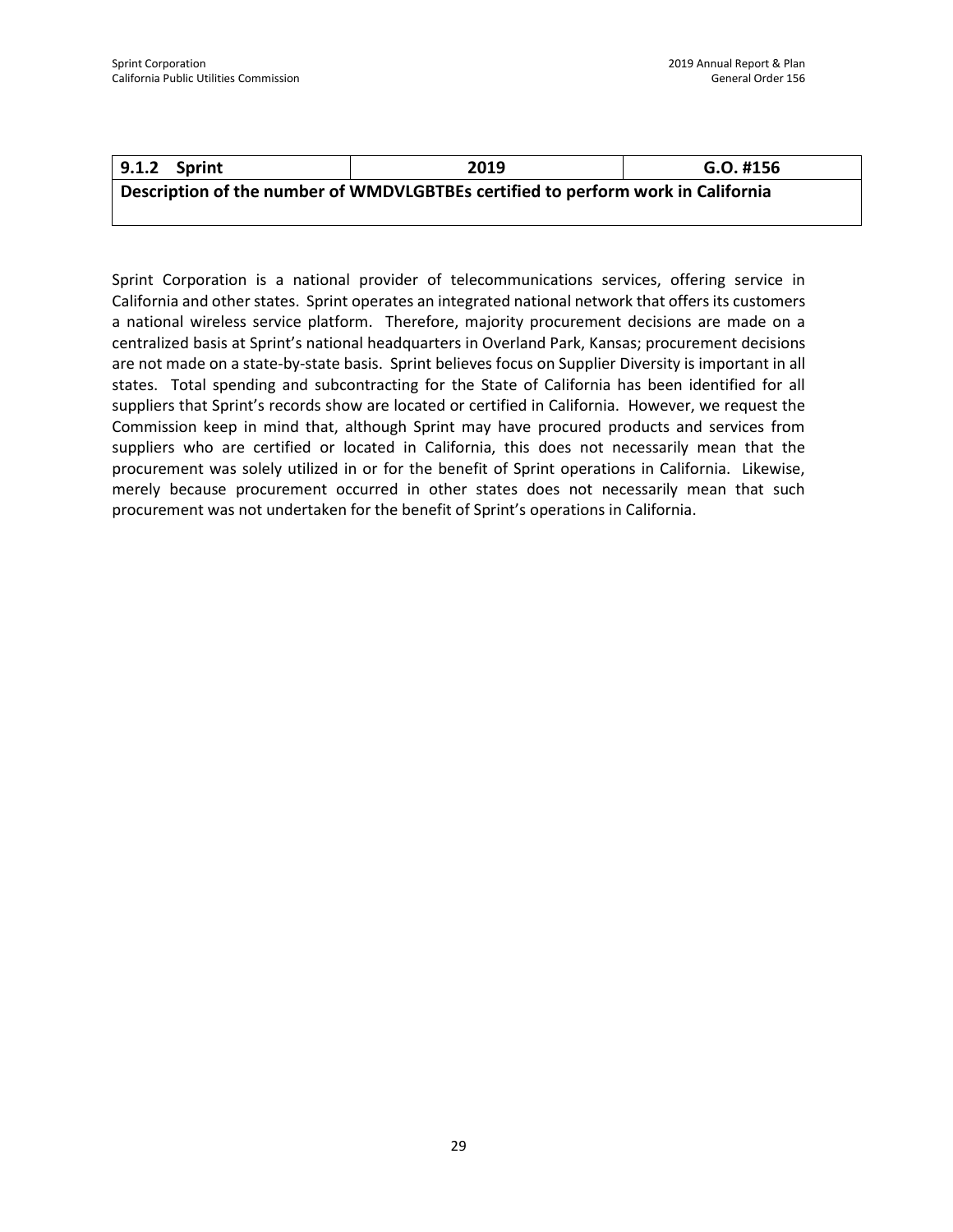| 9.1.3                               | Sprint |  | 2019 | G.O. #156 |
|-------------------------------------|--------|--|------|-----------|
| <b>WMDVLGBTBE PROGRAM EXPENSES:</b> |        |  |      |           |

| <b>Expense Category</b>                      | 2019 Calendar Year (Actual) |
|----------------------------------------------|-----------------------------|
| Wages (Including contract labor)             | 188,720.44*                 |
| Travel                                       | 4,320.39                    |
| Dues & Subscriptions, Sponsorships, Seminars | 7,413.00                    |
| <b>Clearing Hours Fees</b>                   | 38,154.80                   |
| <b>Training</b>                              | 75.00                       |
| Postage                                      |                             |
| Total                                        | 238,683.63                  |

**\***January 2019, one full-time position was eliminated from Sprint's Supplier Diversity team.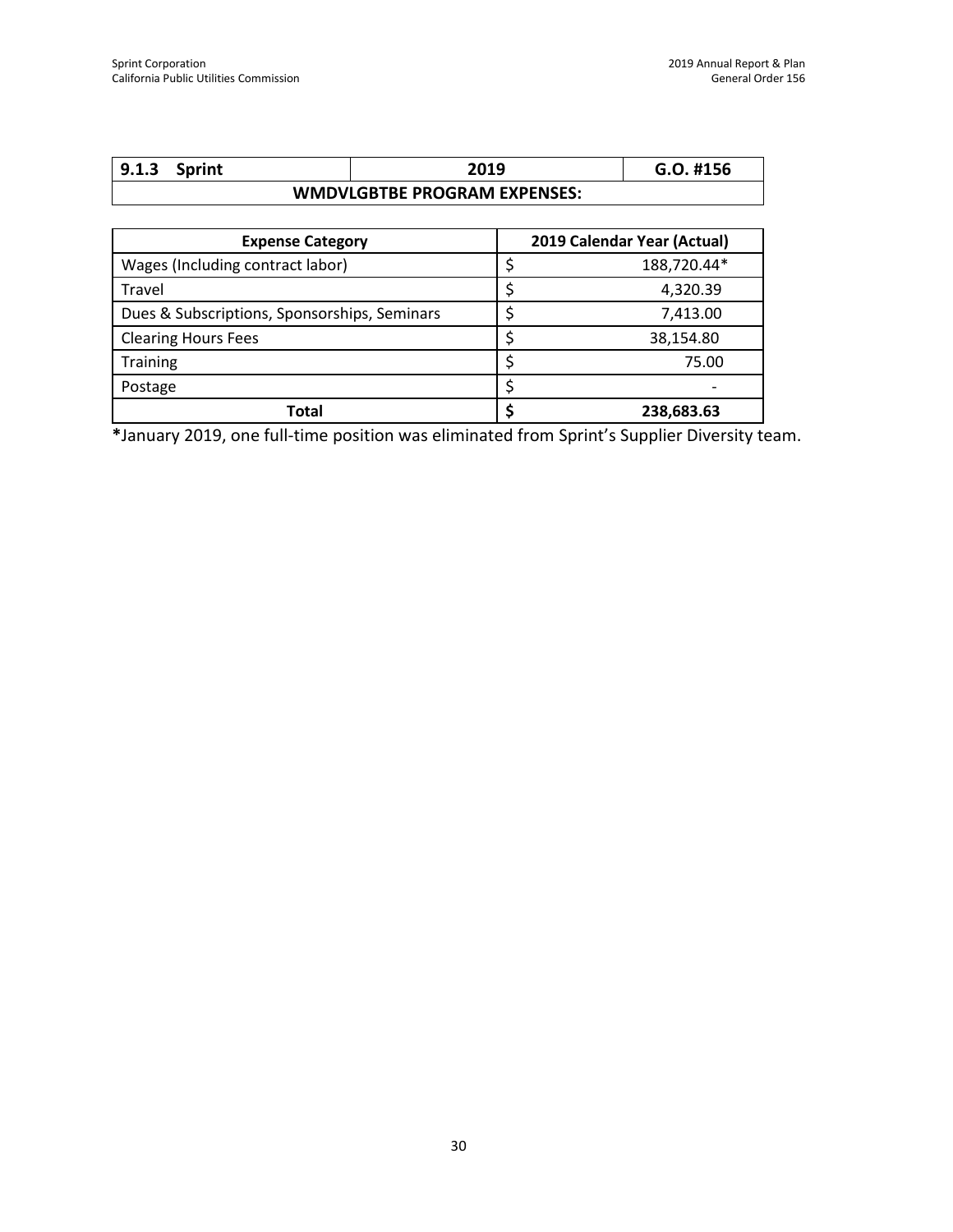### **9.1.4 Sprint 2019 G.O. #156 WMDVLGBTBE DESCRIPTION OF PROGRESS IN MEETING OR EXCEEDING SET GOALS**

Sprint focuses on establishing a nationwide Supplier Diversity program. Program goals are set pursuant to a Supplier Diversity Policy Statement, displayed in Sprint breakrooms, that includes reference to procuring products/services from the following diverse classifications:

#### **Minority Business Enterprise (MBE)**

- Asian American
- African American
- Hispanic American
- Native American
- Service-disabled Veteran Owned
- Veteran-Owned
- Women-Owned (WBE)
- Small Business Enterprise (SBE)
- Small Disadvantaged Businesses (DBE)
- HUBZone
- Section 8 (a)
- Lesbian Gay Bisexual Transgender Business Enterprise (LGBT)

In 2019, Sprint's CPUC spend results of **31.70%** exceeded the CPUC goal of 21.5%. Sprint is committed to continuing to focus on meeting or exceeding the CPUC goal.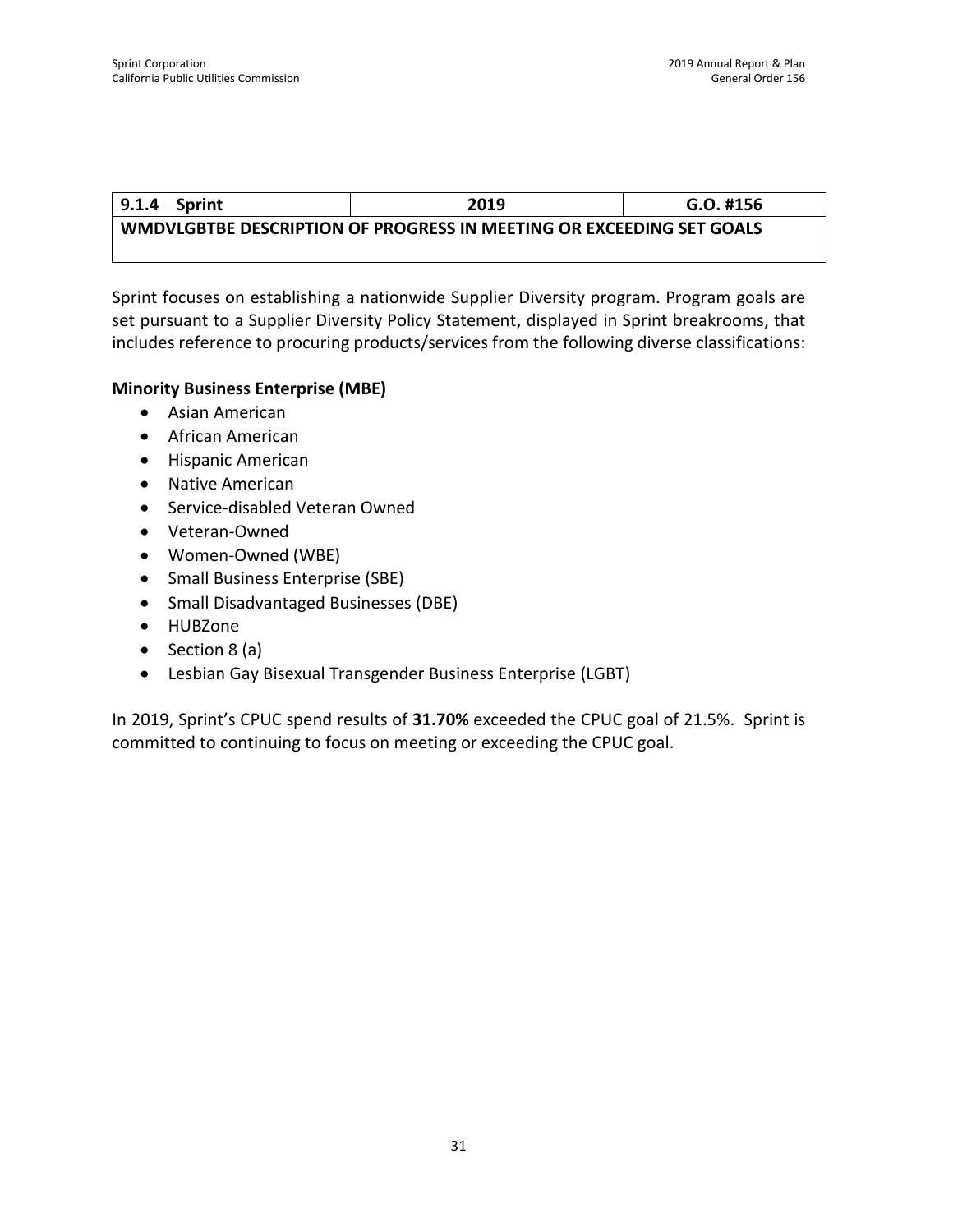| <b>Sprint Corporation</b>           | 2019 Annual Report | G.O. #156 Sec. 9.1.4 |  |  |
|-------------------------------------|--------------------|----------------------|--|--|
| <b>WMDVLGBTBE Results and Goals</b> |                    |                      |  |  |

| Category                                                                             | 2019 Results | 2019 Goals |
|--------------------------------------------------------------------------------------|--------------|------------|
| <b>Minority Men</b>                                                                  | 28.73%       | 10.00%     |
| <b>Minority Women</b>                                                                | 0.78%        | 5.00%      |
| <b>Minority Business Enterprise</b><br>(MBE)                                         | 29.50%       | 15.00%     |
| <b>Women Business Enterprise</b><br>(WBE)                                            | 2.01%        | 5.00%      |
| Lesbian, Gay, Bisexual,<br><b>Transgender Business</b><br><b>Enterprise (LGBTBE)</b> | 0.19%        | Good Faith |
| <b>Disabled Veteran Business</b><br>(DVBE)                                           | 0.00%        | 1.50%      |
| <b>TOTAL WMDVLGBTBE</b>                                                              | 31.70%       | 21.50%     |

**% - PERCENTAGE OF NET PROCUREMENT**

At the recommendation of the Commission to establish a 2019 LGBT Goal, Sprint Supplier Diversity established a 1.0% LGBTBE utilization goal for 2019. While this goal was not achieved, **Sprint spent approximately \$4.7M with LGBT CPUC certified businesses**.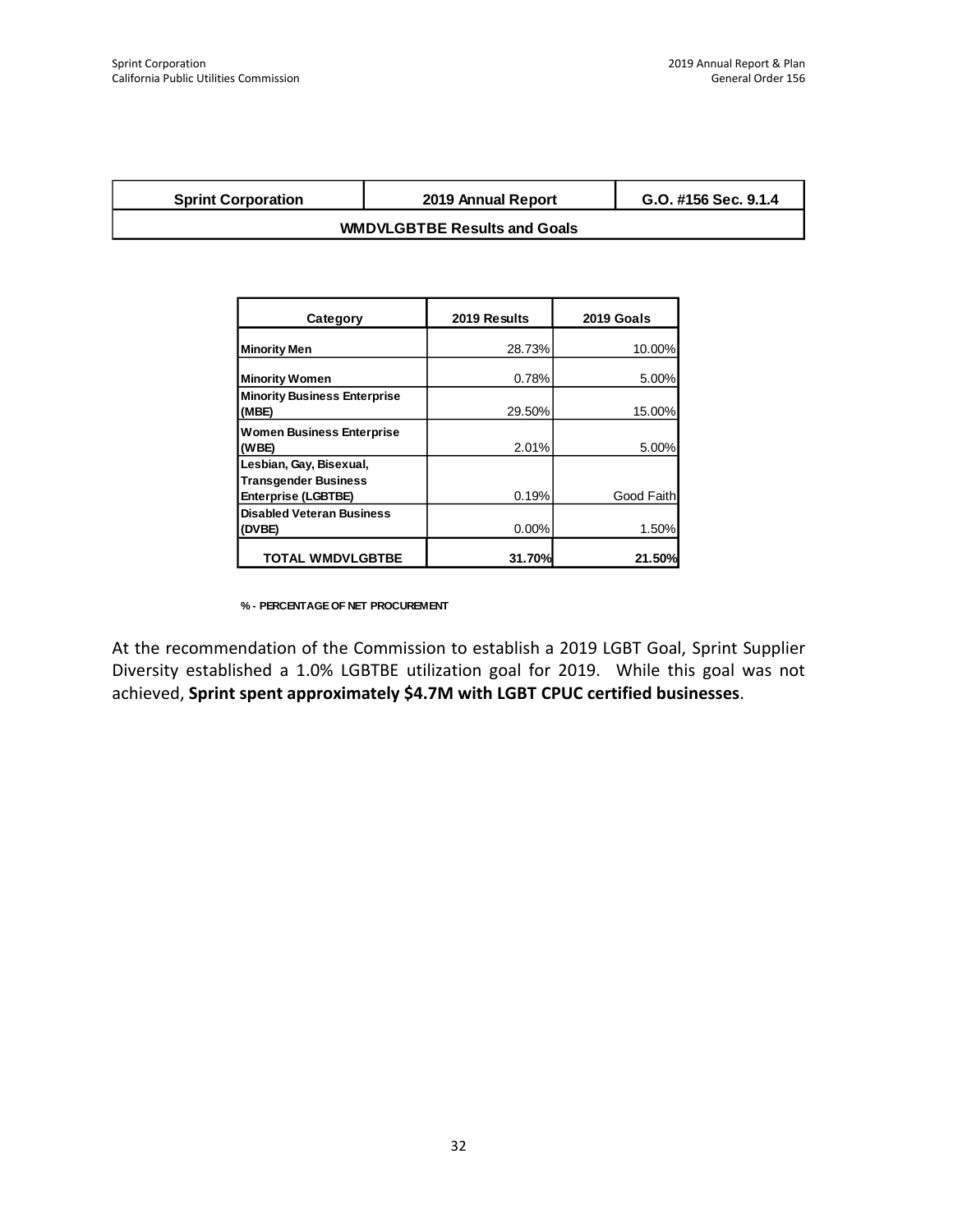| 9.1.5 Sprint                                                              | 2019 | $G.O.$ #156 |  |  |
|---------------------------------------------------------------------------|------|-------------|--|--|
| Description of Prime Contractor Utilization of WMDVBLGBTBE Subcontractors |      |             |  |  |

Sprint supports diversity efforts and outreach activities related to its prime vendors in subcontracting:

- Sprint's Master Agreements language with major suppliers requires minimum 5.0%- 13% diverse subcontracting of annual contract revenue earned from Sprint. Major Sprint suppliers are requested to report quarterly diverse spend results into Sprint's electronic tool. Suppliers experiencing difficulty, due to nature of their business, in meeting utilization goals are required to engage Supplier Diversity to explore possible alternatives such as a donation toward a diverse cause; i.e., scholarships or Council.
- Supplier Diversity engages with the Sourcing teams in negotiations of Master Agreements with prime suppliers to explain the significance of having the diverse utilization goals to remain a part of the Agreement.
- Supplier Diversity introduces CPUC suppliers to prime suppliers.
- As a core function, Supplier Diversity shares prime supplier information and contact information, with diverse suppliers, on an individual request basis. However, due to confidential terms and conditions, Sprint is not able to post prime supplier information onto the Clearinghouse website.
- Promote and introduce products/services offered by CPUC suppliers to the Tech:SCALE Industry Group members for consideration of subcontracting opportunities.
- Supplier Diversity engages with Sourcing in contract renewal opportunities to ensure maintaining diverse suppliers as subcontractors intact and/or allow for additional diverse subcontractors.
- **Through the implementation of the Tier II program, the Supplier Diversity team** works with Sprint Legal to maintain and update language for diverse subcontracting and supplier diversity utilization goals to be incorporated in prime contracts. This language also requests for utilization goal and submission of quarterly diverse spend reports.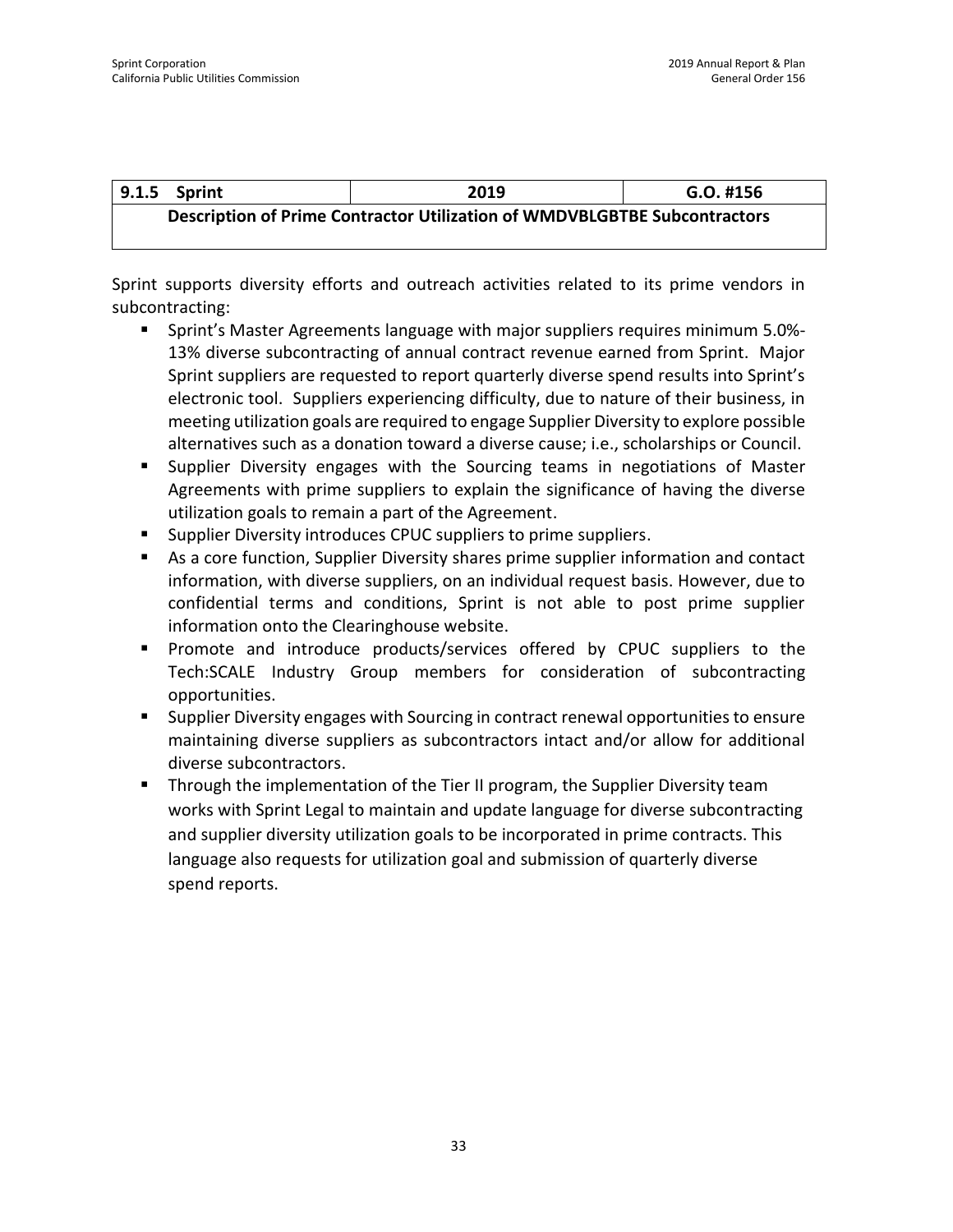|  |  | <b>Summary of Prime Contractor Utilization of WMDVLGBTBE Subcontractors</b> |  |  |
|--|--|-----------------------------------------------------------------------------|--|--|
|--|--|-----------------------------------------------------------------------------|--|--|

| <b>Sprint Corporation</b>                                            | 2019 Annual Report | G.O. #156 Sec. 9.1.5 |  |  |
|----------------------------------------------------------------------|--------------------|----------------------|--|--|
| Summary of Prime Contractor Utilization of WMDVLGBTBE Subcontractors |                    |                      |  |  |

|                   | <b>Minority</b><br>Male | <b>Minority</b><br>Female | Minority<br><b>Business</b><br>Enterprise<br>(MBE) | Women<br><b>Business</b><br>Enterprise<br>(WBE) | Lesbian, Gay,<br>Bisexual,<br>Transgender<br><b>Business</b><br>Enterprise<br>(LGBTBE) | Disabled<br>Veterans<br><b>Business</b><br>Enterprise<br>(DVBE) | Other $8(a)^*$ | <b>TOTAL</b><br><b>WMDVLGBTBE</b> |
|-------------------|-------------------------|---------------------------|----------------------------------------------------|-------------------------------------------------|----------------------------------------------------------------------------------------|-----------------------------------------------------------------|----------------|-----------------------------------|
| Direct \$         | \$713,044,788           | \$19,292,065              | \$732,336,854                                      | \$49,886,874                                    | \$4,651,680                                                                            | \$24,659                                                        | \$0            | \$786,900,068                     |
| Subcontracting \$ | \$0                     | \$0                       | \$0                                                | \$0                                             | \$0                                                                                    | \$0                                                             | \$0            | \$0                               |
| Total \$          | \$713,044,788           | \$19,292,065              | \$732,336,854                                      | \$49,886,874                                    | \$4,651,680                                                                            | \$24,659                                                        | \$0            | \$786,900,068                     |

| Direct%          | 28.73%   | 0.78%    | 29.50%   | 2.01%    | 0.19%    | $0.00\%$ | $0.00\%$ | 31.70%   |
|------------------|----------|----------|----------|----------|----------|----------|----------|----------|
| Subcontracting % | $0.00\%$ | $0.00\%$ | $0.00\%$ | $0.00\%$ | $0.00\%$ | $0.00\%$ | $0.00\%$ | $0.00\%$ |
| Total %          | 28.73%   | 0.78%    | 29.50%   | 2.01%    | 0.19%    | 0.00%    | 0.00%    | 31.70%   |

#### **Net Procurement\*\* \$2,482,219,060**

**NOTE: \*FIRMS CLASSIFIED AS 8(a) OF SMALL BUSINESS ADMINISTRATION INCLUDES NON-WMDVLGBTBE**

**\*\*NET PROCUREMENT INCLUDES PURCHASE ORDER, NON-PURCHASE ORDER, AND CREDIT CARD DOLLARS**

**% - PERCENTAGE OF NET PROCUREMENT**

**Direct - DIRECT PROCUREMENT**

**Sub - SUBCONTRACTOR PROCUREMENT**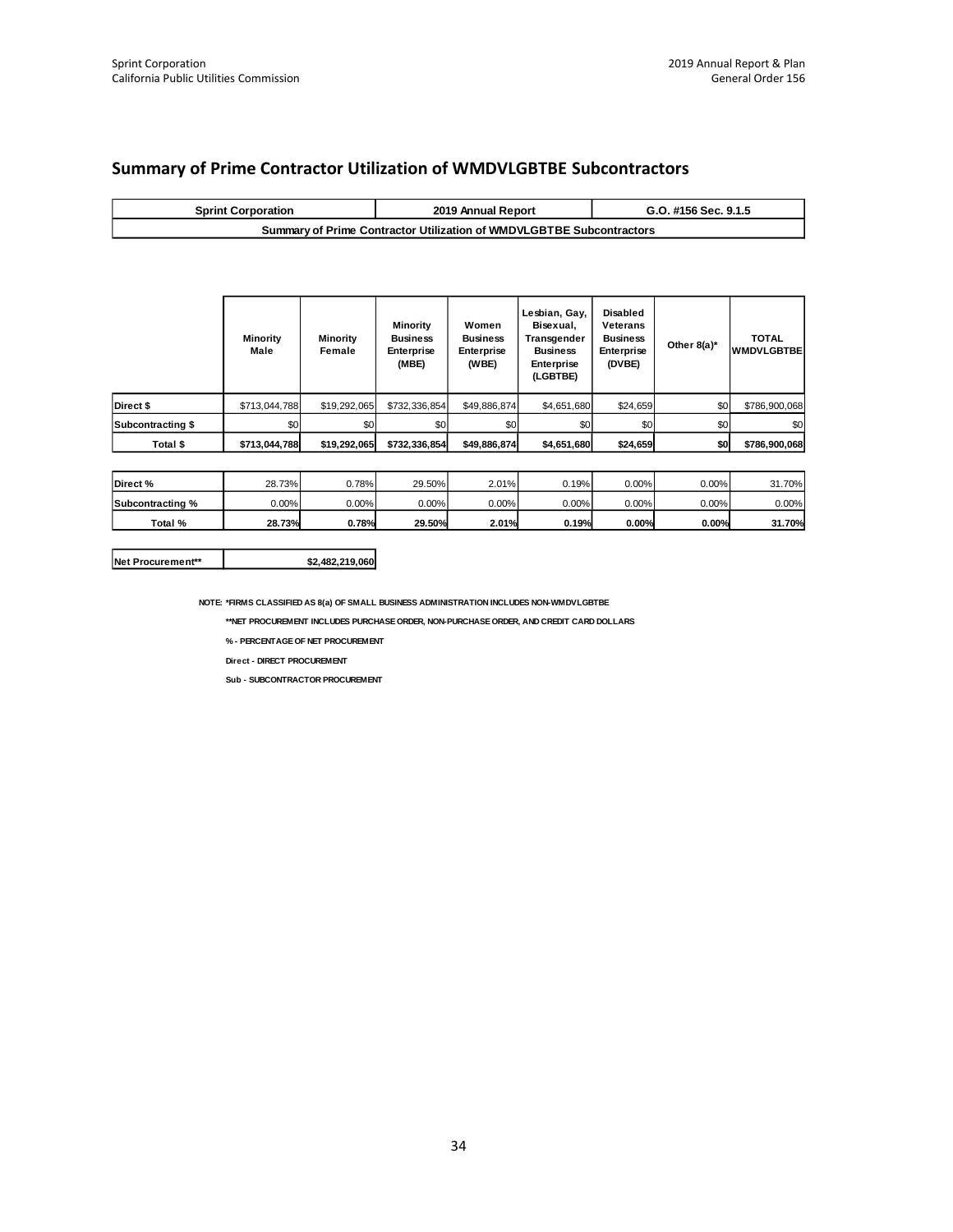| $9.1.6$ Sprint                                              | 2019 | G.O. #156 |  |  |  |
|-------------------------------------------------------------|------|-----------|--|--|--|
| A list of WMDVLGBTBE Complaints Received and Current Status |      |           |  |  |  |

Sprint has a policy for resolving supplier complaints in addition to the requirements of General Order 156. In 2019, there were no formal CPUC supplier complaints filed against Sprint.

| 9.1.7<br>Sprint | 2019                                                                                 | $G.O.$ #156 |
|-----------------|--------------------------------------------------------------------------------------|-------------|
|                 | Description of Efforts to Recruit WMDVLGBTBE Suppliers in Low Utilization Categories |             |

As Sprint continues to upgrade its network systems to 5G, we continue to focus on including diverse and CPUC suppliers into the build-out both directly and indirectly. This includes architecture, engineering and construction services.

To provide more opportunities and exposure for diverse suppliers to grow their business, Sprint Supplier Diversity arranges and provides opportunities for qualified diverse suppliers to hold meetings with Business Unit stakeholders to demonstrate additional offerings and capabilities that may not otherwise be known. Such efforts allow for existing diverse suppliers to engage in areas outside of the norm. Such example is one of our diverse suppliers that provides print and document services, is working with us to expand management and maintenance of records/documents not only in our corporate office, but at our retail store locations, including those that are not company-owned, but leased.

Sprint also continues to seek additional opportunities for diverse suppliers within the legal services category; Sprint utilizes women and minority owned suppliers and continues to encourage the suppliers to complete their CPUC certification so that other Utilities have access to their company profiles.

| 9.1.11 Sprint                      | 2019 | $G.O.$ #156 |
|------------------------------------|------|-------------|
| <b>WMDVLGBTBE Fuel Procurement</b> |      |             |
|                                    |      |             |

Sprint operates a small fleet of 342 vehicles in the state of CA. Sprint does not operate or use a centralized fueling station. Sprint vehicles are located across the state and fuel is purchased on an on-demand basis at local stations.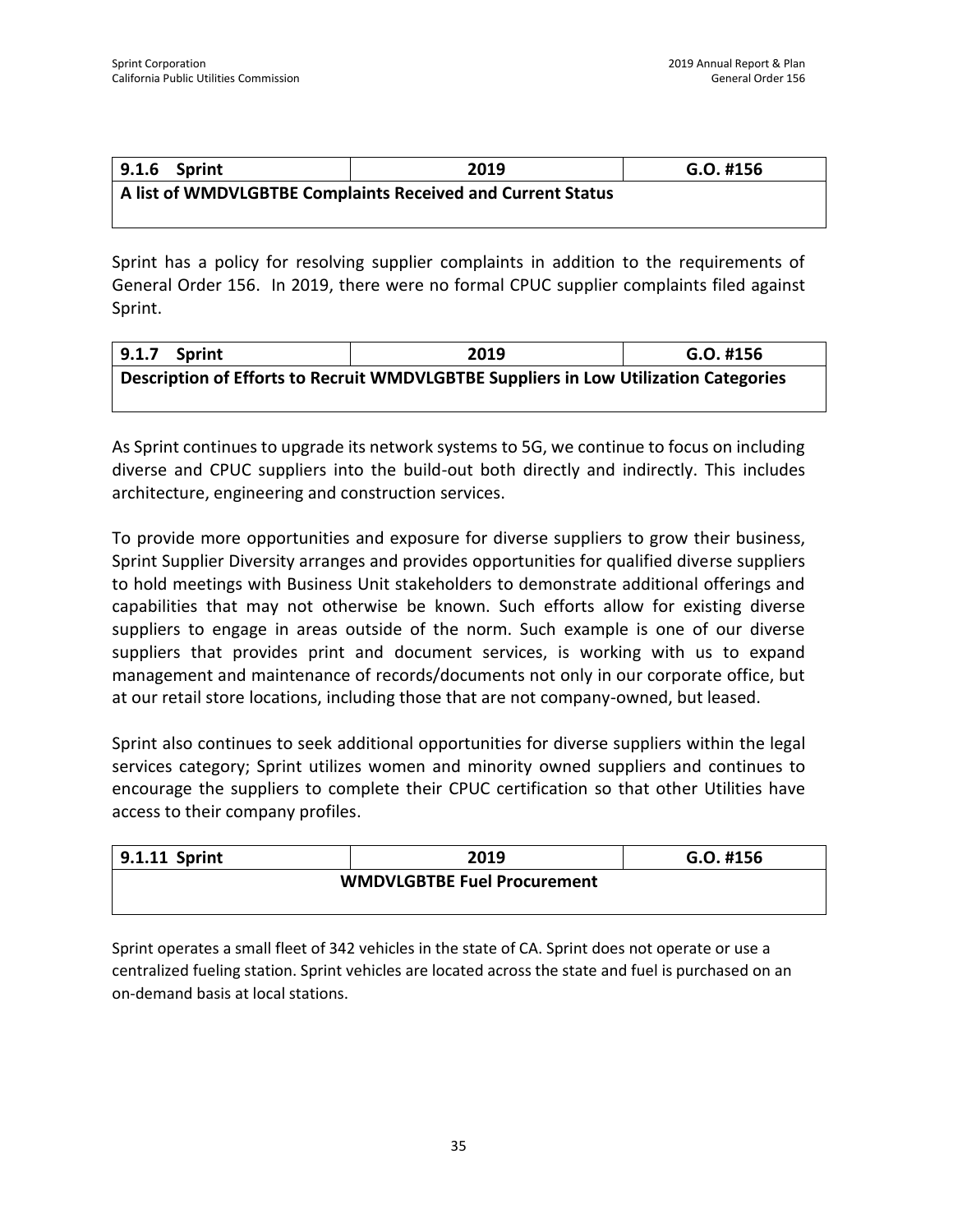| 10.1.1 Sprint                                                      | <b>2019 ANNUAL PLAN</b> | $G.O.$ #156 |
|--------------------------------------------------------------------|-------------------------|-------------|
| Description of - WMDVLGBTBE Annual SHORT, MID, AND LONG-TERM Goals |                         |             |

Sprint remains committed to utilizing established Supplier Diversity best practices in working to achieve WMDVLGBTBE goals. Sprint relies on the guidance contained in the California Public Utilities Commission General Order 156 to establish its Supplier Diversity Goals; Sprint remains committed to GO 156 by creating processes to work toward meeting GO 156 goals.

As Sprint continues to go through transformation. Given the rapidly changing business environment and in anticipation of being acquired by T-Mobile, Sprint is currently unable to provide a forecast for spend in each specific classification. Notwithstanding the foregoing,, Sprint is committed to meeting the overall 21.5% spend with WMDVLGBTBEs in all areas of Sprint, in accordance with its short, medium and long-term goals. Additionally, Sprint Supplier Diversity has set an additional 1% LGBTBE utilization goal, for 2019 at the recommendation of the Commission to establish a 2019 LGBT goal.

#### **In the coming years, our efforts anticipate focus on the following:**

- Supplier Diversity is quarterly partnering with Sprint's Chief Diversity Officer and VP of Procurement to identify ways to build more strategic partnerships with existing diverse suppliers.
- Continue to encourage employees to take part in our supplier diversity and CPUC efforts.
- Continue annual updates to Supplier Diversity Policy, signed by the CEO, and posted in high visibility locations such as Sprint breakrooms.
- Corporate and CPUC diverse spend goals are quarterly measured, reported and performance adjusted where needed, to ensure diverse and CPUC overall spend goals are attained.
- Increase outreach efforts to meet or exceed LGBTBE and DVBE goals.
- Revitalizing Supplier Diversity program gaining more support at the executive level.
- A fiscal budget dedicated to support supplier diversity initiatives.
- **E** Ensure corporate compliance with Sprint Financial Policy to cohesively align Supplier Diversity requirements.
- Foster partnerships between Sales and Supplier Diversity teams to ensure diverse and CPUC supplier inclusion in proposals to meet customer requirements.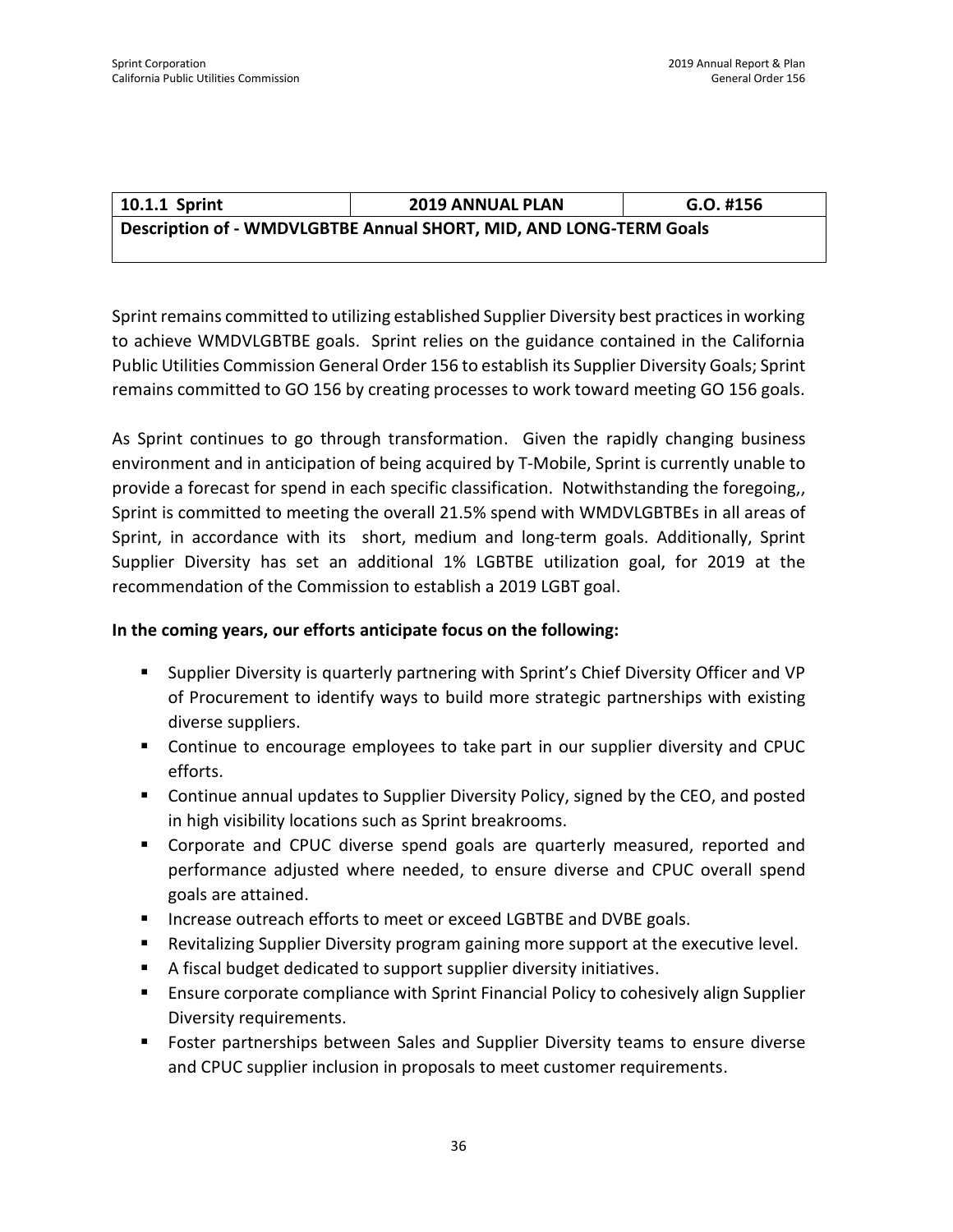- Annually co-sponsor diversity events to hear first-hand which products/services are offered by diverse suppliers; also, attend diverse Councils and Chamber members events.
- Supplier Diversity Recognition Program, recognizing on a quarterly basis, Sourcing professionals who champion Supplier Diversity by awarding contracts to diverse suppliers.
- Capacity support Tuck Business Program through partnership with the tech: SCALE Industry Group.
- **■** Advocate CPUC supplier diversity initiatives through our network of vendors, industry groups and peer corporate members.
- **E** Educate suppliers on the benefits of CPUC certification and of Corporate Social Responsibility to support economic development.
- Continue our 1Million project to bridge the digital divide, through a 5-year commitment, to bring broadband access and technology to disadvantaged students on a national level.

| 10.1.2 Sprint                                                                 | <b>2019 ANNUAL PLAN</b> | G.O. #156 |
|-------------------------------------------------------------------------------|-------------------------|-----------|
| Description of WMDVLGBTBE Planned Program Activities for the Next Year (2020) |                         |           |

#### **Internal Efforts:**

Supplier Diversity will continue to partner with Sprint's Chief Diversity Officer and VP of Procurement to identify opportunities to more strategically partner with diverse suppliers.

Supplier Diversity will continue to work closely with the Procurement team to include CPUC suppliers in the purchasing process.

Seek out CPUC certified suppliers that may be qualified to become approved to support field projects through Sprint's new Scopeworker tool. Scopeworker is an online bidding tool implemented for use by Sprint's Network Organization to support bidding processes for Regional Site Development (RSD) projects. Recently, CPUC certified supplier **R Networks** was approved by Sprint to be housed in the tool for inclusion in bidding opportunities.

Sprint Supplier Diversity established a 1.0% LGBTBE utilization goal for 2019. Unfortunately, the 1.0% result was not achieved in 2019; however, Sprint did procure **\$4,651,680** from CPUC certified LGBTQ owned businesses.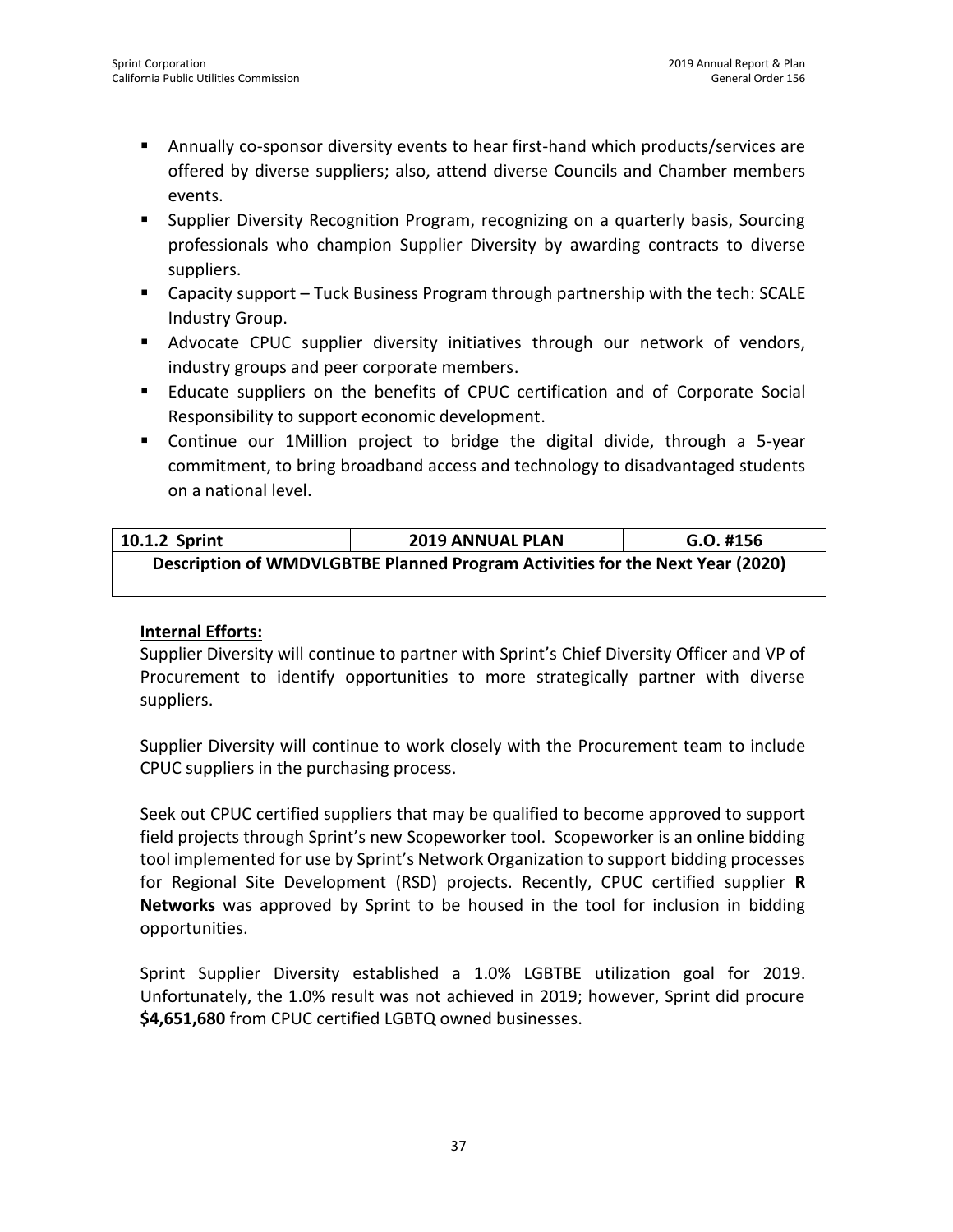Sprint's Master Agreements with large suppliers require annual diverse utilization goals ranging between 5% - 13% of contract spend. Sprint's major suppliers are requested to respond to a Request for Information, in order to submit quarterly diverse spend results into Sprint's electronic tool with CPUC utilization results.

Sprint will continue to introduce CPUC suppliers to Sprint's major suppliers to support Sprint in growing CPUC certified suppliers as well as supporting Sprint's tier II CPUC results.

Sprint will continue to work with the Network teams and engage CPUC diverse suppliers in the major Network upgrade and 5G projects.

Research the CPUC databases for inclusion of WMDVLGBT suppliers in sourcing events; exchange information regarding existing and potential suppliers with Sprint's counterparts within other Corporations and industry groups.

Quarterly monitor and report procurement activity.

Team with Sprint Sales to meet or exceed the customer's diverse supplier utilization goals within proposal requirements.

Continue supporting Sprint Business Units in meeting assigned annual targets with diverse suppliers.

**External Efforts:** Activities planned for the next calendar year:

Sprint continues to strive toward a robust supplier diversity program which includes a focus on CPUC spend, outreach and recruiting campaign. The 2020 year anticipates outreach and recruiting events to include, but are not limited to, the following (upon Sprint executive approval) along with the use of their databases or support:

- o Tech:SCALE Industry Group
- o CPUC/Joint Utilities Small Business Expo
- o Asian American Chamber of Commerce of Kansas City
- o Hispanic Chamber of Kansas City
- o United States Hispanic Chamber of Commerce
- o California Public Utility Commission Joint Utilities meetings
- o LGBT Conference
- o California Clearinghouse (Thesupplierclearinghouse)
- o Internal Company Database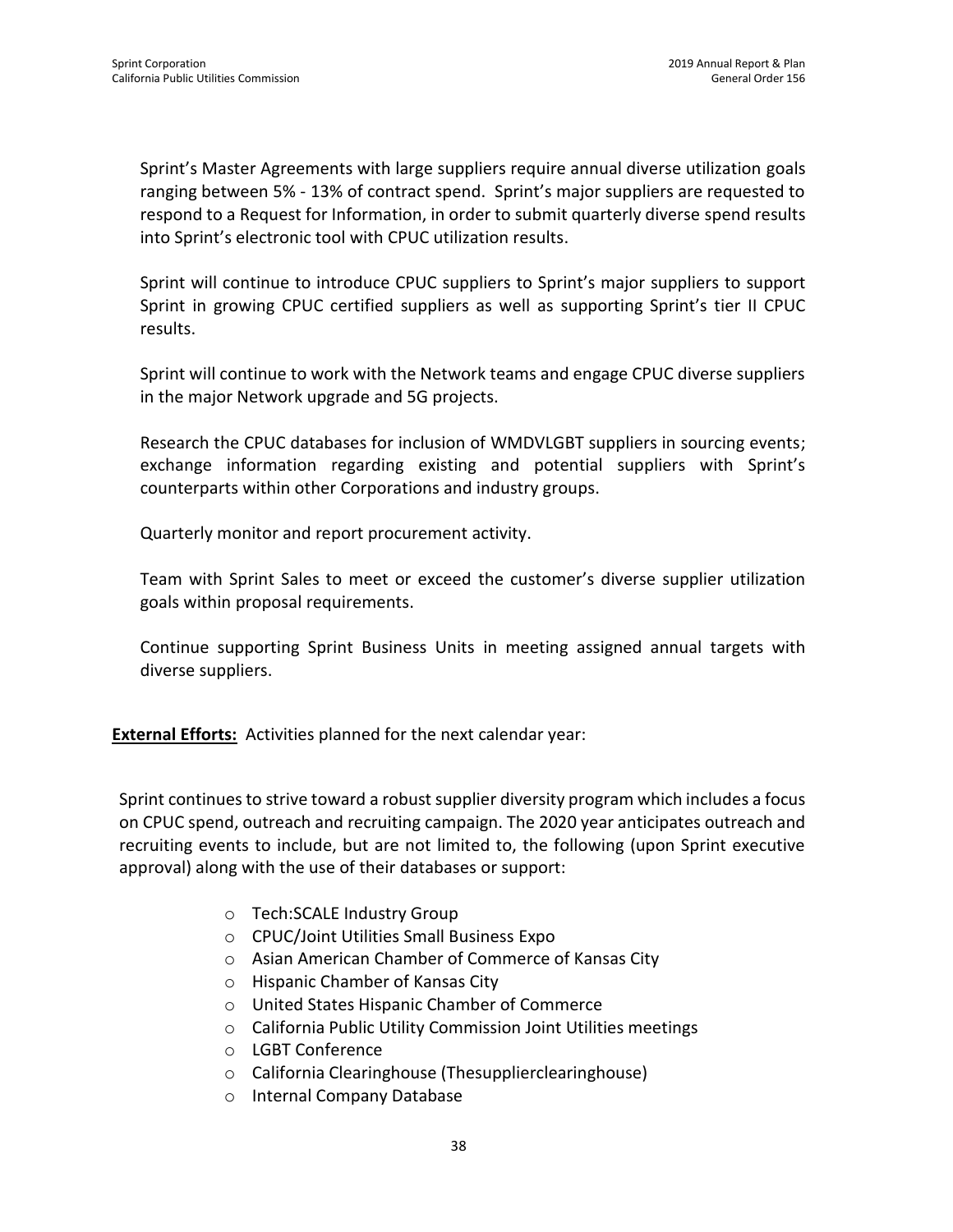- o Supplier managed Database
- o Small Business Administration (SBA.gov)
- o City of Chicago
- o City of Kansas City, Missouri
- o Somwba.state.ma/Business Directory: [http://www.somwba.state.ma.us](http://www.somwba.state.ma.us/)
- o Dynamic Small Business Search: [http://dsbs.sbs.gov/dsbs/search/dsp\\_dsbs.cfm](http://dsbs.sbs.gov/dsbs/search/dsp_dsbs.cfm)
- o WBENC.org
- o Women-Owned Small Business: [http://www.womenbiz.gov](http://www.womenbiz.gov/)
- o The SBA's HUBZone website: <https://www.eweb1.sba.gov/hubzone/internet>
- o Veteran-Owned Small Business: [https://www.vetbiz.gov](https://www.vetbiz.gov/)
- o [www.Sam.gov](http://www.sam.gov/)

Prior to attending conferences, Supplier Diversity partners with Sprint's Sourcing and Enablement team to identify near future Sourcing opportunities that allows Supplier Diversity to proactively seek out small and CPUC diverse businesses for existing and upcoming procurement opportunities.

Sprint will continue to maintain and develop new relationships with Municipalities, Councils and other organizations to provide National public speaking by Supply Chain Management and Supplier Diversity staff to educate small and diverse businesses on how to do business with major Corporations.

| 10.1.3 Sprint                                                      | <b>2019 ANNUAL PLAN</b> | $G.O.$ #156 |
|--------------------------------------------------------------------|-------------------------|-------------|
| Plans for Recruiting WMDVLGBTBE Suppliers in Low Utilization Areas |                         |             |

Sprint will continue its commitment to recruiting and developing WMDVLGBTBE talent in traditional, non-traditional, and low utilization areas. Sprint will continue to evaluate low utilization areas in our Procurement processes and evaluate strategies to address these issues. Supplier Diversity will continue to work with Sourcing Managers and key Business Units to identify corporate-wide procurement opportunities and align them to potential or existing diverse suppliers, first targeting low diverse utilization areas as contracts, providing an opportunity for diverse participation, near expiration.

Engage Diversity Councils, Chambers and the SupplierClearinghouse to research diverse suppliers for procurement opportunities.

Sprint will continue to mentor existing, new and potential CPUC suppliers regarding how to navigate through Sprint's organization and to increase spend opportunities.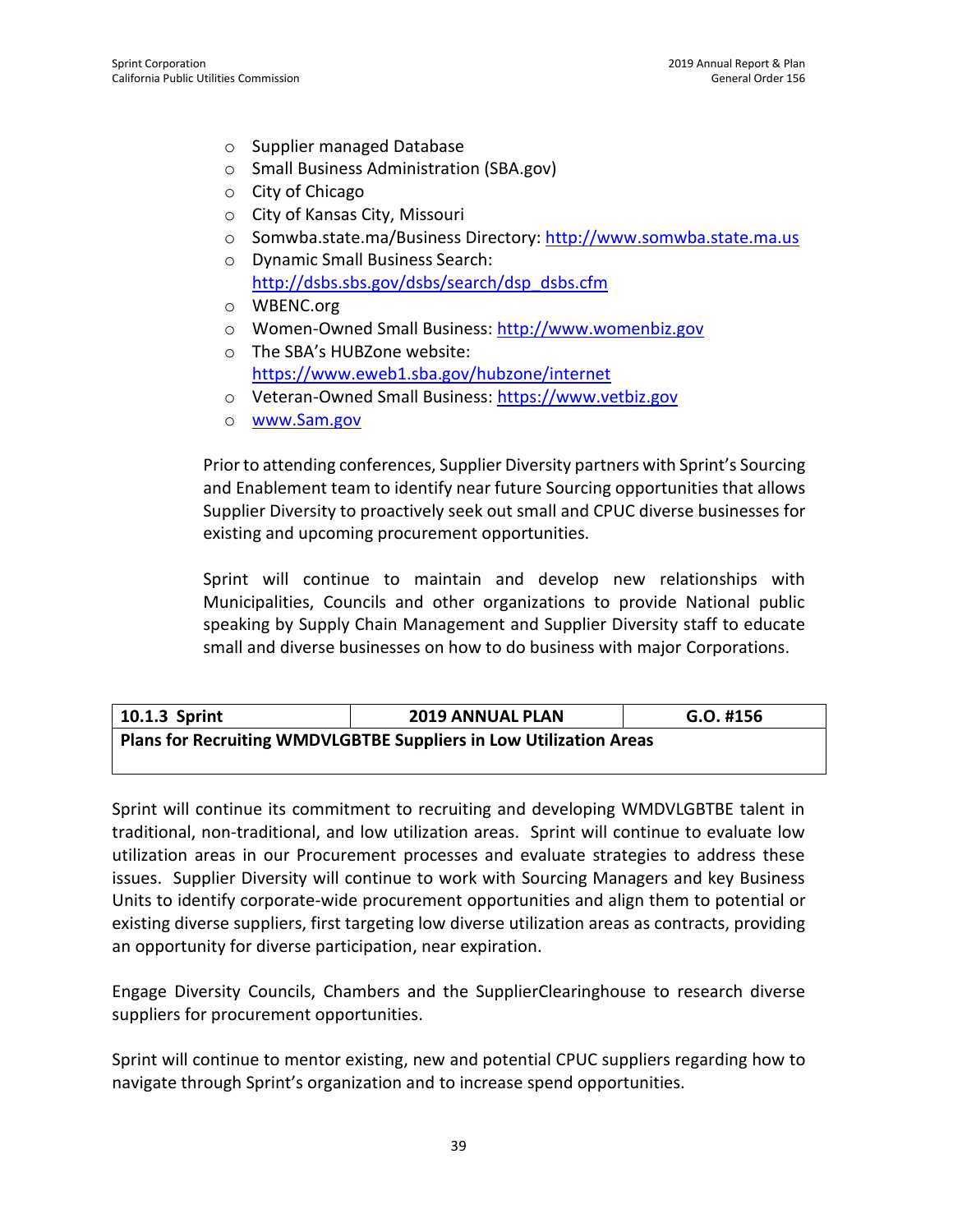Sprint enabled the LGBT CPUC classification flag within our electronic registration database, for Tier I and Tier II reporting and will continue to include LGBT businesses, were applicable, in RFPs and sourcing activities.

| 10.1.4 Sprint                                               | <b>2019 ANNUAL PLAN</b> | $G.O.$ #156 |
|-------------------------------------------------------------|-------------------------|-------------|
| Plans for Recruiting WMDVLGBTBE Suppliers where Unavailable |                         |             |

Sprint targets diverse suppliers pursuant to available opportunities within Sprint business units or as contracts near end of term.

| 10.1.5 Sprint                                                                      | <b>2019 ANNUAL PLAN</b> | $G.O.$ #156 |
|------------------------------------------------------------------------------------|-------------------------|-------------|
| <b>Plans for Encouraging Prime Contractors to Subcontract WMDVLGBTBE Suppliers</b> |                         |             |
|                                                                                    |                         |             |

Sprint plans to continue undertaking the following activities in 2020 to encourage prime suppliers to increase subcontracting opportunities for WMDVBLGBTBEs:

Continue to maintain and enforce Sprint's Master Agreement language which requires suppliers to subcontract an annual diverse utilization goal ranging between 5% - 13% of their annual contract spend. In addition, continue to require prime vendors to report their subcontracting dollars to Sprint on a quarterly basis, for monitoring.

Continue to work closely with the Regional Site Development and Sourcing team in recommending CPUC certified suppliers for subcontracting opportunities and inclusion in Sprint's latest Scopeworker field bidding tool to support network upgrades.

Maintain 100% competitive sourcing opportunity for certified diverse suppliers in the subcontracting portion of contingent labor/staffing. In 2019, 54% of hourly labor subcontractors were certified diverse, a 6% decrease from 2018 due to three diverse businesses being acquired by majority owned businesses.

Sprint Sourcing will continue emphasis on contracting and subcontracting an increased portion of strategic sourcing Statements of Work / Vendor Engagements with certified diverse and CPUC suppliers as we understand this is a diverse-rich portion of the market.

Introduce and share diverse supplier information with Sprint prime vendors for potential subcontracting opportunities. Act as a champion for the CPUC suppliers in facilitating introductions and recommendations.